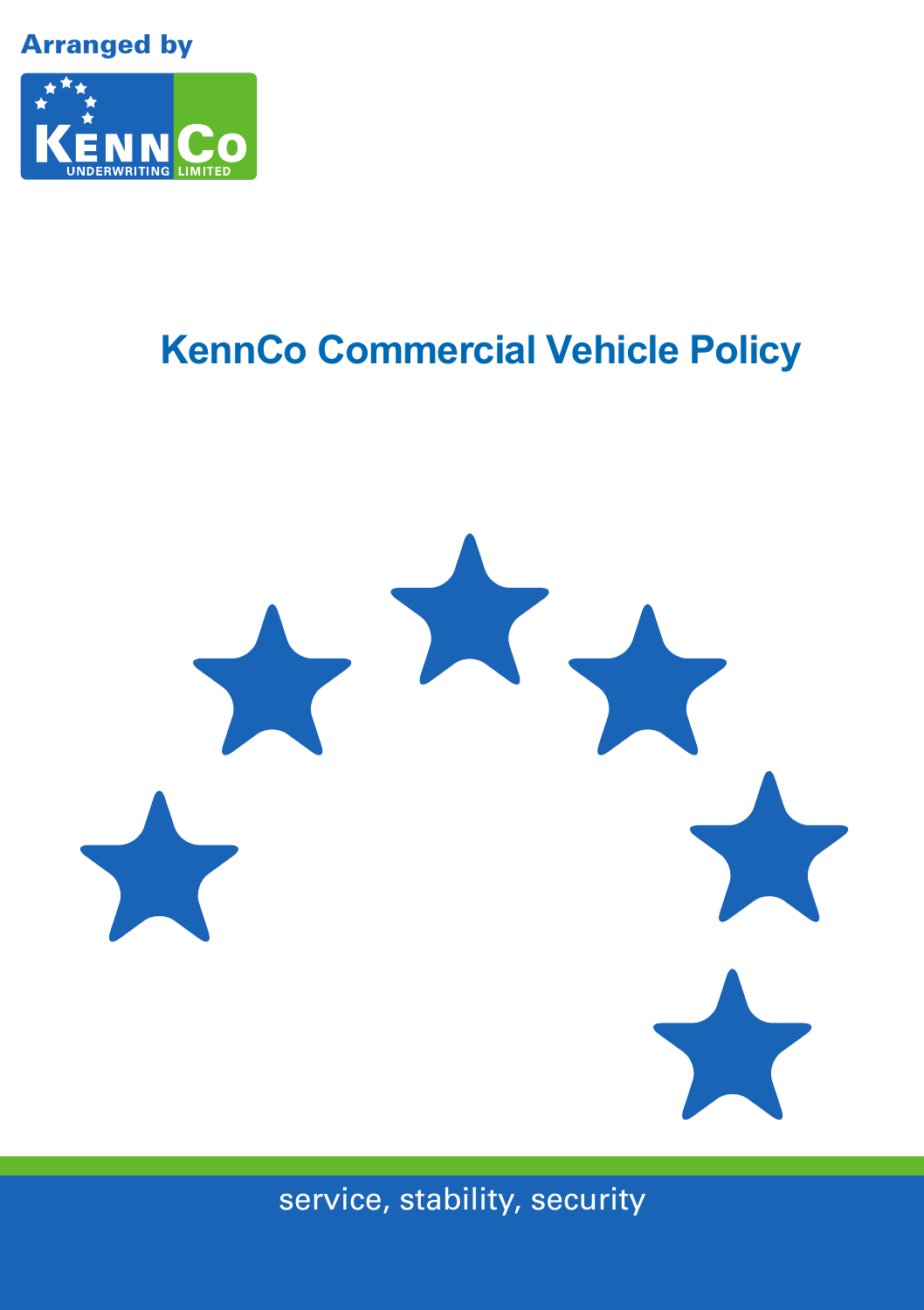

## **KennCo Commercial Vehicle Policy**

### **Policy Arranged By:**

**KennCo Underwriting Ltd ("KennCo").** KennCo is an Irish owned and run underwriting agency based in Rathfarnham, Co Dublin. It is registered in the Company Registration Office under Company number 454673 and its registered office is Suites 5- 7, Grange Road Office Park, Grange Road, Rathfarnham, Dublin 16. KennCo Underwriting Ltd T/A KennCo Insurance is regulated by the Central Bank of Ireland. ref c49930.

### **Policy Insured By:**

**AXA Insurance dac** Registered in Ireland number 136155. Registered Office Wolfe Tone House, Wolfe Tone Street, Dublin 1.AXA Insurance dac is a private company limited by shares. AXA Insurance dac is regulated by the Central Bank of Ireland.

Please note that Your Contract with Us and from which Your Policy has been prepared is based upon the information on the Proposal Form/Statement of Fact. Your contract is made up of the Proposal Form/Statement of Fact, this booklet, the Schedule and the Certificateof Motor Insurance and Insurance Disc. You should carefully read these documents and contact Your Broker if any of the information is incorrect or if You have any queries. It is advisable to keep all insurance documents in a safe place for future reference.

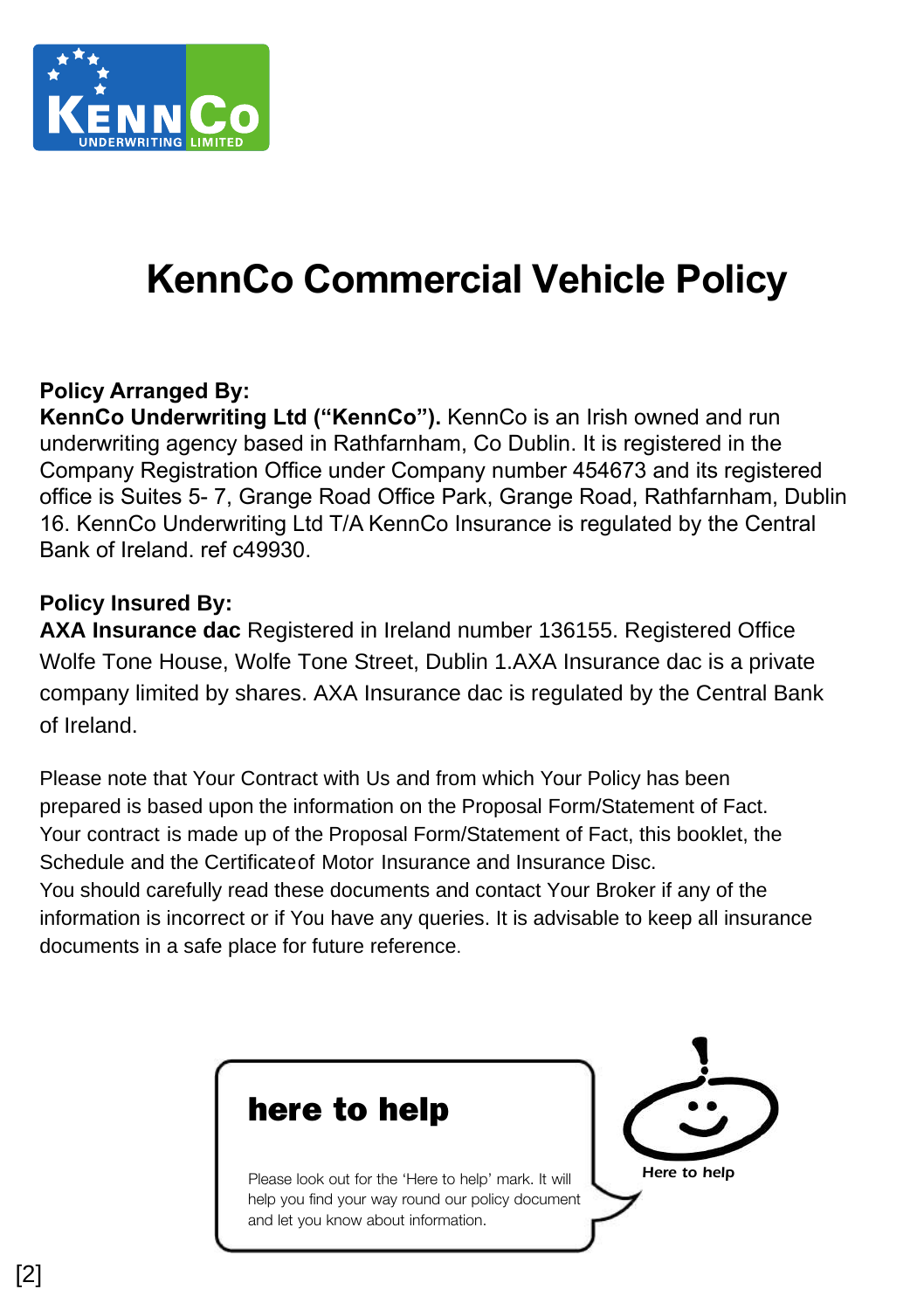## Useful Phone Numbers



## *Claims*

If you need to claim, please call

**(1890 247 365 for out of hours assistance, If outside the ROI 00353 1 8583200)**

## *Motor rescue*

GÁ [ " ¦Áç^@BG|^Á@ee Áa¦ [ \^}Áa[ \_ }Á[¦Á [ "  $\lambda \wedge \lambda \hat{\alpha}$ (Q)  $\parallel \hat{A}\hat{\beta}$   $\stackrel{\wedge}{\longrightarrow}$   $\hat{A}\lambda$  {  $\wedge$  {\*  $\wedge$  } &  $\stackrel{\wedge}{\longrightarrow}$   $\stackrel{\wedge}{\longrightarrow}$   $\stackrel{\wedge}{\longrightarrow}$   $\stackrel{\wedge}{\longrightarrow}$   $\stackrel{\wedge}{\longrightarrow}$   $\stackrel{\wedge}{\longrightarrow}$   $\stackrel{\wedge}{\longrightarrow}$   $\stackrel{\wedge}{\longrightarrow}$   $\stackrel{\wedge}{\longrightarrow}$   $\stackrel{\wedge}{\longrightarrow}$   $\stackrel{\wedge}{\longrightarrow}$   $\stack$ o Con Á '{ à ' l Á a cè Á l Á a ce È

# *Glass damage*

Your policy schedule will show if you have chosen this cover.

*Allglass Windscreens* OR *Mr. Windscreen*

Please note you are not obliged to use these companies.

# **1890 80 90 01 1800 5 12345**

**(01) 499 8316**

**(01) 499 4600**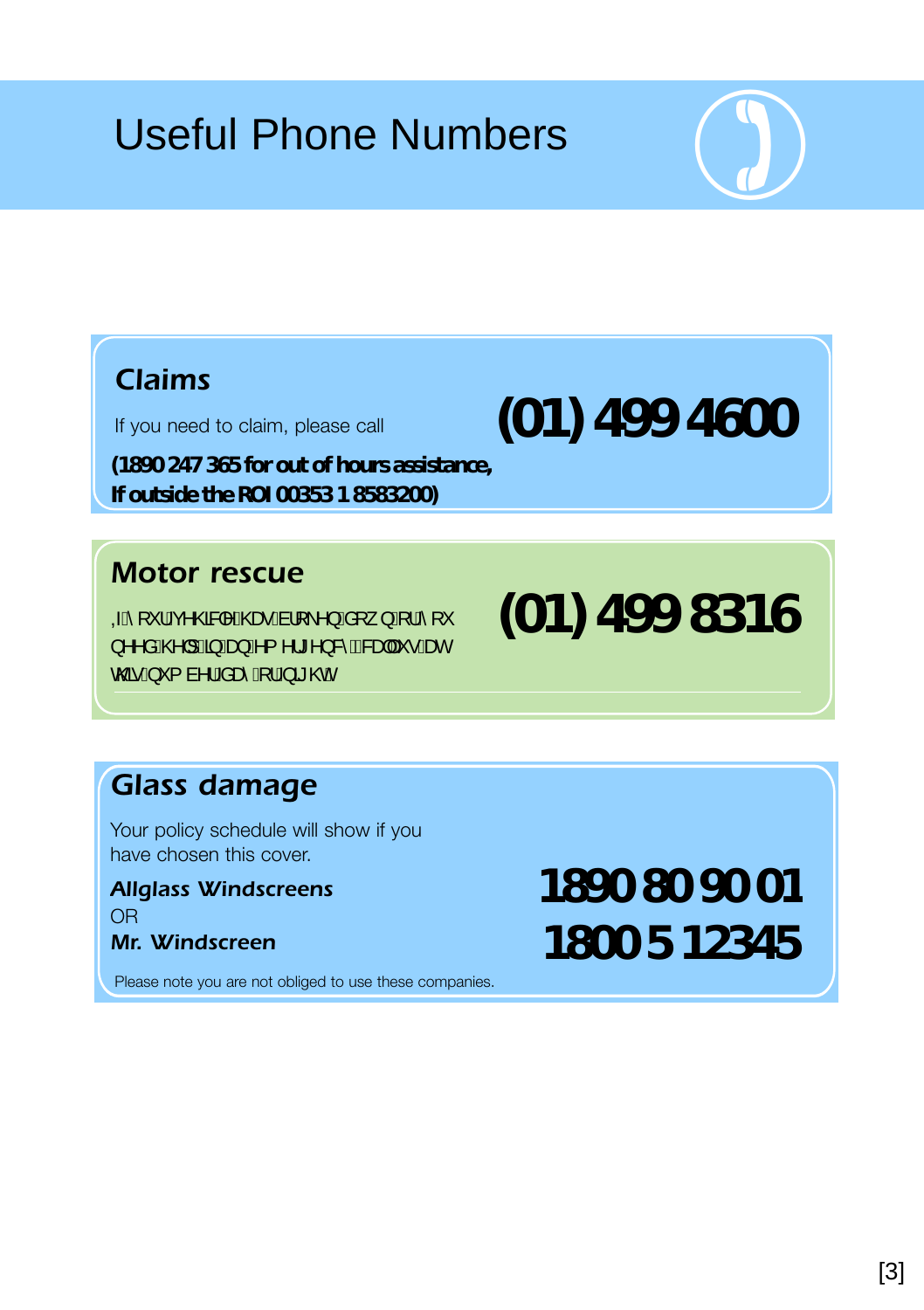## need to find something quickly?

| then look at page<br>If the question is                              |    |
|----------------------------------------------------------------------|----|
| How do I complain?                                                   | 6  |
| How do I complain to the Financial Services Ombudsman's Bureau?      | 6  |
| What's an excess?                                                    | 10 |
| I don't understand my 'no-claims discount', where do I look?         | 23 |
| Some personal belongings were stolen from my vehicle, am I covered?  | 26 |
| My vehicle keys were stolen, am I covered?                           | 27 |
| My vehicle broke down, have I got 'motor rescue' cover?              | 28 |
| Can you settle 'third party' claims without my agreement?            | 42 |
| I've had an accident, what do I do?                                  | 45 |
| l've just received a letter saying I caused an accident, do I reply? | 45 |
| How do I claim if my vehicle is stolen?                              | 45 |

*Here to help*

## and if your question is one of these...

I want to change my vehicle, how do I do this? I'd like to change my cover, who do I contact? What do I do if I want to add or delete drivers? I've moved house, do I need to let you know? I'm changing jobs, is my insurance cover affected? I've had penalty points added to my licence, does this affect my premium?

Please contact your Broker who will give you the answer.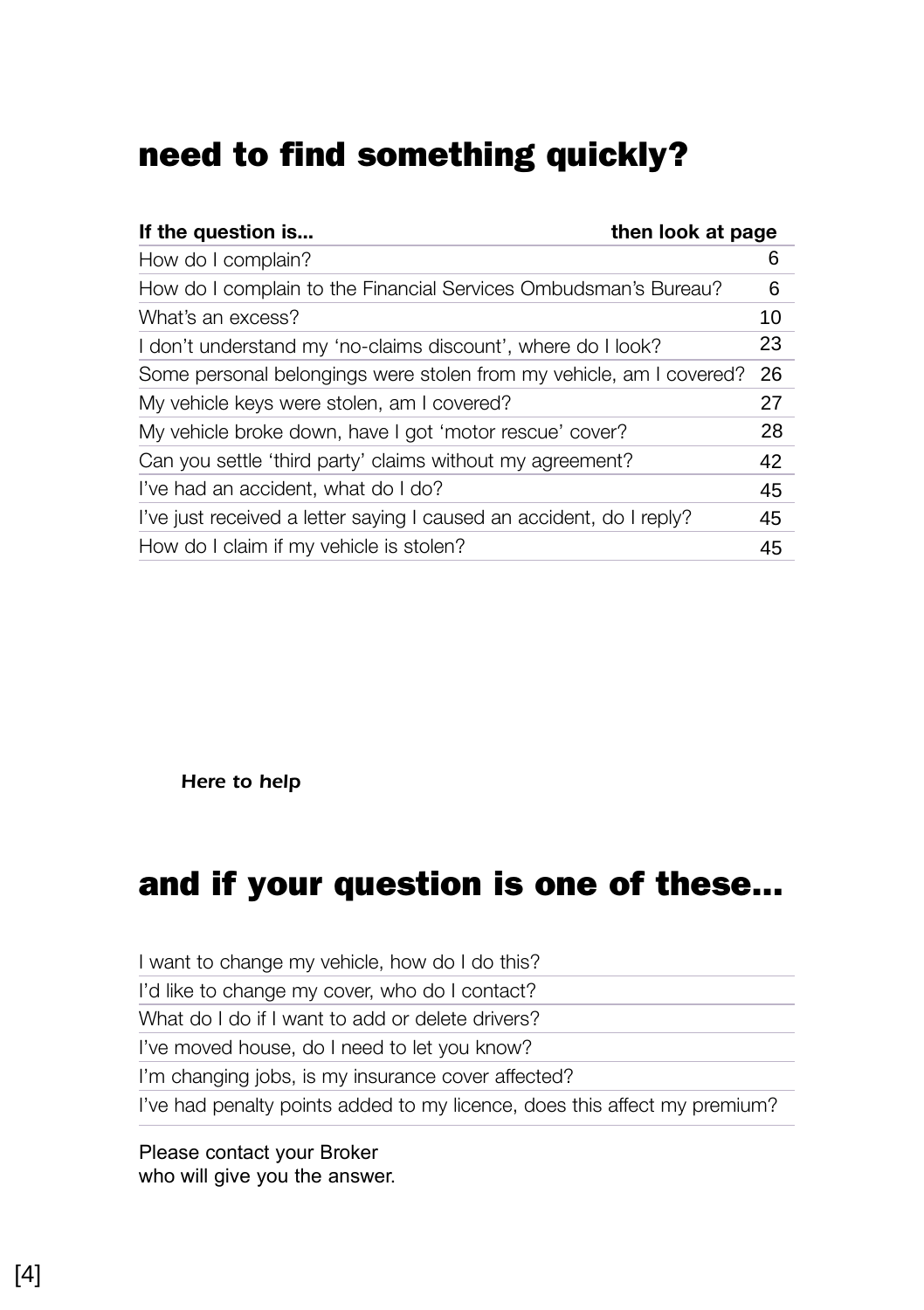## contents of your policy

| <b>Section</b>     |                                               | Page number |
|--------------------|-----------------------------------------------|-------------|
| Caring for you     |                                               | 6           |
| Definitions        |                                               | 7           |
| Section 1:         | Loss and damage to your vehicle               | 8           |
| <b>Section 2:</b>  | Glass breakage                                | 12          |
| Section 3:         | Towing and trailer cover                      | 13          |
| Section 4:         | Liability to others                           | 15          |
| Section 5:         | Foreign use                                   | 19          |
| Section 6:         | Our right of recovery                         | 19          |
| Section 7:         | Injury to driver                              | 21          |
| Section 8:         | No-claims discount                            | 23          |
| Section 9:         | Protected no claim discount                   | 25          |
| <b>Section 10:</b> | Extra benefits                                | 26          |
| Section 11:        | Breakdown Assistance and Legal Expenses Cover | 28          |
| General conditions |                                               | 42          |
| General exceptions |                                               | 48          |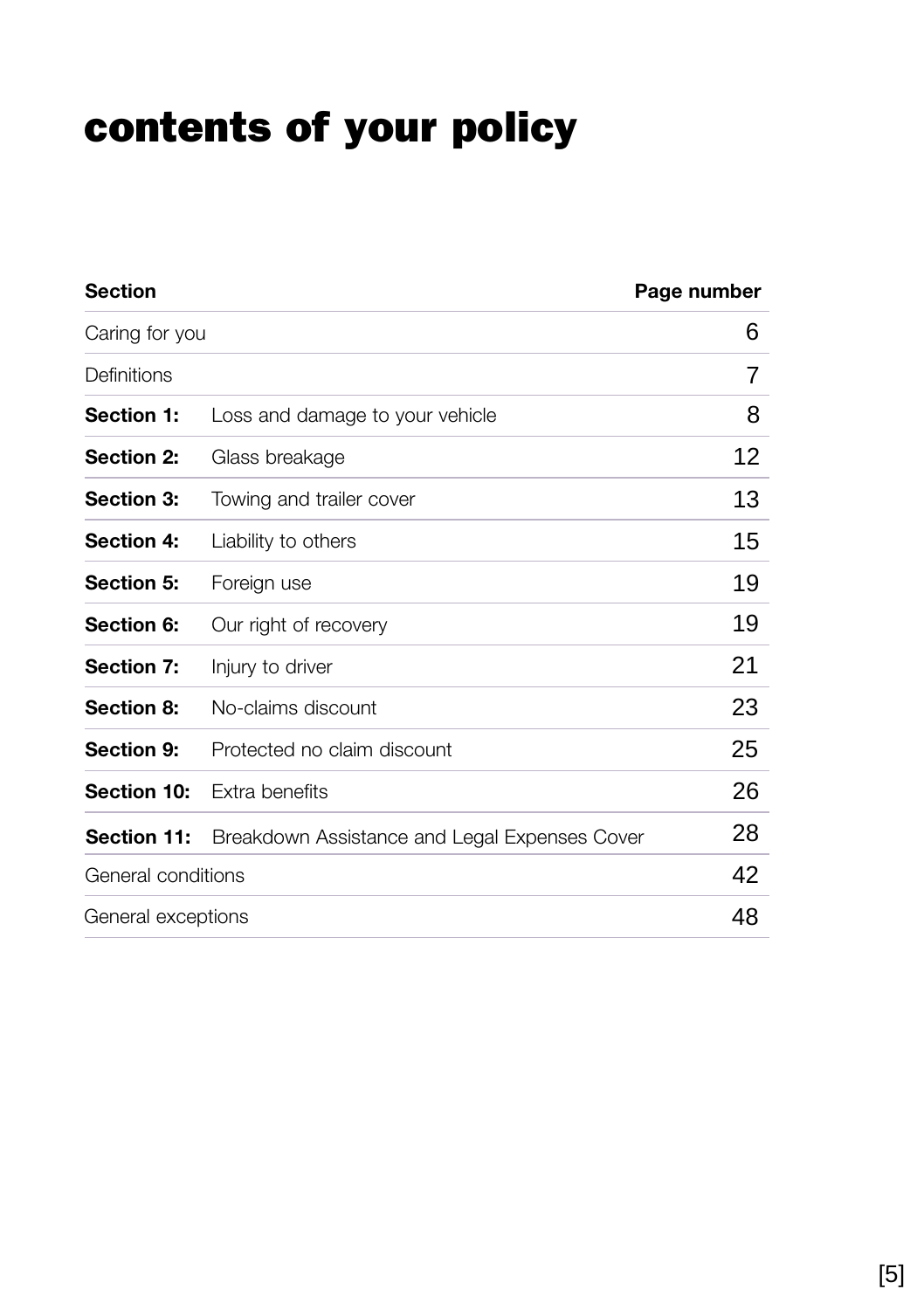## caring for you

There may be times when you feel you do not receive the service you expect from us.

This is our complaints process to help you.

- $\supset$  For a complaint about your policy, contact your Broker.
- 1890 24 7 365.  $\supset$  For a complaint about your claim, contact our claims action line on

If we cannot sort out your complaint, you can contact KennCo Customer Care Department on 01-4994600 or:

 $\supset$  email: complaints@kennco.ie : or

 write to KennCo Underwriting Ltd, Suites 5-7, Grange Road Office Park, Grange Road, Rathfarnham, Dublin 16

If you are unhappy with the way we have dealt with your complaint, you may be able to refer to:

 $\supset$  Financial Services and Pensions Ombundsman,

Lincoln House, Lincoln Place, Dublin D02 VH29. Tel - +353 1 567 7000. Email - info@FSPO.ie Website - www.fspo.ie

Our promise to you

- $\bullet$  We will reply to your complaint within 5 working days.
- $\bullet$  We will investigate your complaint.
- $\bullet$  We will keep you informed of progress.
- $\bullet$  We will do everything possible to sort out your complaint.
- $\supset$  We will use feedback from you to improve our service.



Where we explain what a word means, that word will have the same meaning wherever it is used in the policy or schedule.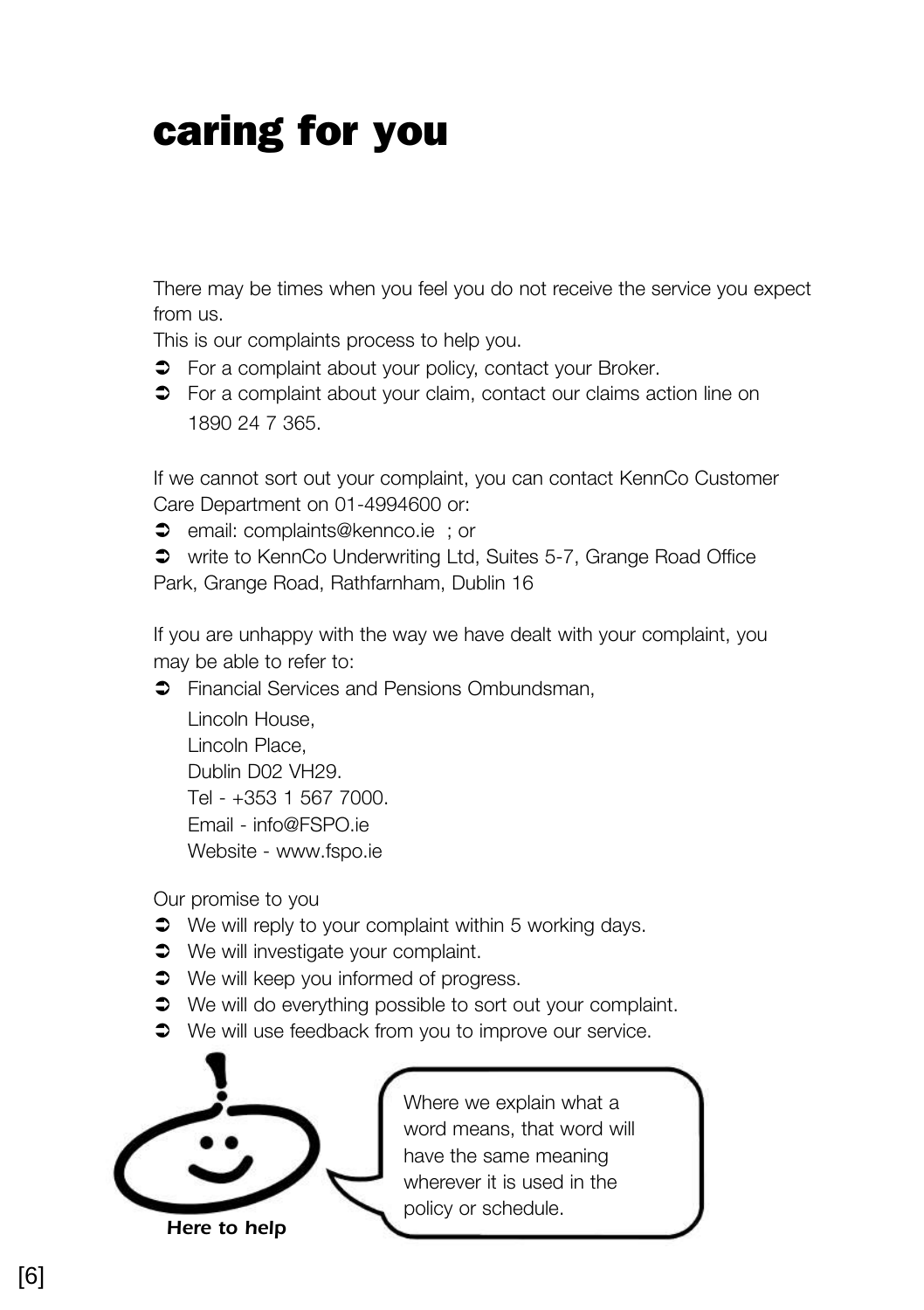## definitions

**Certificate of insurance –** Evidence of your motor insurance that we issue. It shows who is covered to drive your vehicle and the purposes for which it can be used.

**Endorsement –** An alteration to the terms of the policy. We can include endorsements in this document or we may issue them separately.

**Europe –** Any member state of the European Union and any other country which has agreed to follow European Union directives and is approved by the Commission of the European Union.

**Excess –** The first part of any claim which you have to pay.

**Ireland –** The Republic of Ireland

**Market value –** The amount you would have got for your vehicle if you offered it for sale.

**Period of insurance –** the period for which we have accepted your premium.

**Personal belongings –** Clothes and personal items you own or are looking after.

**Policy –** The contract of insurance between you and us.

**Schedule –** A document which gives your details and the cover provided by your policy. The schedule forms part of this policy.

**UK –** England, Scotland, Wales, Northern Ireland, the Isle of Man and the Channel Islands.

We, our, us - AXA Insurance dac (excluding section 12).

**You, Your –** The policyholder named in the schedule including parties jointly described.

**Your vehicle –** Any motor vehicle whose registration number appears on a valid certificate of insurance under this policy.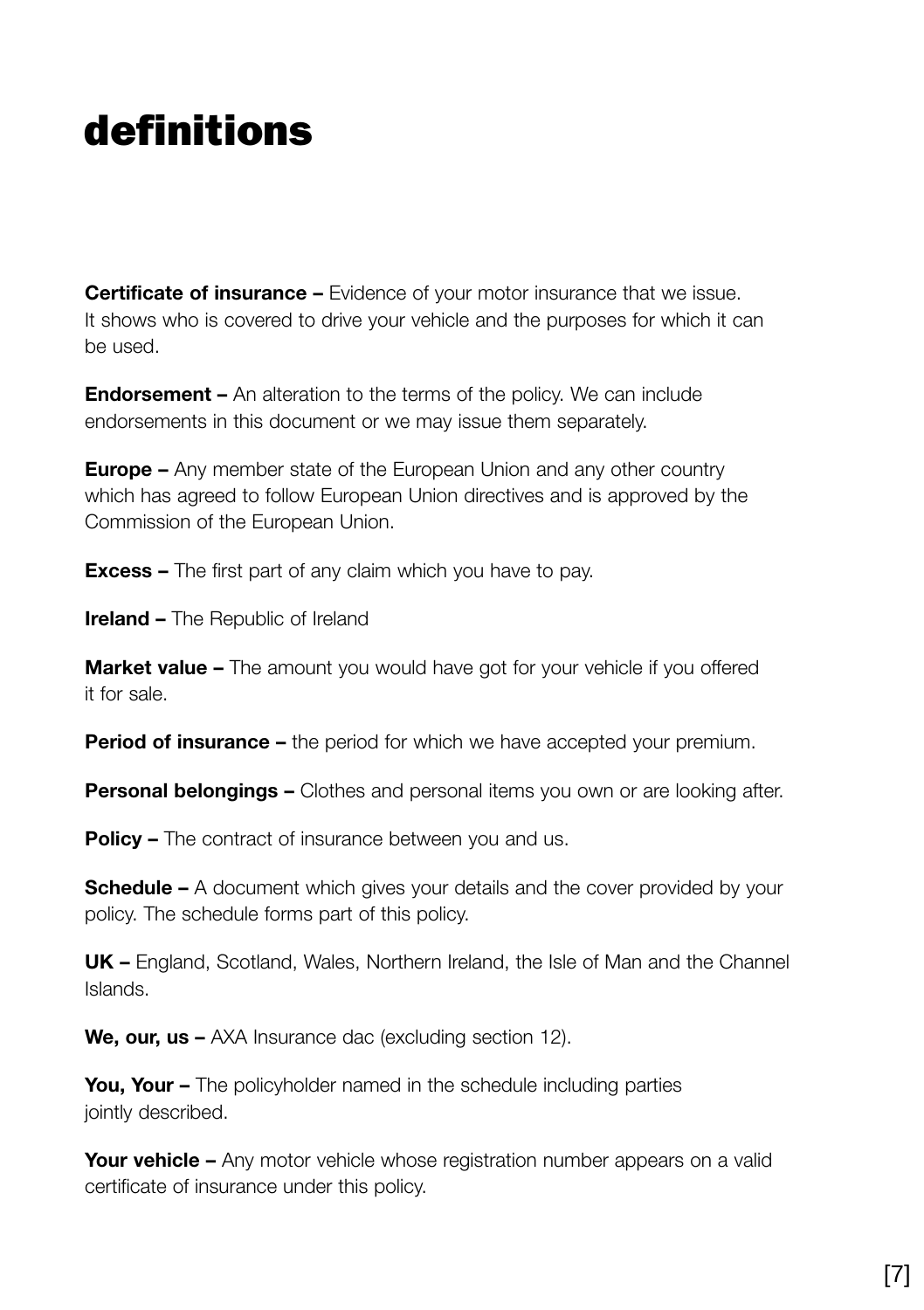## section 1: loss and damage to your vehicle

Your schedule will show if you have this cover. This part only applies if you have comprehensive cover, or third party fire and theft cover and the damage is caused by fire or theft.

### **What is covered?**

We will pay for:

- $\supset$  loss of or damage to your vehicle, and its accessories while in your vehicle, up to the market value of your vehicle;
- $\bullet$  the cost of protecting and removing your vehicle to the nearest competent repairer; and
- $\supset$  if your vehicle is repaired, the reasonable cost of delivering your vehicle back to your address in Ireland.

This will involve:

- $\Rightarrow$  repairing your vehicle; or
- $\supset$  replacing what is lost or damaged, if the cost of repairing it would be more than it costs to replace; or
- $\supset$  paying the cost of the loss or damage to you or the legal owner if we are told that your vehicle belongs to someone else.

We will choose which option is appropriate.

If your vehicle is stolen and is not found or, after being found is not worth repairing, we will pay you the market value of your vehicle, including accessories and spare parts at the time they are lost, stolen or damaged.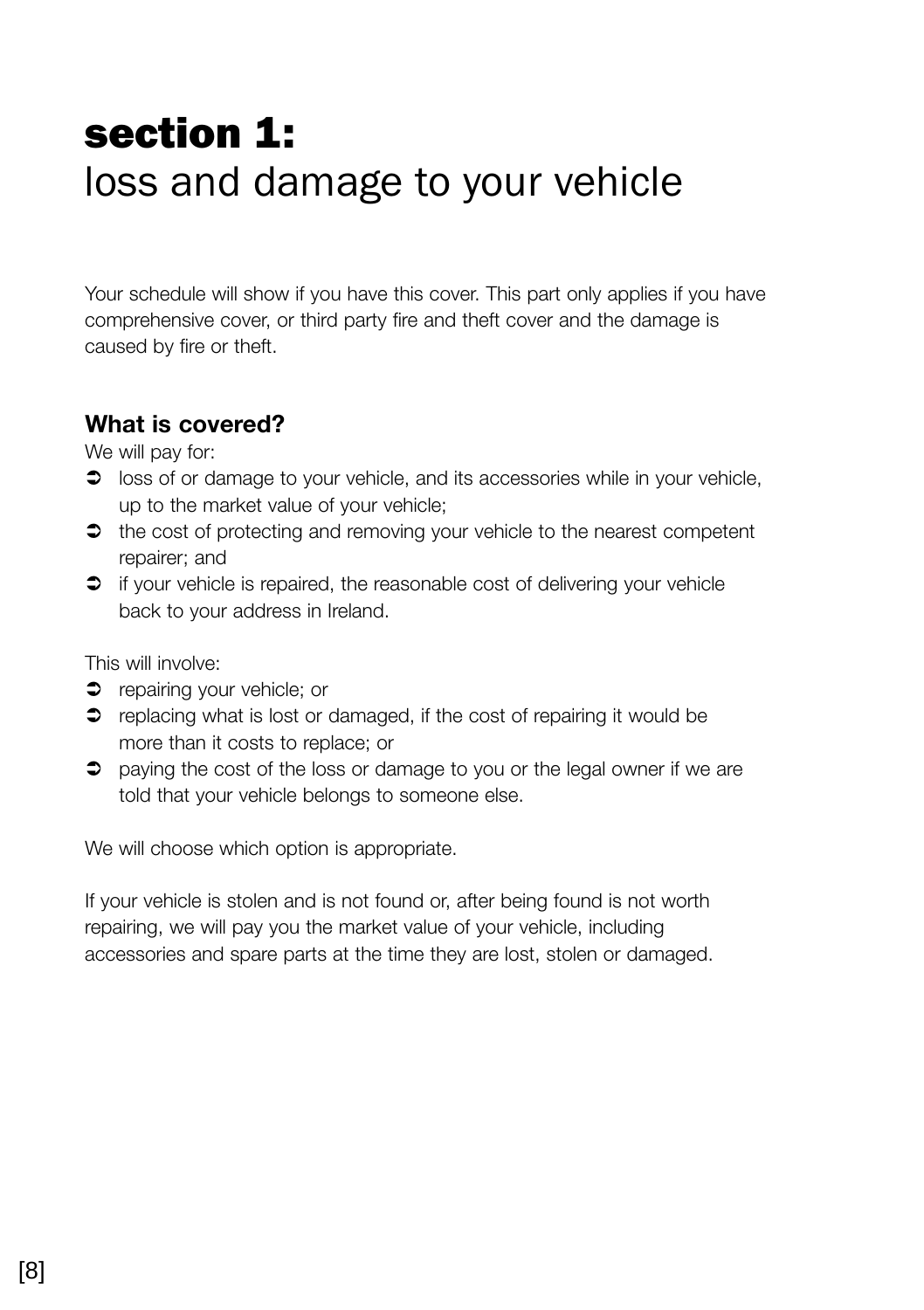## **Salvage**

If we settle your claim by replacing your vehicle or by paying the market value of your vehicle before it was damaged and you keep the damaged vehicle, we will reduce the amount we will pay by the value of your damaged vehicle.

### **Replacing your vehicle with a new one**

Please check your schedule as you may not have this cover. We will replace your vehicle with a new one of the same make, model and specification if the vehicle is:

- $\bullet$  stolen and not recovered within 28 days; or
- $\supset$  damaged so that repairs will cost more than 60% of the manufacturer's retail list (including taxes and the cost of accessories) at the time of the loss or damage.

We will only do this if:

- $\Rightarrow$  the loss or damage happens before your vehicle is one year old;
- $\supset$  vou have owned the vehicle or hired it under a hire-purchase agreement since it was first registered as new; and
- you, and anyone else we know who has an interest in your vehicle, agree.

If a replacement vehicle of the same make, model and specification is not available, the most we will pay is:

- **→** the market value of your vehicle and its fitted accessories and spare parts at the time of the loss or damage, or
- $\bullet$  the manufacturer's retail price of your vehicle when you bought it less 10%; whichever is higher.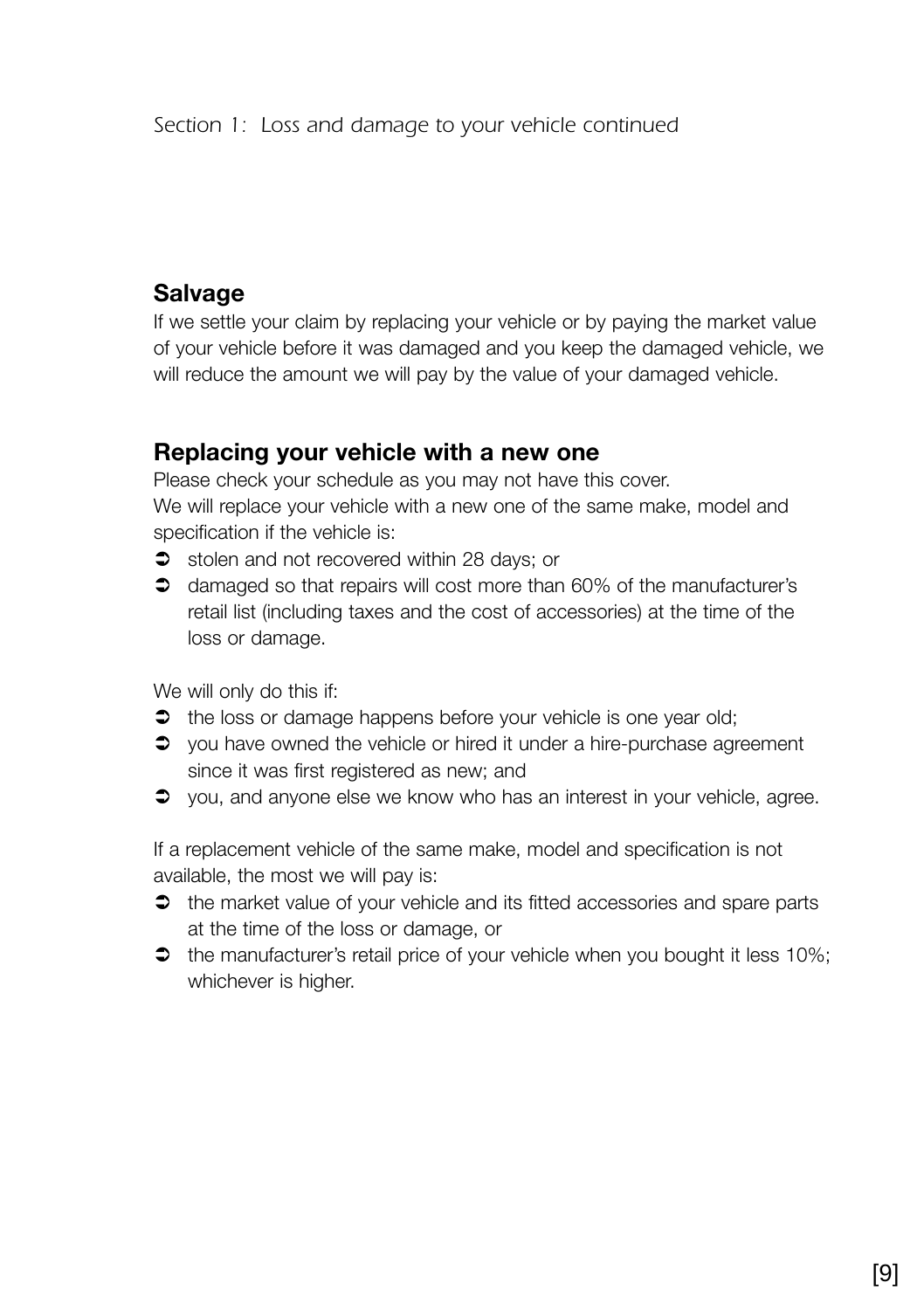## **What is not covered under this section of the policy.**

### **Excess**

You will not have to pay an excess if the loss or damage is caused by fire, theft or attempted theft.

You will have to pay the excess shown on your policy schedule for any other type of claim covered under this section. The excess amount applying to your policy will be shown in your schedule.

## **You are also not covered for the following**

- $\bullet$  Loss of use or any other resulting loss.
- **●** Reduction in your vehicle's value because it has been repaired.
- $\bullet$  Wear and tear.
- $\supset$  Mechanical or electrical failure, breakdowns or breakages.
- The cost of hiring another vehicle.
- The cost of any repair or replacement which improves your vehicle beyond the condition it was in before the loss or damage took place.
- Damage to tyres from braking, punctures, cuts or bursts unless these are caused in an accident.
- $\supset$  Loss, destruction or damage caused directly by pressure waves from aircraft and other flying objects travelling at or above the speed of sound.
- Loss or damage to your vehicle's navigation system or other computer or electronically controlled equipment caused by it failing to recognise any date as the true calendar date.



*Here to help*



continued over the page  $\rightarrow$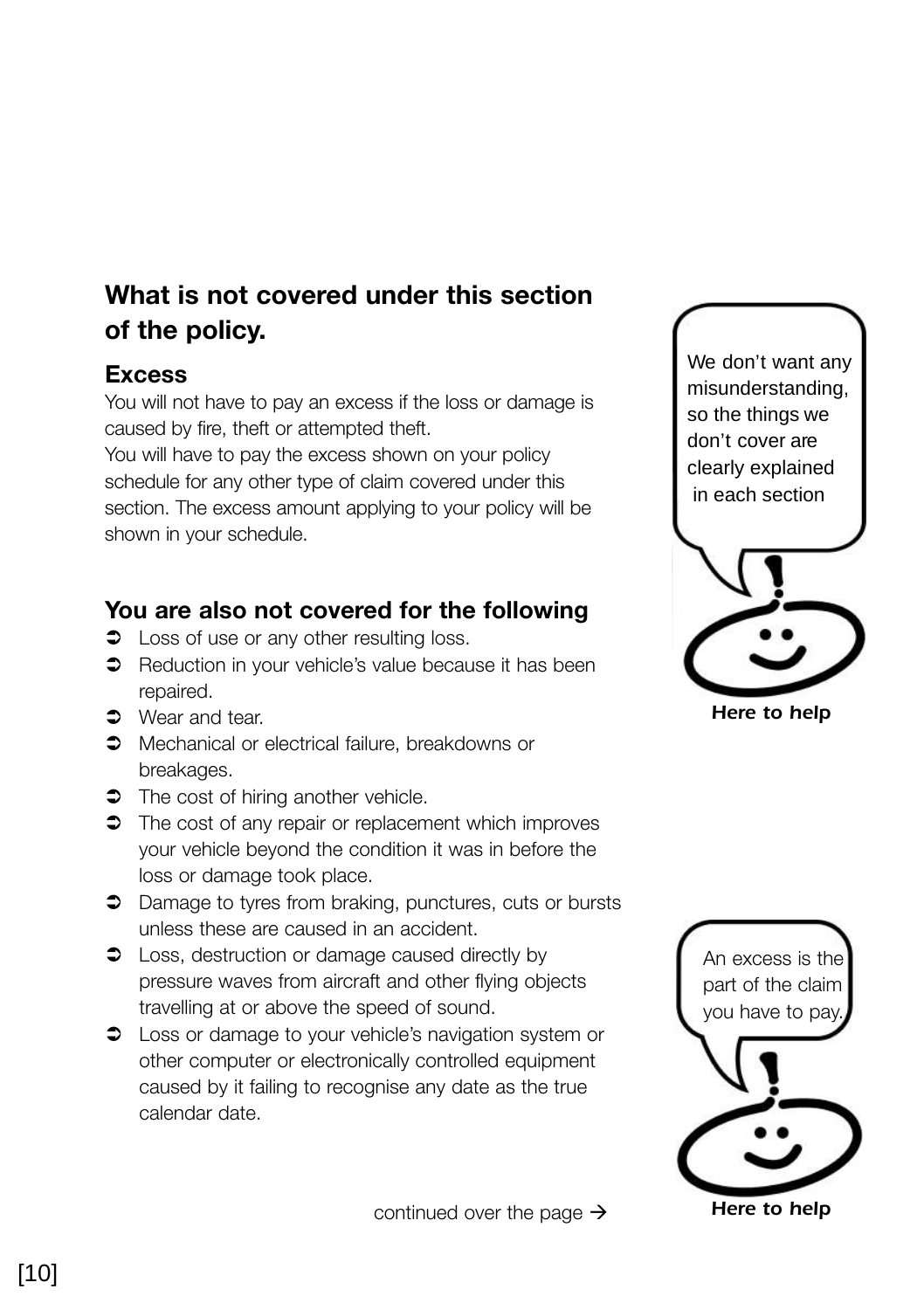### **You are also not covered for the following (cont'd)**

- $\supset$  Loss or damage from using your vehicle in a rally, competition or trial.
- $\supset$  The cost of importing parts or accessories for your vehicle from outside the European Union.
- $\supset$  The extra cost of parts or accessories above the price of similar parts and accessories received from the manufacturer's European representatives.
- Loss or damage to any permanently fitted radio exceeding €1,270 or 10% of the market value of your vehicle, whichever is the less. Any payment will be limited to the market value of the radio at the loss.
- $\supset$  The VAT (value added tax) on any repair or replacement if you are registered for VAT.
- $\supset$  Loss where any person obtains or attempts to obtain property by using a form of payment that proves to be counterfeit, false, fraudulent, invalid, uncollectable, irrecoverable or irredeemable for any reason.
- $\bullet$  Loss or damage to your vehicle where possession is obtained by fraud, trick or false pretenses.
- $\supset$  Loss resulting from repossession of the vehicle or restitution to its rightful owner.
- **C** Loss of or damage resulting:
	- (a) from overturning arising out of the operation as a tool of such vehicle or of plant forming part of such vehicle or attached to it, except for loss or damage arising directly from fire, self-ignition or explosion or by theft or attempted theft.
	- (b) while the body of such vehicle is in or being raised or tilted to or returning from a tipping position, unless such damage is due to collision with any vehicle.
- $\bullet$  Loss or damage arising from theft or attempted theft while the ignition keys are left in or on your vehicle.
- $\supset$  Loss or damage to anything in or on your vehicle other than its accessories or spare parts.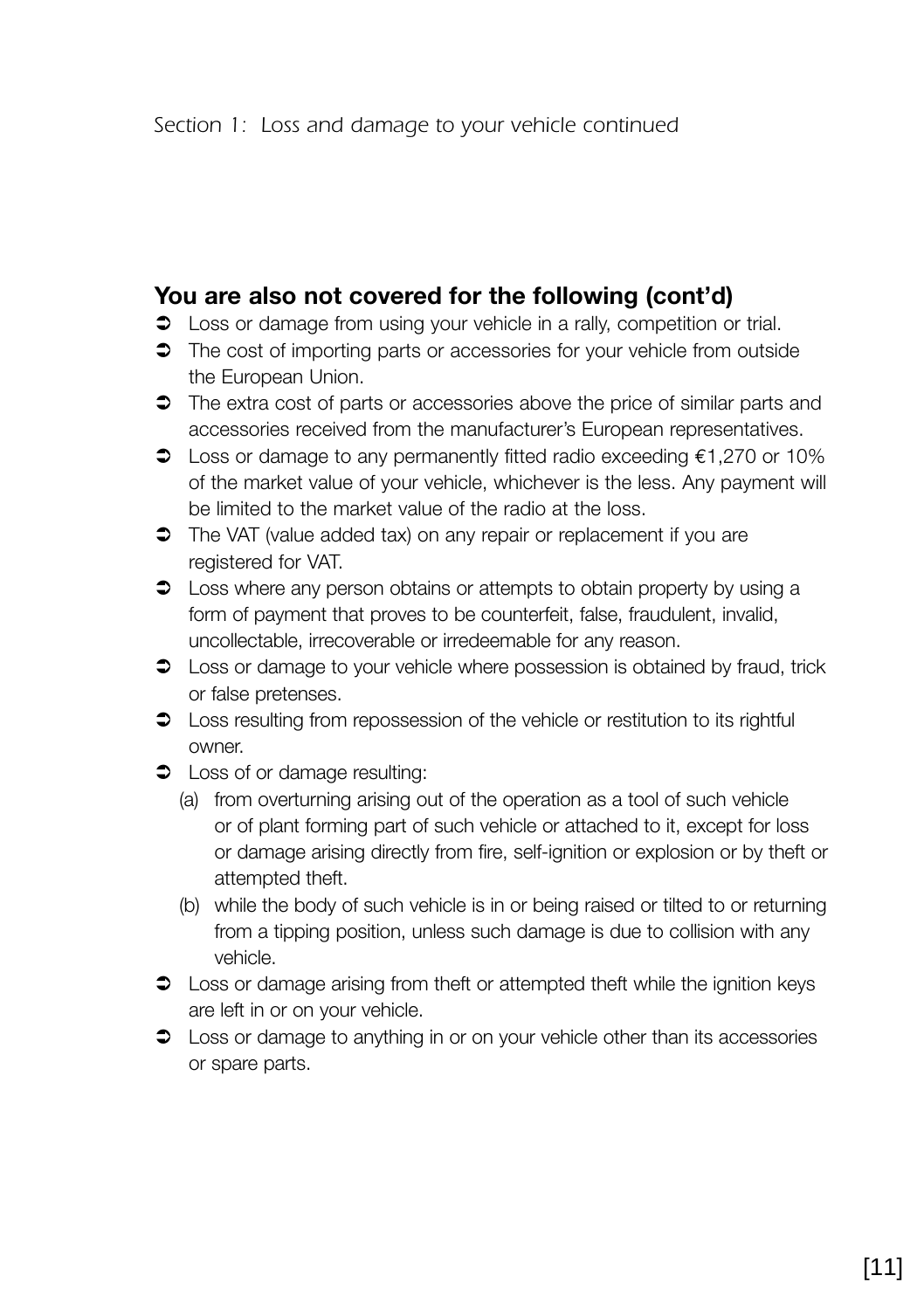## section 2: glass breakage

Your schedule will show if you have this cover. A claim under this section will not affect your no claims discount.

We will pay for broken or damaged windscreens or windows of your vehicle and the bodywork being scratched as a result of the glass breaking, up to the limit shown on your schedule.

## **What is not covered under this section of the policy**

 $\supset$  The cost of any repair or replacement which improves your vehicle beyond the condition it was in before the loss or damage took place.



*Here to help*

- $\supset$  Loss, destruction or damage caused directly by pressure waves from aircraft and other flying objects travelling at or above the speed of sound.
- $\supset$  Loss or damage from using your vehicle in a rally, competition or trial.
- $\supset$  The cost of importing parts or accessories for your vehicle from outside the European Union.
- $\supset$  The extra cost of parts or accessories above the price of similar parts and accessories received from the manufacturer's European representatives.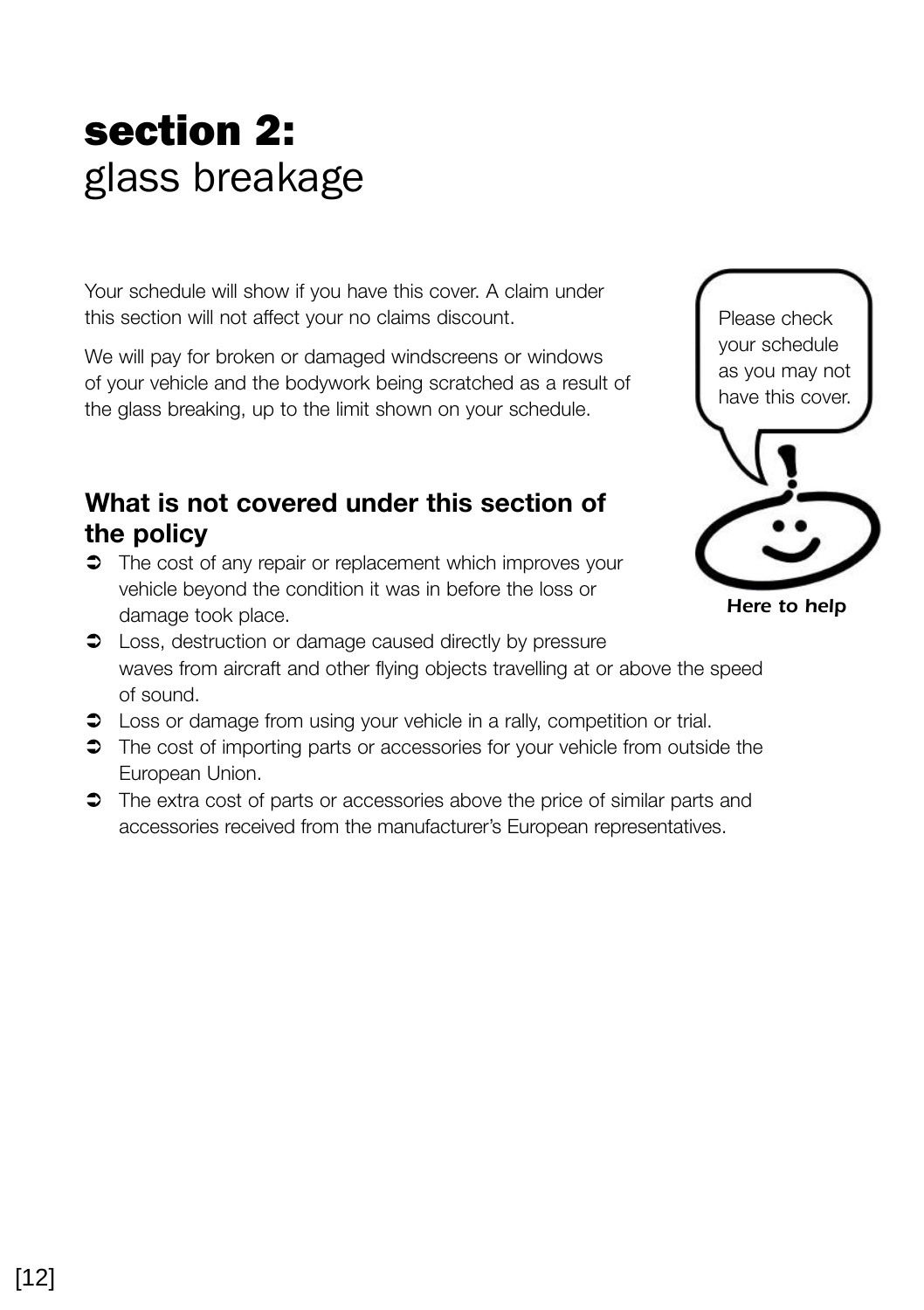## section 3: towing and trailer cover

## **Unspecified third party trailer cover.**

Your schedule will show if you have this cover.

Section 4 of this policy applies when your vehicle is towing a caravan or trailer if this is allowed by law.

Provided such trailer is

- a) attached to your vehicle
- b) detached from your vehicle and provided that:
	- (i) Such trailer at all times remains in your care, custody or control
	- (ii) Such trailer is not attached to a vehicle for which indemnity is not provided by this insurance.

This section also applies to the towing of a broken-down vehicle.

## **We will not pay claims:**

- $\supset$  if you are being paid to tow the caravan or vehicle; or
- $\supset$  for loss of or damage to the towed vehicle or to property being carried in the towed vehicle, or for injury to any person being carried in the towed vehicle.
- $\supset$  for death injury or damage because of operating any mobile plant or trailer as a tool of trade except where it is necessary to meet the requirements of Road Traffic Legislation.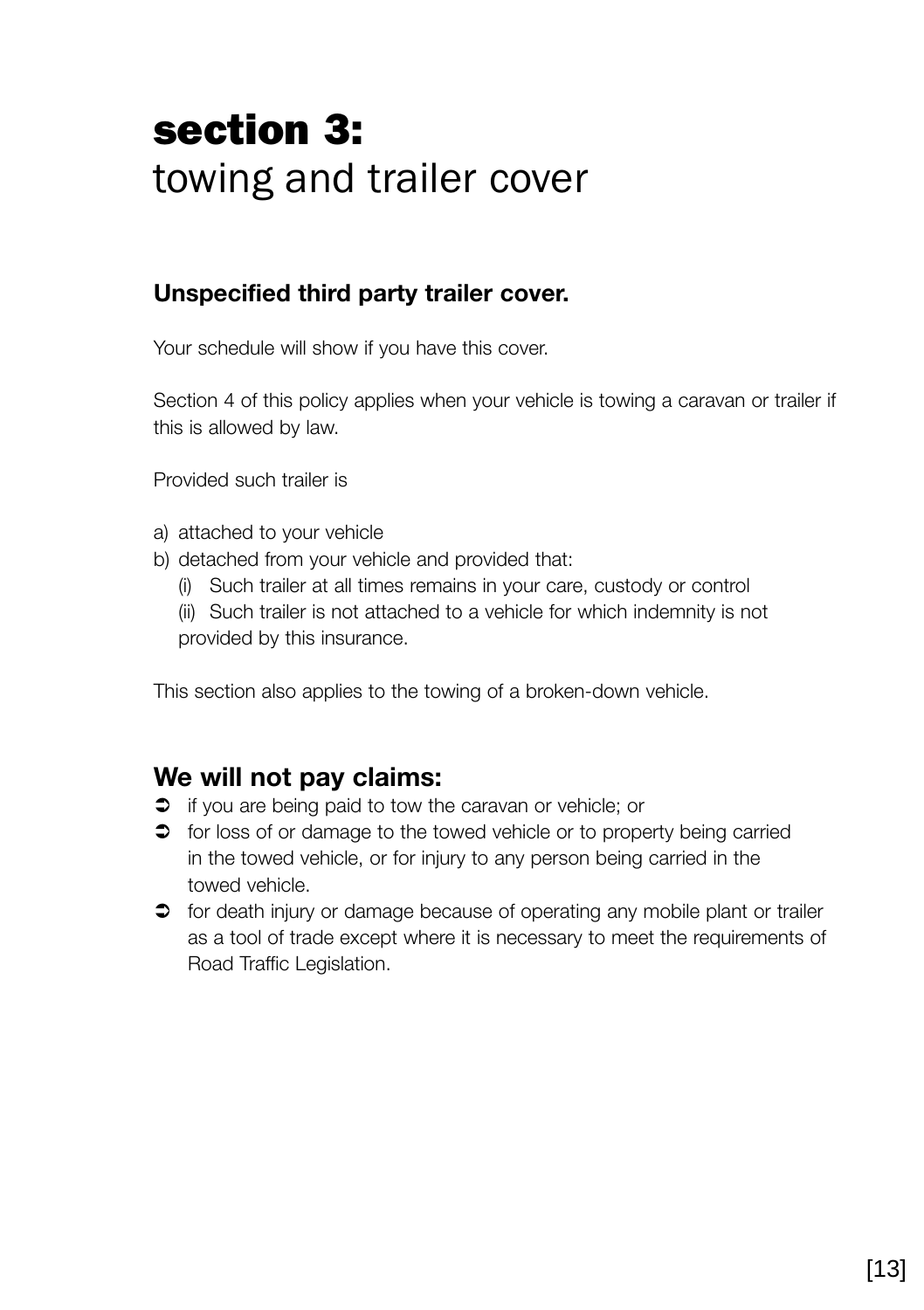## **Specified trailer cover:**

#### **Specified third party trailer cover**

Your schedule will show if you have this cover.

Section 4 of this policy, Liability to others, covers: any trailer, details of which have been advised to the Company and for which the appropriate additional premium has been paid

- (a) Whilst such trailer is attached to your vehicle
- (b) Whilst such trailer is detached from your vehicle provided that:
	- (i) such trailer at all times remains in your care, custody or control
	- (ii) such trailer is not attached to a vehicle for which indemnity is not provided by this insurance.

#### **Specified loss or damage to your trailer.**

Your schedule will show if you have this cover.

Section 1 of this policy, Loss or damage to your vehicle, covers:

any trailer, details of which have been advised to the Company and for which the appropriate additional premium has been paid

Section 4 of this policy, Liability to others, will also cover such trailer as defined above

- (a) Whilst such trailer is attached to your vehicle
- (b) Whilst such trailer is detached from your vehicle provided that:
	- (i) such trailer at all times remains in your care, custody or control
	- (ii) such trailer is not attached to a vehicle for which indemnity is not provided by this insurance.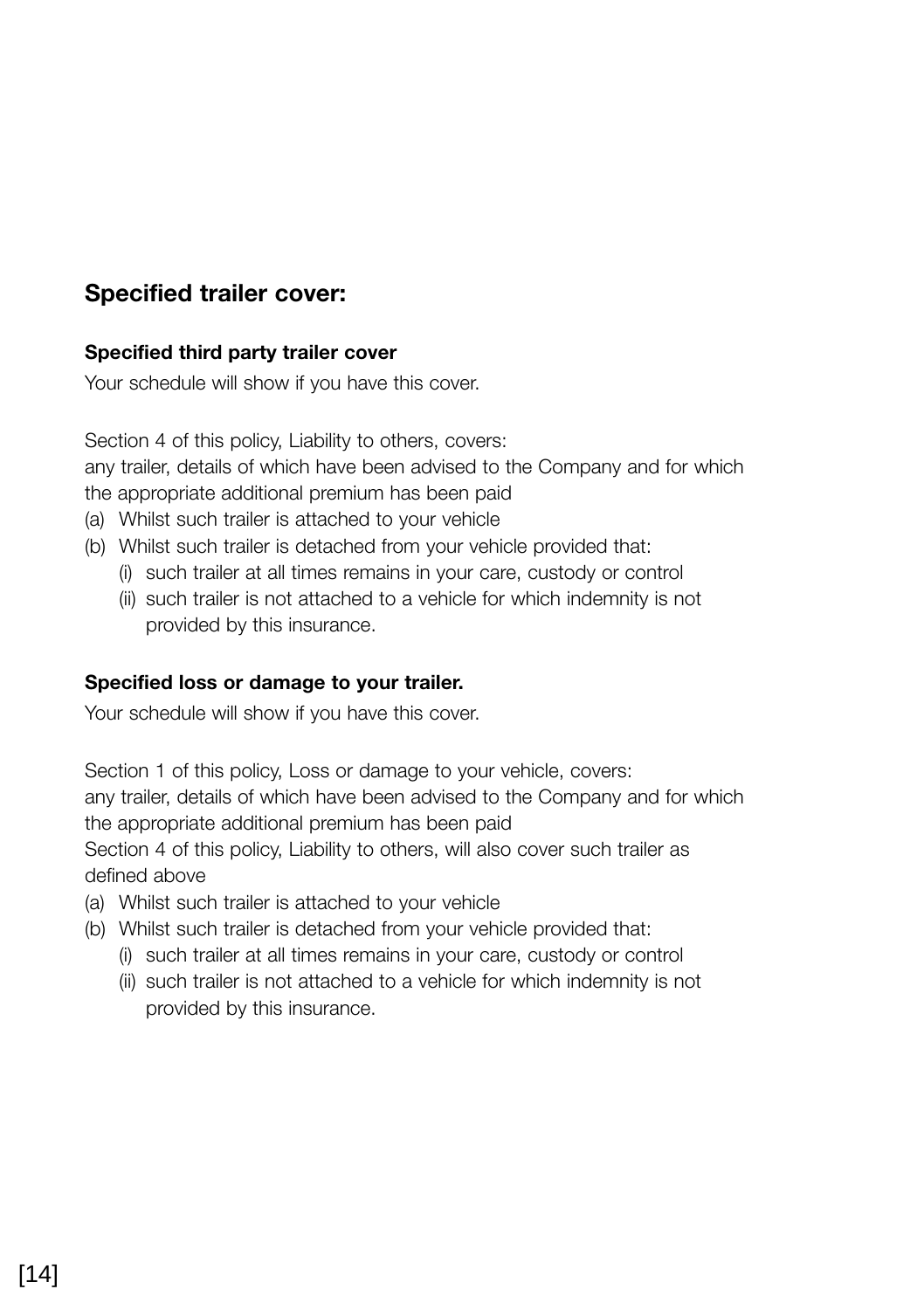## section 4: liability to others

## **1 Cover for you**

We will pay all amounts you legally have to pay as a result of negligently using your vehicle and any trailer or caravan being towed by it, if you cause the

- accidental death of, or bodily injury to, any person,
- damage to property up to the amount shown in your schedule,
- costs and expenses as mentioned in this section.

### **2a Cover provided for other people**

If you ask us to, we will give the following people the same 'liability to others' cover under this section we give you under 1.

- Anyone you allow to drive your vehicle who is covered to drive it under the certificate of insurance.
- Any person using (but not driving) your vehicle with your permission for social, domestic and pleasure purposes.
- Any person travelling in or getting into or out of your vehicle.
- Your employer or business partner, as long as your vehicle is not owned by or hired to either your employer or business partner and your vehicle is being used for a purpose that is allowed under your certificate of insurance and your employer is not covered under another policy.

## **2b Your legally-appointed representatives**

After the death of anyone insured under this policy, we will protect that person's estate against any loss they would have had if we insured that liability under this policy.

## **3 Legal fees and expenses**

If we give you our written permission, we will pay for solicitor's fees to represent anyone insured under this policy at any coroner's inquest, fatal inquiry or to defend anyone insured under this policy in a district court for any accident which might give rise to a claim under this section of this policy.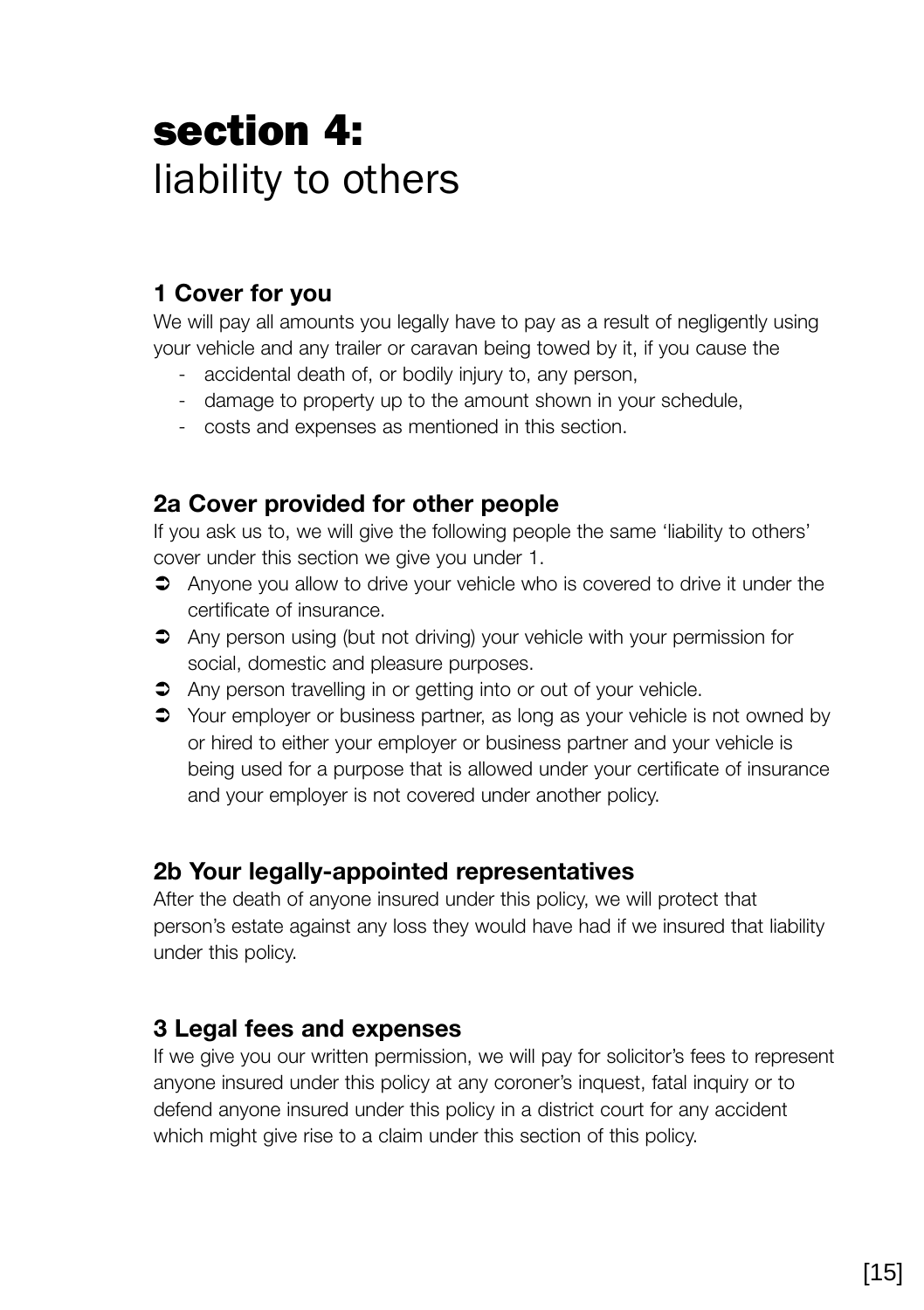#### **Proceedings for manslaughter or causing death by reckless driving**

We will pay fees for legal services to defend anyone insured under this policy if legal proceedings are taken against that person for manslaughter or causing death by reckless driving. The following conditions will apply to this cover.

- $\bullet$  You must ask us to provide the cover.
- $\supset$  The death or deaths giving rise to the proceedings must have been caused by an accident covered by this policy.
- $\supset$  The accident which caused the death or deaths must have happened in Ireland or the UK.
- $\bullet$  The most we will pay is  $\epsilon$ 1,270.

#### **4 Indemnity to Hirer**

The Company will indemnify any hirer, but only in respect of negligence attaching to you or any employee of yours in respect of the vehicle mentioned on the effective certificate of insurance. Provided that:

- 1. such person is not entitled to payment under any other policy
- 2. such person shall, as though they were the insured, observe, fulfil and be subject to, the terms, exceptions and conditions of this policy insofar as they can apply.

#### **5 Indemnity to Principal**

The Company will indemnify any Principal, but only in respect of negligence attaching to you or any employee of yours or any person whose driving is covered on the effective certificate of insurance. Provided that:

- 1. such person is not entitled to payment under any other policy
- 2. such person shall, as though they were the insured, observe, fulfil and be subject to, the terms, exceptions and conditions of this policy insofar as they can apply.

#### **6 Application of Limits of Indemnity**

If more than one person is insured by this policy any limit on the amount the Company will pay applies to the aggregate amount to be paid and you will have priority over any other person insured.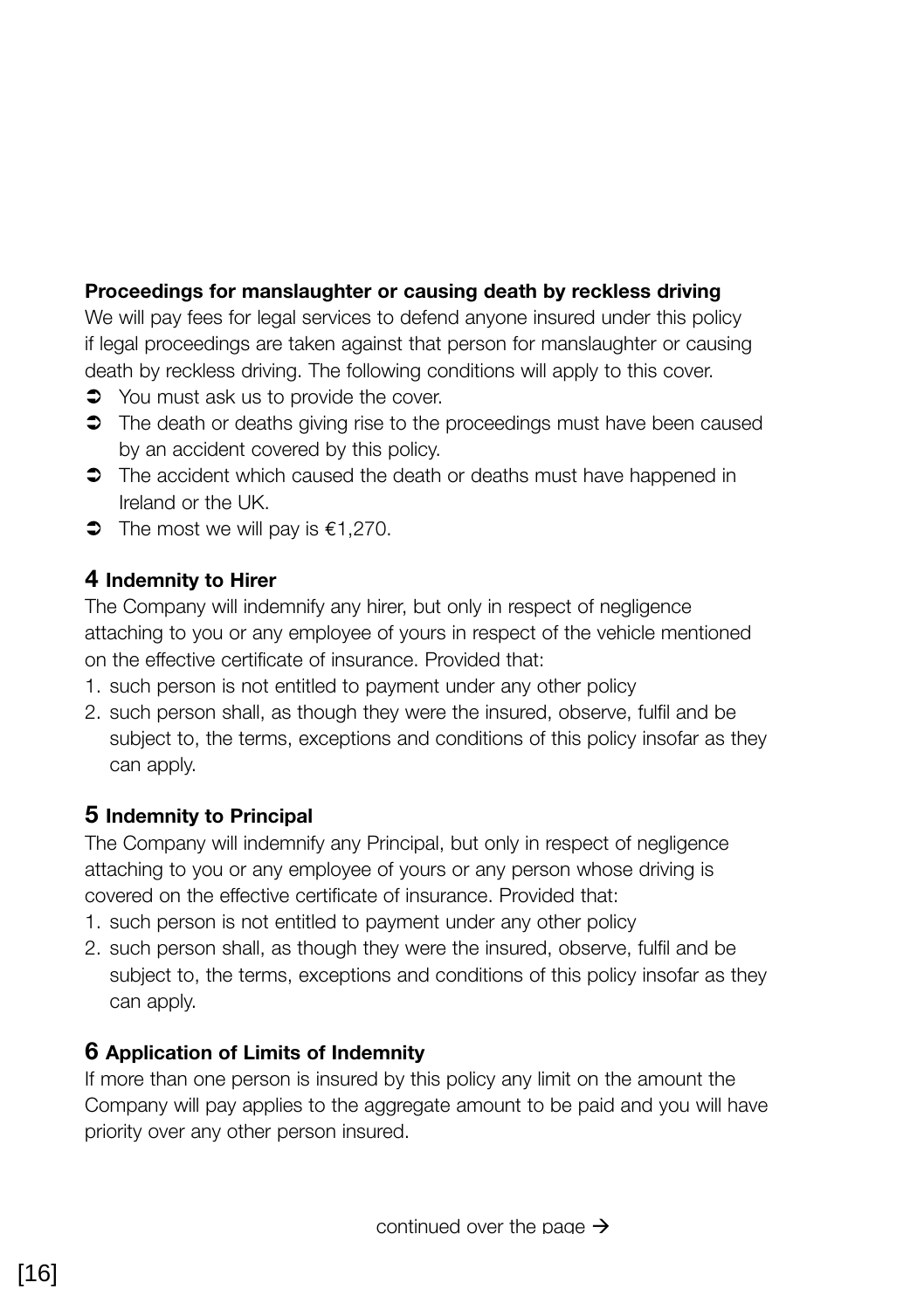#### **7 Emergency Treatment**

The Company will pay the cost of emergency treatment of injuries caused by or arising out of the use of the vehicle where statutory liability for such treatment arises.

A payment made under Paragraph 7, Emergency Treatment will not affect your no claims discount.



## **What is not covered under this section of the policy.**

- **C** Anyone driving your vehicle who is disqualified from driving or has never held a driving licence, or is prevented by law from holding a licence.
- **C** Anyone who is insured under another policy.
- $\bullet$  Liability for loss of or damage to property which belongs to, or is with, any person who is insured under this policy and who is driving your vehicle.
- **C** Damage to any vehicle being driven or used by a person claiming cover under this part of the policy.
- $\supset$  Anyone insured by this policy who does not keep to its conditions.
- **C** Anyone employed in the motor trade driving your vehicle because it is being overhauled, repaired or serviced.
- $\supset$  Death or bodily injury to anyone driving or in charge of your vehicle.
- $\supset$  Death or bodily injury to any person employed by a person insured sustained while in the course of that employment, except insofar as is necessary to meet the requirements of Road Traffic Legislation.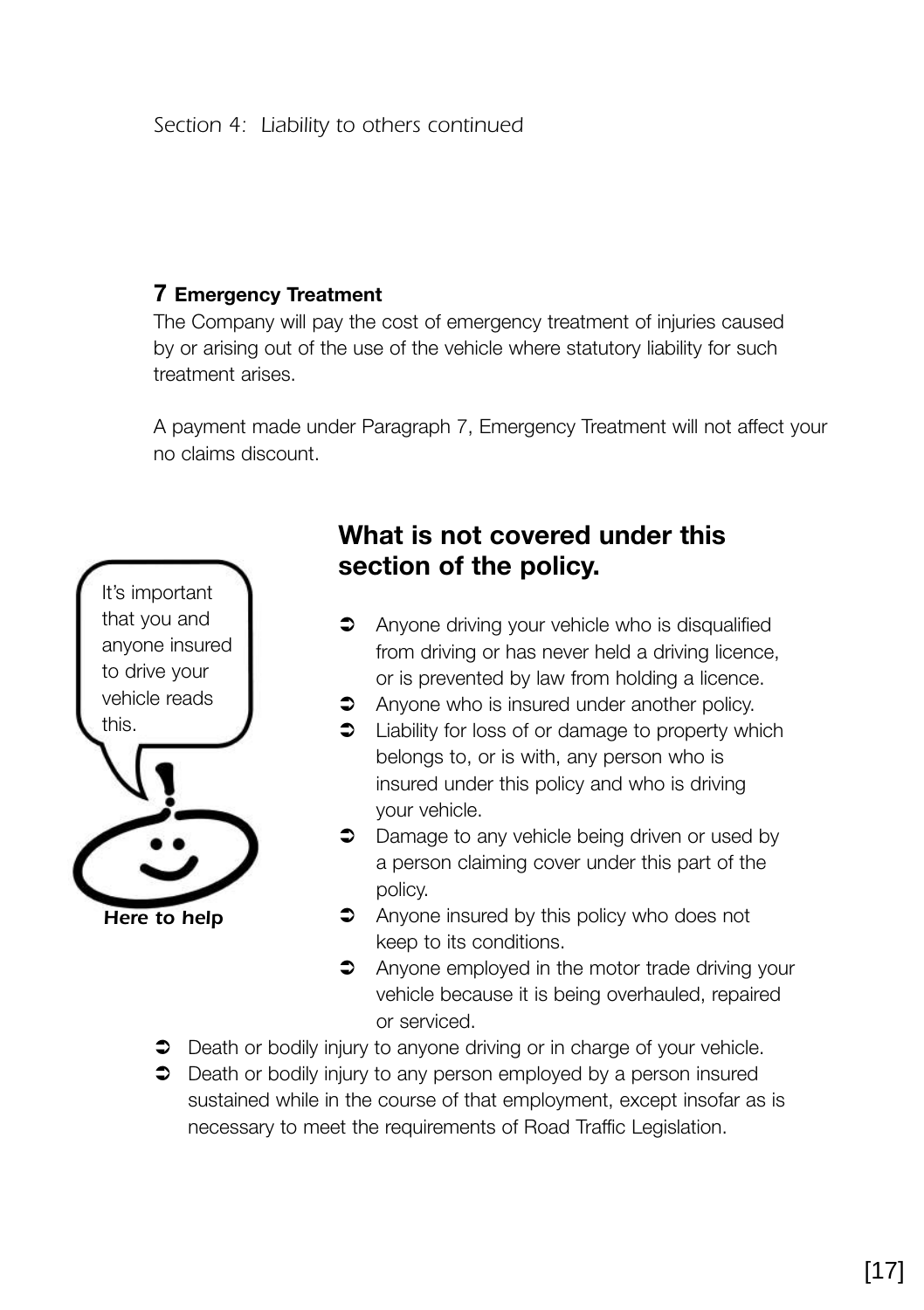- $\supset$  Death, bodily injury or illness to any person caused by or arising out of;
	- (a) poisoning of any kind or foreign or deleterious matter in food or drink.
	- (b) anything harmful in the condition of the goods supplied at or from your vehicle or the defective condition of the container of such goods.
	- (c) anything harmful or defective in any treatment given at or from your vehicle.
	- (d) professional technical trade advice given at or from your vehicle.
- Death, bodily injury or damage to property caused or arising beyond the limits of any carriageway or thoroughfare in connection with the bringing of a load to such vehicle for loading on it or the taking away of a load from such vehicle after unloading from it by any person.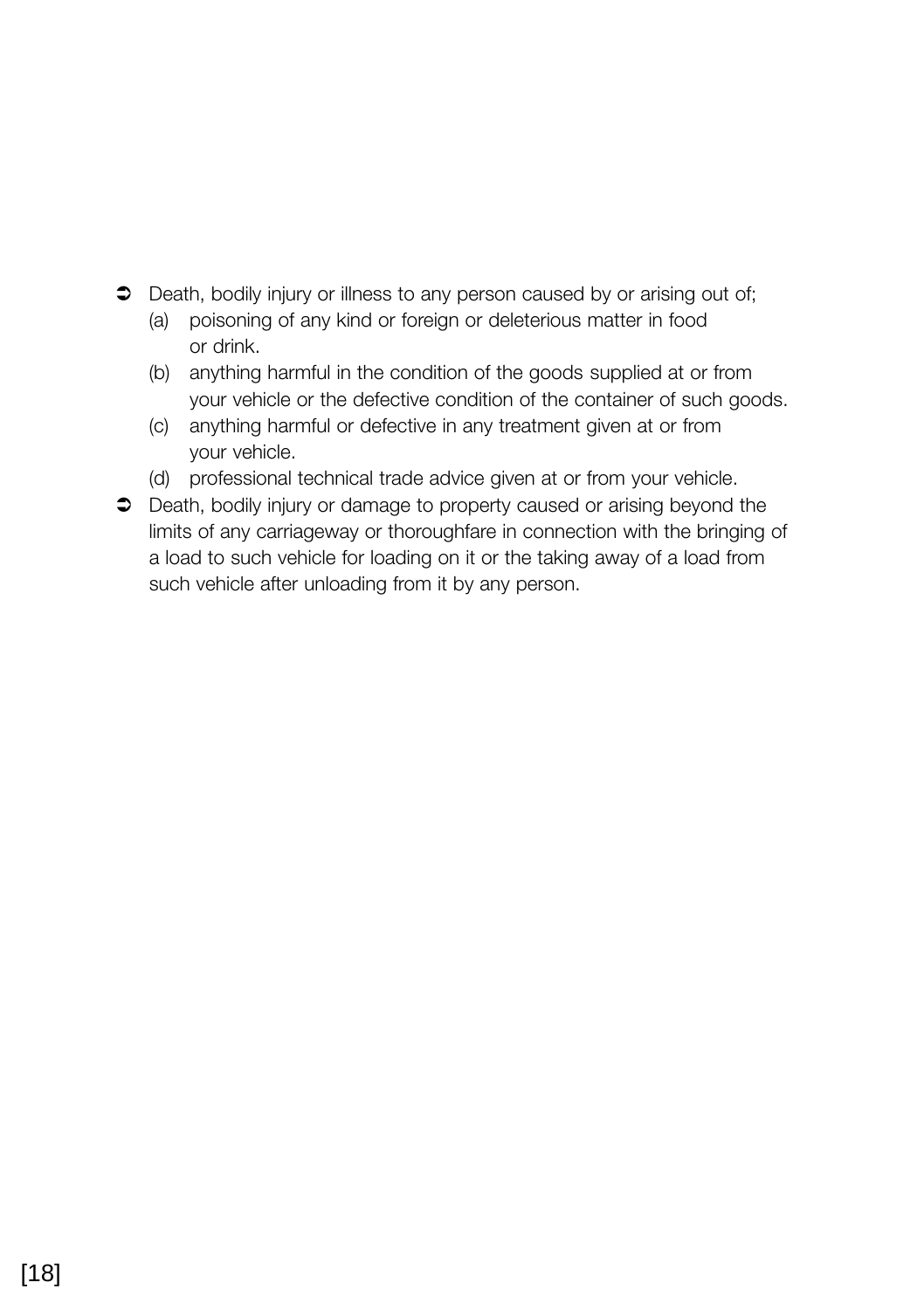## section 5: foreign use



#### **Temporary Use in Europe**

The minimum indemnity required to comply with the laws relating to the Compulsory Insurance of Motor Vehicles applies while the vehicle is used in Europe (or in transit by sea between any ports therin).

## section 6: our right of recovery

If by law we have to make a payment that would not be covered under this policy, you will have to refund the amount to us.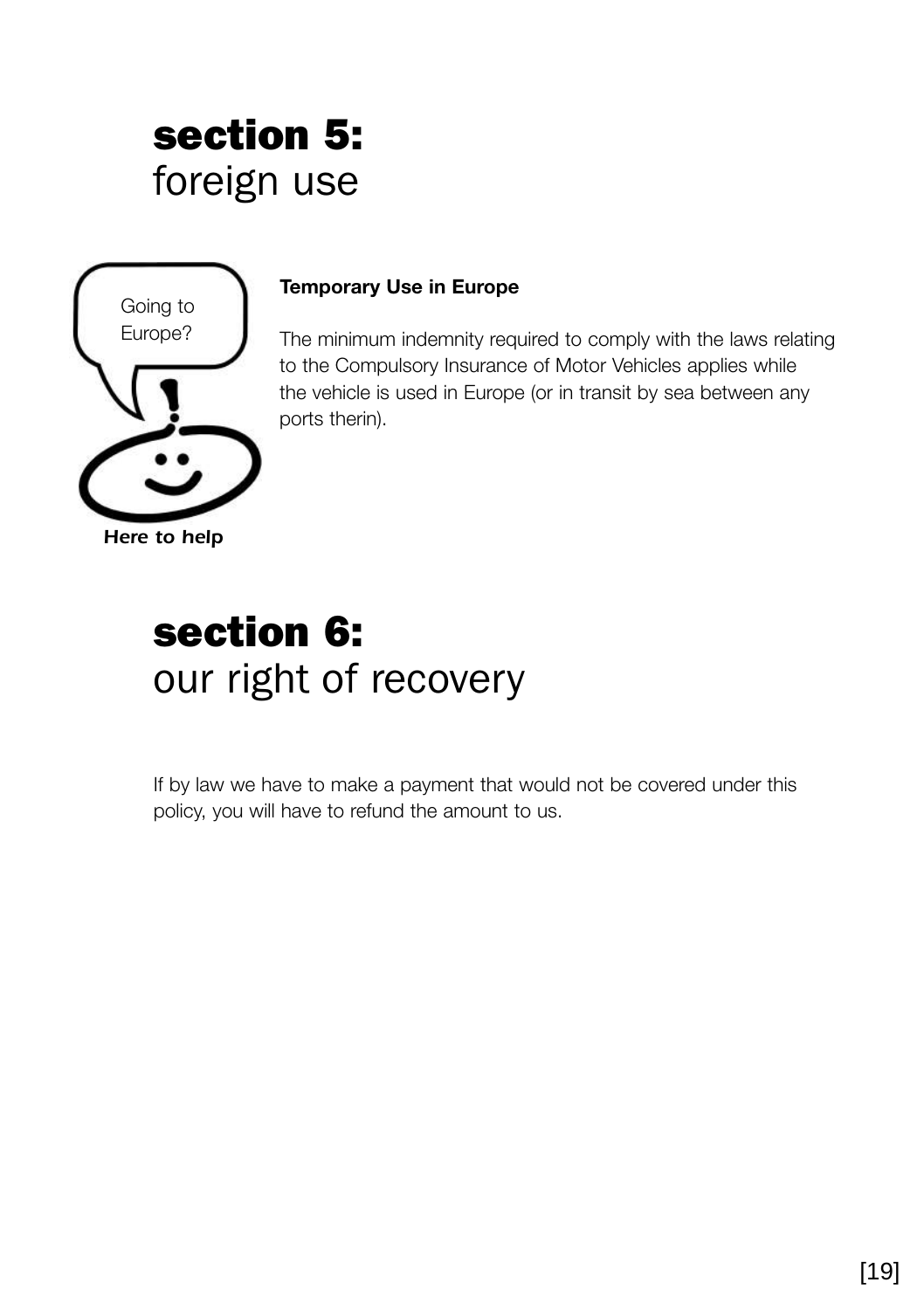## section 7: injury to driver

*This is separate and optional cover you can buy for an extra charge. Your schedule will show if you have chosen this cover.*

## **What we will pay**

### **1. Injury benefits for you**

We will pay you or your legal representatives the compensation shown below if you are killed or injured as a result of an accident while travelling in or getting into or out of:

- any motor vehicle (but not motorcycles, tractors, combines and farm implements) where you are a passenger or driver; or
- any boat or railway train where you are a fare-paying passenger, or the result of an accident with a railway train or road vehicle if you are a pedestrian.

| <b>Benefit</b>                                                                                                                                                     |              |  |
|--------------------------------------------------------------------------------------------------------------------------------------------------------------------|--------------|--|
| A Total and permanent loss of sight in one or both eyes<br>or loss of one or more limbs (or both) happening within<br>one year as a direct result of the accident. | €10.000      |  |
| B Temporary total disability where you are entirely unable<br>to carry on any business or occupation as a result<br>of the accident.                               | €280 a month |  |
| C Hospital benefit, if you are in hospital for more than<br>six days as a result of a road-traffic accident.                                                       | $£130a$ week |  |
| D Death benefit where death is as a result of the accident.                                                                                                        | €30.000      |  |

- $\bullet$  We will only pay benefit under one of the benefits A or D.
- $\supset$  We will only pay the temporary total disability benefit for the period you are having medical treatment for your injury.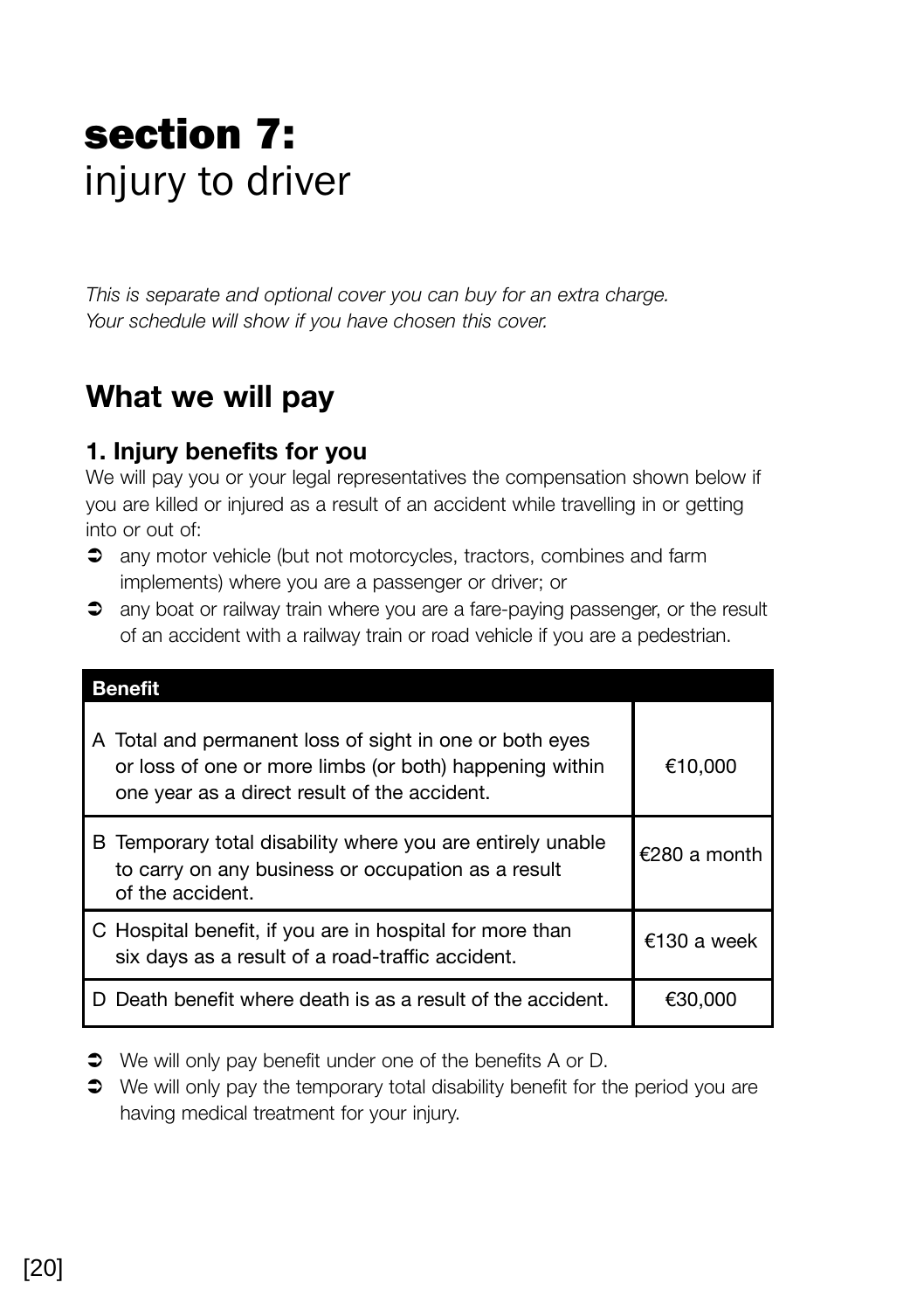- We will not pay more than 36 months benefit for temporary total disability or hospital benefit for over 20 weeks for any one accident. While in hospital you will only receive benefit C (in other words, you cannot also claim under benefit B).
- Benefit C provides cover for the costs of your accommodation only during your time in hospital as a result of a road-traffic accident and does not include medical expenses incurred while hospitalised.
- You will have to be totally disabled for a period of at least 1 month to claim benefit under Benefit B
- $\bullet$  We will only pay for temporary total disablement if you are in paid employment and unable to carry on any business or occupation for the entire preceding month
- $\supset$  If you become able to carry on any business or occupation, you cannot make any further claim for temporary total disablement arising out of the same injury

### **2. Injury benefits for named drivers**

We will pay the legal representatives the benefits shown below if any named driver covered under this policy is killed or injured:

- $\bullet$  driving your vehicle; or
- when getting in to or out of your vehicle.

We will pay their legal representatives the compensation shown below.

| <b>Benefit</b>                                                                                                                                                         |         |  |
|------------------------------------------------------------------------------------------------------------------------------------------------------------------------|---------|--|
| A Total and permanent loss of sight in one or both eyes<br>or loss of one or more limbs (or both) which happens<br>within one year as a direct result of the accident. | €10,000 |  |
| B Death benefit where death is as a result of the accident.                                                                                                            | €30.000 |  |

We will only pay benefit under one of the benefits A or B.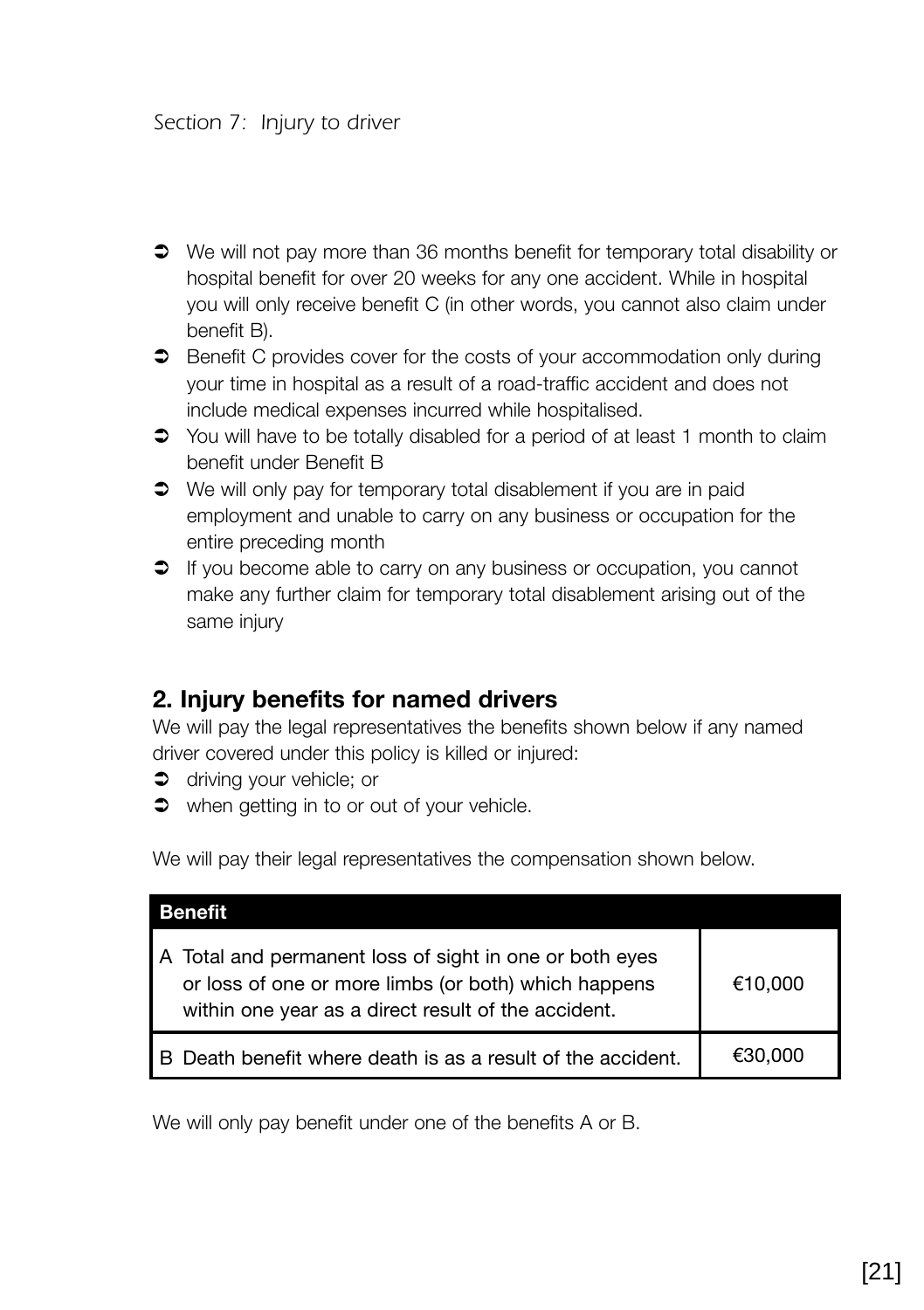## **We will only pay under either injury benefits 1 or 2 if:**

- $\bullet$  we are told about the claim within 28 days of the death or injury happening
- the injured person immediately gets medical advice from a qualified medical expert and begins treatment; and
- $\supset$  our medical advisers are allowed to examine the injured driver as often as is thought necessary.

### **What is not covered**

- $\bullet$  Death that is not a direct result of an accident.
- $\bullet$  Death or bodily injury resulting directly or indirectly from suicide or attempted suicide or deliberate injury or you or the driver being seriously mentally ill.
- $\bullet$  a criminal act.
- $\Rightarrow$  where you, or the driver, were under the influence of alcohol or drugs at the time of injury or injury causing death.
- $\bullet$  taking part in racing or speed testing.
- psychiatric illness or mental disorders including stress or stress related illness.

This section will not apply and payments will stop if you go to live outside Ireland or the UK.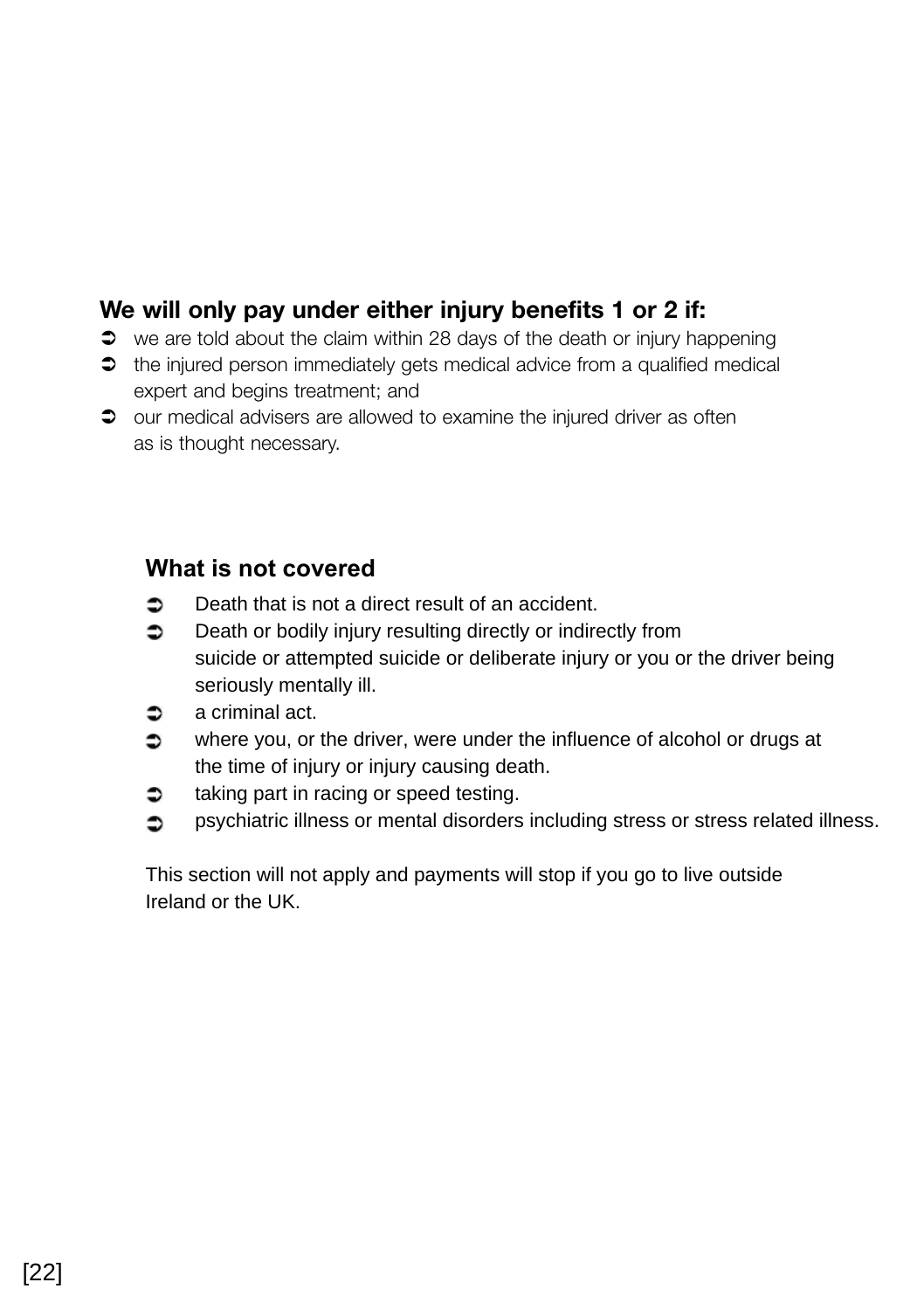## section 8: no-claims discount

If you do not claim during the current period of insurance, we will give you a discount from your premium according to the table shown below. We will not discount any premiums for any optional extra cover. We will give you this discount for each claim-free year up to the maximum entitlement.

| Number of years claim-free driving | Percentage discount allowed |
|------------------------------------|-----------------------------|
|                                    | $0\%$                       |
|                                    | 20%                         |
|                                    | 30%                         |
|                                    | 40%                         |
| 4 or more                          | 50%                         |

#### **Step back protection.**

Your schedule will show if this option applies.

If you have to make a claim, we will reduce the discount that last applied to your premium at the next renewal according to the following table.

| Percentage<br>discount allowed                               | Percentage allowed at next renewal for one claim<br>happening in the previous insurance year |                                                                        |  |
|--------------------------------------------------------------|----------------------------------------------------------------------------------------------|------------------------------------------------------------------------|--|
| at the start of the<br>policy or when it<br>was last renewed | Claim was for damage to your<br>vehicle only                                                 | Claim involved injury to another<br>person or damage to their property |  |
| 0%                                                           | 0%                                                                                           | 0%                                                                     |  |
| 20%                                                          | 0%                                                                                           | $0\%$                                                                  |  |
| 30%                                                          | $0\%$                                                                                        | 0%                                                                     |  |
| 40%                                                          | $0\%$                                                                                        | 0%                                                                     |  |
| 50%                                                          | 30%                                                                                          | 20%                                                                    |  |

We will reduce your no-claims discount to nothing if you make a claim and you or any other person covered to drive your vehicle is convicted of dangerous driving or charged with drink-driving or a drug offence in connection with the same incident.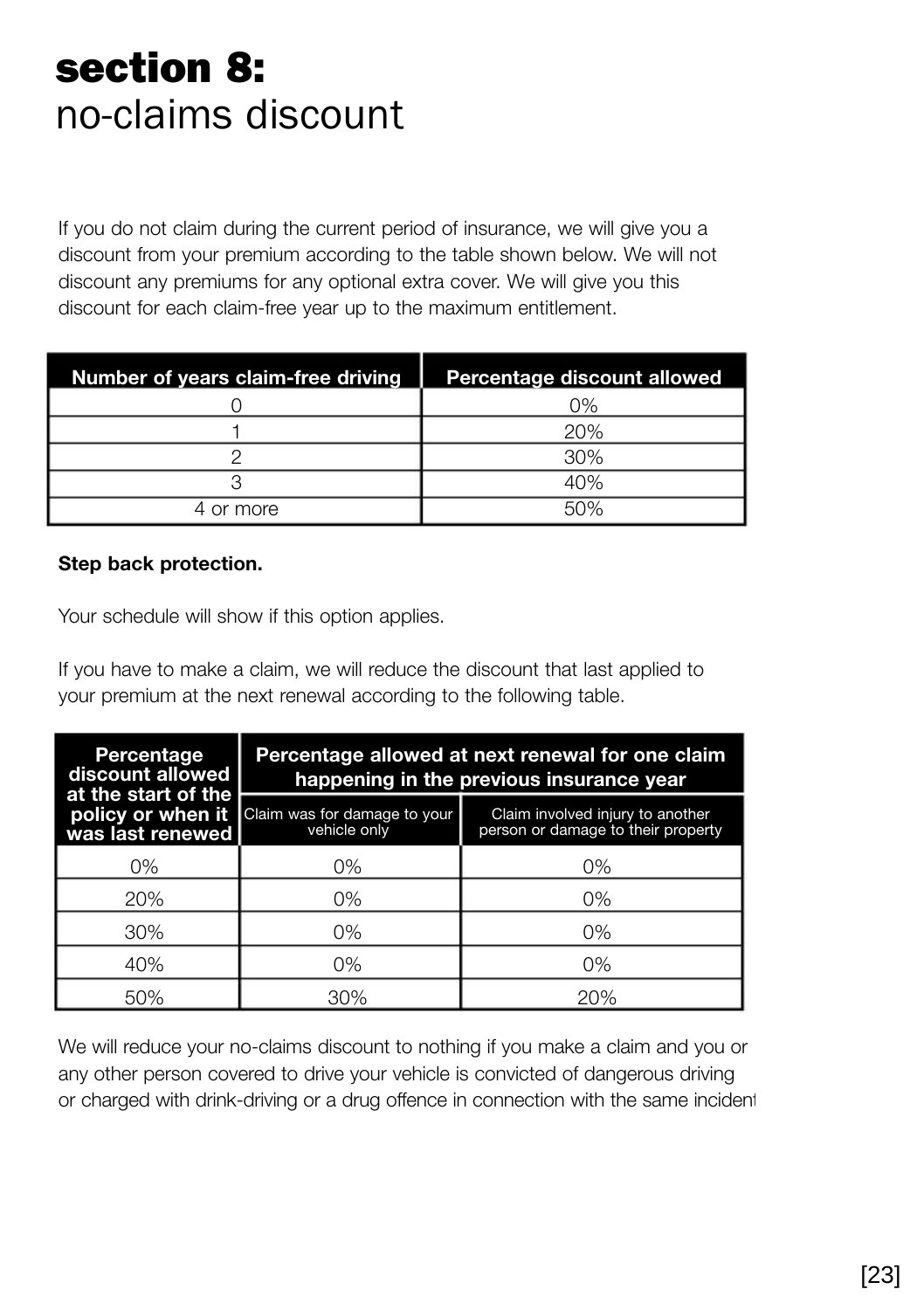If you have step back protection cover and you make two or more claims in the previous insurance year, we will reduce your no-claim discount to nothing.

If we make payments that we have not claimed back from another person, the claim will count against your no-claims discount even if you were not at fault. We may decide not to claim back from another person, or may claim without success.

For no-claims discount purposes a period of insurance is one year between the beginning of the policy and the date you renew it, or between renewal dates. You cannot transfer your no-claims discount to anyone else.

#### **Your no-claims discount will not be affected by:**

- $\supset$  payments under section 1 for fire and theft claims unless shown on your policy schedule;
- **P** payments made under section 2 Glass breakage;
- $\supset$  payments for emergency treatment the law says we must pay; and
- payments (together with associated costs and expenses) which we later get back in full.

We will ask you to renew this policy before the renewal date. If you make a claim just before you next renew your policy, this may not be reflected in our offer for you to renew cover. If this happens, you can ask us to change our offer of renewal, or wait until the following renewal date for that claim to be taken into account. We may change these scales at any renewal date.

A reported incident may not give rise to a claim. However, we reserve the right to decide at what stage the incident may be considered one which will not give rise to a claim. At this stage your No Claims Discount will be reinstated.



*Here to help*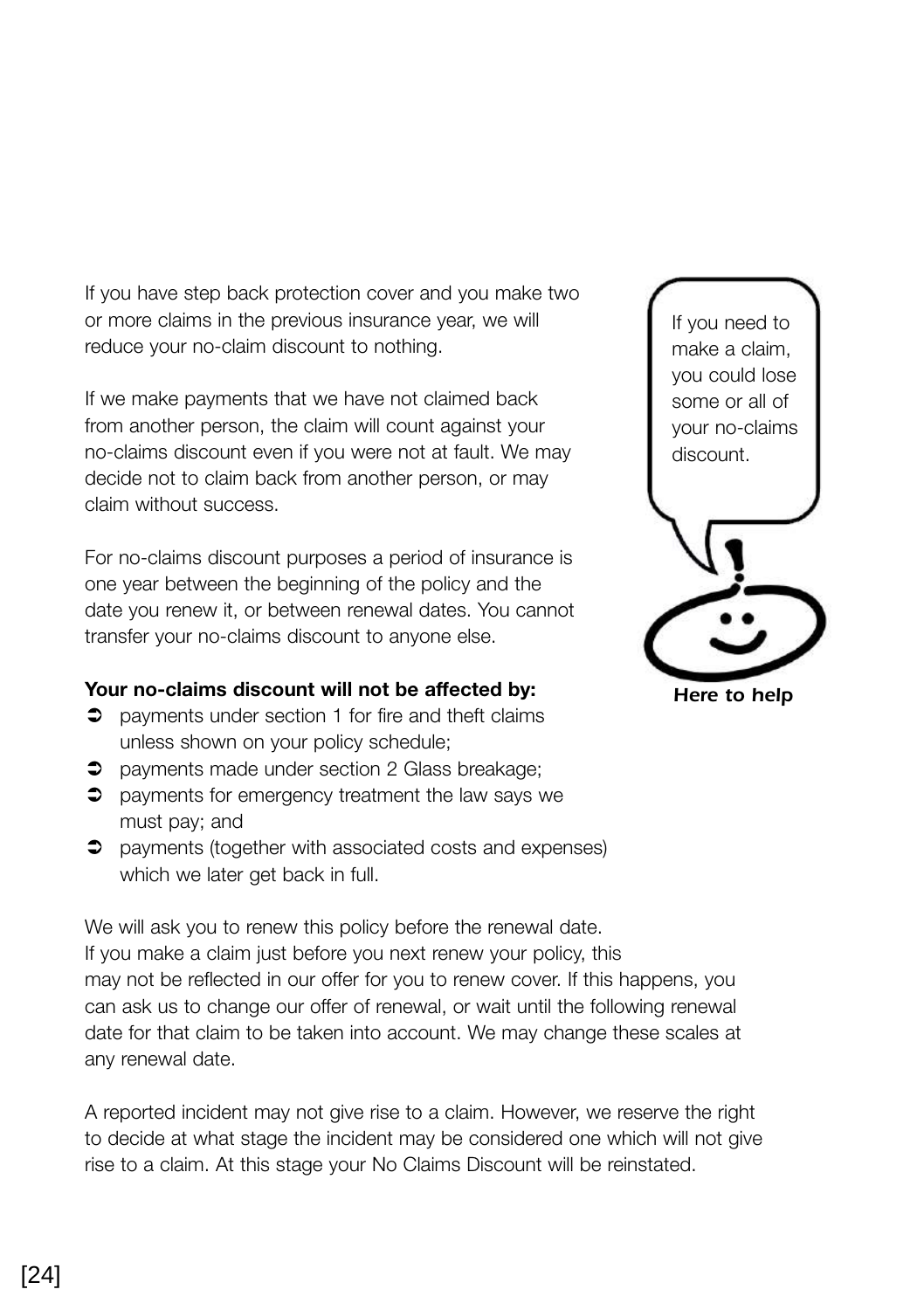## section 9: protected no claim discount

This is an optional extra. If you have bought it, your no claims discount is safe if you make one claim.



*Here to help*

Your schedule will show if you have chosen this cover.

You can pay an extra premium to protect your no-claims discount. This cover allows you to make one claim without reducing your no-claim discount.

We will treat a second claim as one claim and we will reduce your no-claim discount in line with the scale shown earlier. Once you make a claim, we will remove the protection for later claims and you will not qualify for protection for at least three years. If you make a second claim, that claim will affect your no-claims discount.

Although you can protect your no-claim discount, your premium may increase if:

 $\rightarrow$ you make unreasonably large or excessive claims;  $\rightarrow$ you receive motoring convictions; or

 $\blacktriangleright$  we decide it is necessary for any other reason.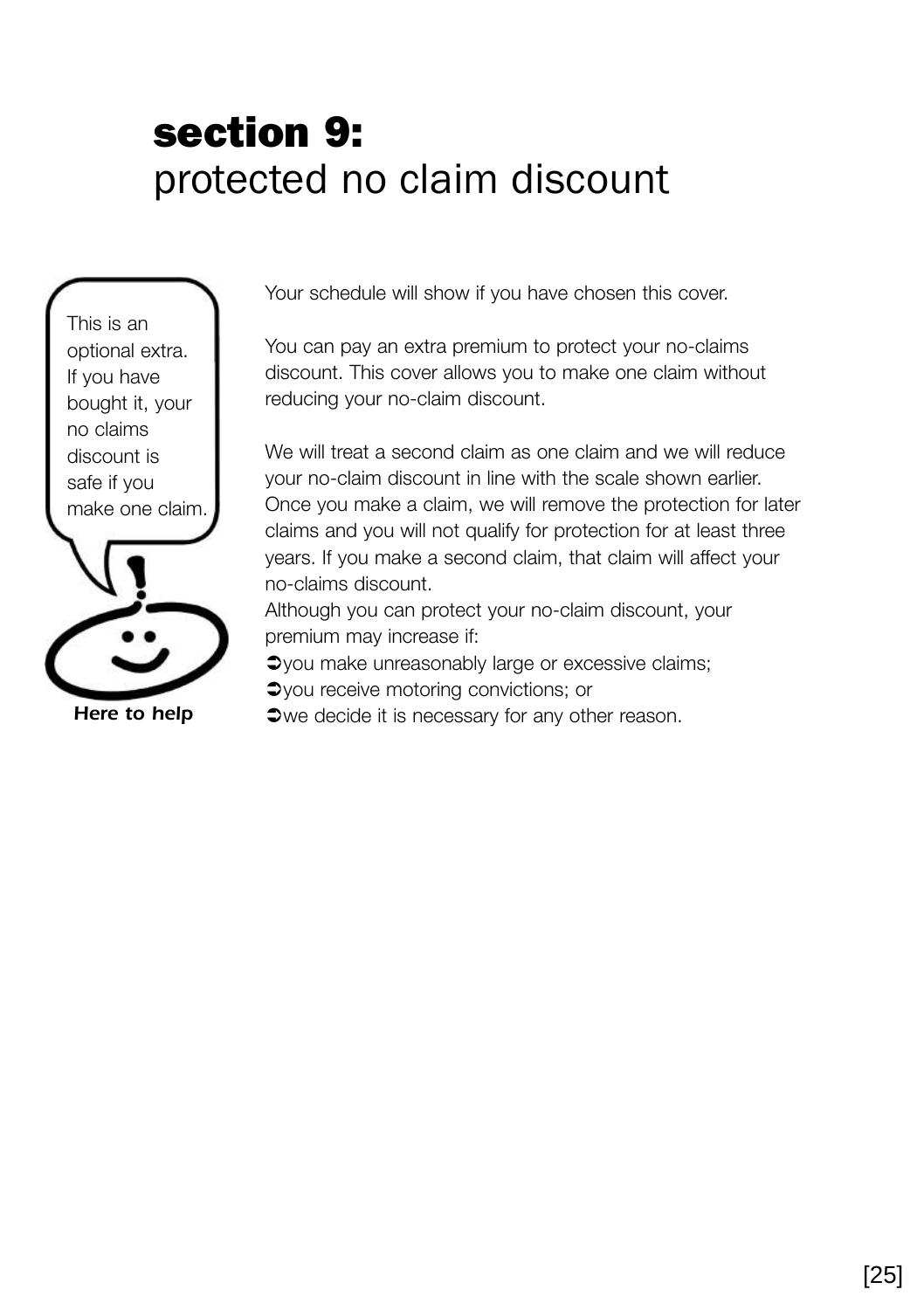## section 10: extra benefits

*This is separate and optional cover you can buy for an extra charge. Your schedule will show if you have this cover.*

A claim under this section will not affect your no-claims discount.

## **Benefits**

## **Part A - Replacement vehicle**

If your vehicle is out of use due to loss or damage by accident, fire or theft, we may:

- $\supset$  provide you with a replacement vehicle; or
- $\supset$  pay towards you hiring a vehicle (up to  $\epsilon$ 40 a day including VAT). Our assessor will decide the length of this benefit but it will last no more than 7 days.



## **What is not covered**

We will not pay this benefit if repairs to your vehicle are delayed while a part is being imported from outside the European Union.

## **Part B - Personal belongings**

We will pay up to €250 for personal belongings carried in your vehicle if they are lost or damaged by an accident, fire, theft or attempted theft.

## **You are not covered for:**

- money, stamps, tickets, documents, securities (financial certificates such as shares and bonds), furs or jewellery;
- $\bullet$  tools, equipment, goods or samples carried in connection with any trade or business or property insured by another insurance policy; or
- $\Rightarrow$  theft of personal belongings if carried in an open-bodied vehicle, unless they are kept in the locked cab.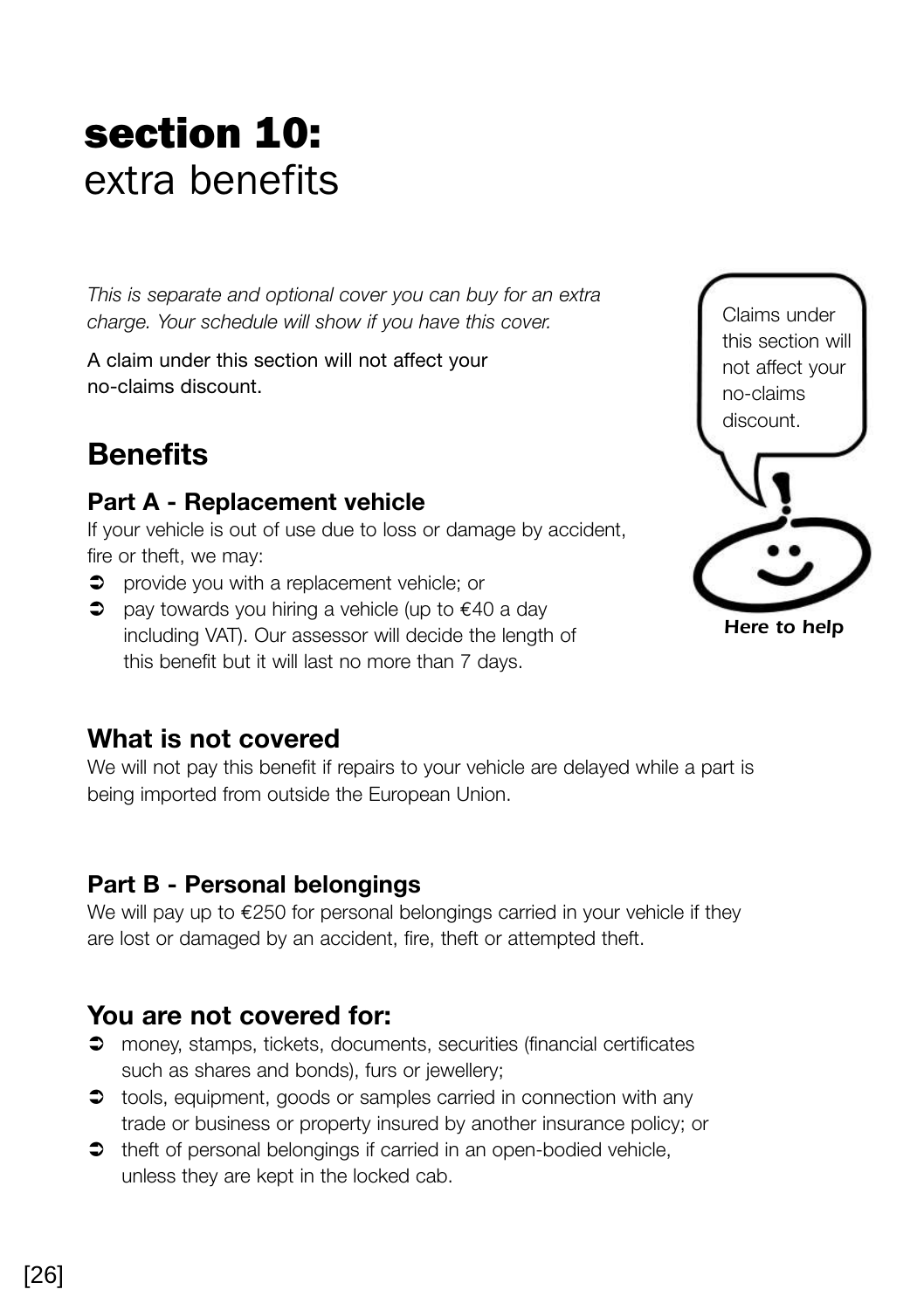### **Part C - Replacement locks**

We will pay you up to €750 towards replacing locks and alarms for your vehicle, if the keys for it are stolen from:

- $\bullet$  vour home if force and violence have been used to get into or out of your home;
- $\supset$  any hotel or quest house at which you plan to spend the night following theft involving force and violence to get into or out of your room or
- $\supset$  any other private home at which you plan to spend the night following theft involving force and violence to get into or out of that home.

## **We will not pay:**

- $\supset$  if your keys are stolen by deception or fraud, or taken by a member of your family who normally lives with you:
- $\supset$  any loss where the keys are recovered before the locks and alarms, are replaced; or
- $\bullet$  for any loss, if you do not report the theft of keys immediately to the gardai or proper police authority, and (in the case of a hotel or guesthouse) to the owners. You will need to provide proof you have given this notice.

#### **Part D - Fire-brigade charges**

We will pay charges from a local authority (in line with the Fire Services Act 1981) for putting out a fire in your vehicle if the fire gives rise to a valid claim under the policy, or for removing the driver or passengers from your vehicle using cutting equipment.

The most we will pay for any one claim is  $\epsilon$ 1,270 on top of any amount we will pay you under sections 1 or 4 of the policy.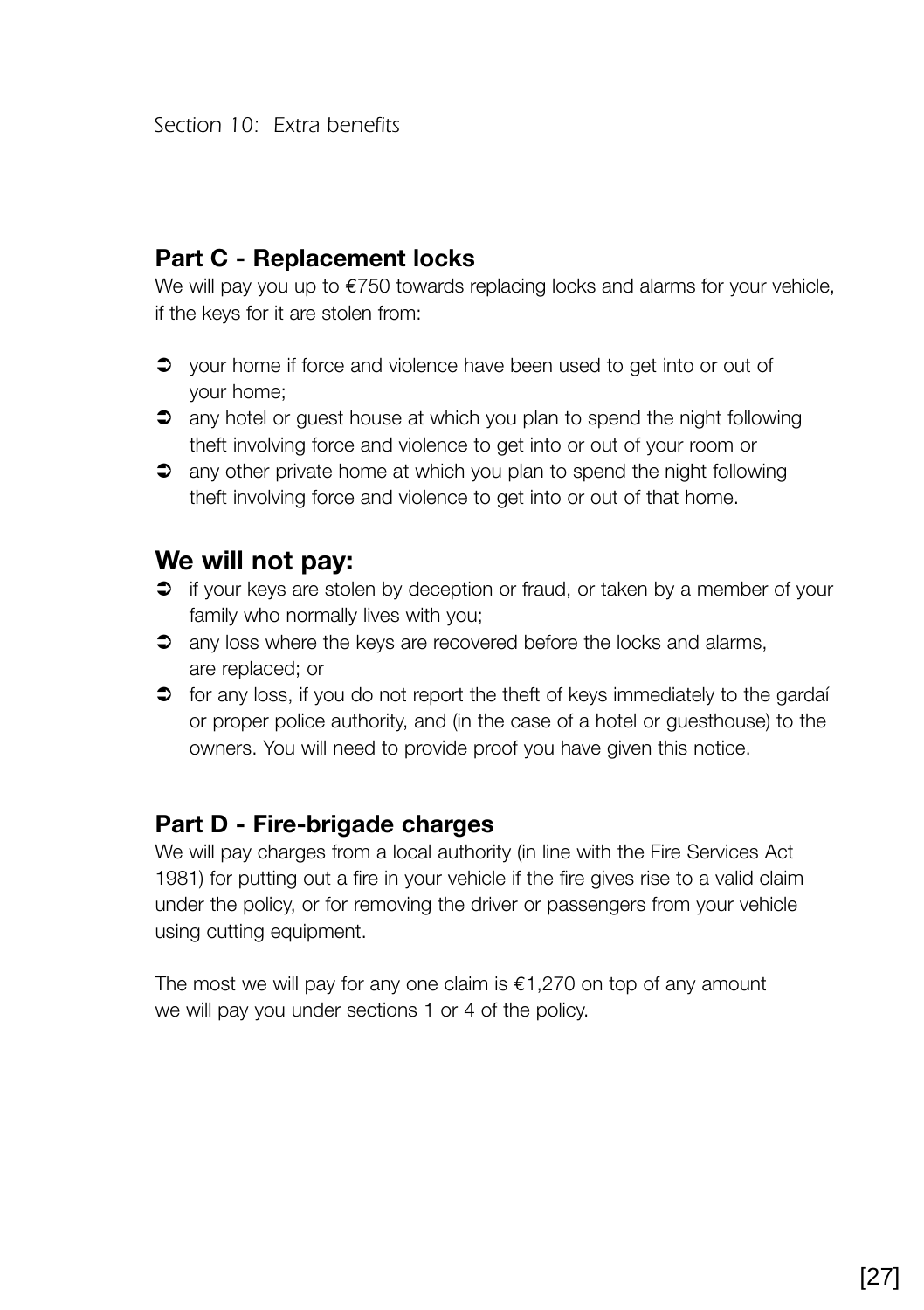## section 11:

## breakdown assistance & legal expenses

The cover and conditions in this section of the Policy are managed and provided by Arc Legal Assistance Limited, and underwritten by AmTrust Europe Limited To make sure You get the most from Your cover, please take the time to read the Policy.

It explains the contract between You and Us. If You have any questions or would like more information, please contact Kennco Underwriting Ltd.

This is Your Motor Breakdwon Policy – it includes everything You need to know about this section of the

Policy.

Cover:

- $\bullet$  24 Hour roadside assistance
- **C** Recovery Service
- **C** Get-you-to-your-destination service
- $\bullet$  Message relay
- **C** Home Start

### **How we can help**

We are here to help 24 hours a day, 365 days a year.

In the event of a breakdown, call 01499 8316 and select the option for motor breakdown assistance. You will be asked to provide the following information:

- $\bullet$  Policyholders' name
- $\supset$  Policy number and/or registration number of the vehicle.
- $\bullet$  Make, model and colour of the vehicle.
- $\degree$  Nature of the breakdown and location of the vehicle.<br> $\degree$  A telephone number where You can be contacted
- Â A telephone number where You can be contacted.

A Motor Assistance operator will arrange for an approved agent to come to Your assistance as soon as possible. It is important that You contact Our Motor Assistance centre as soon as possible after a breakdown. We will not cover any call-out charges and labour costs unless We have given Our agreement.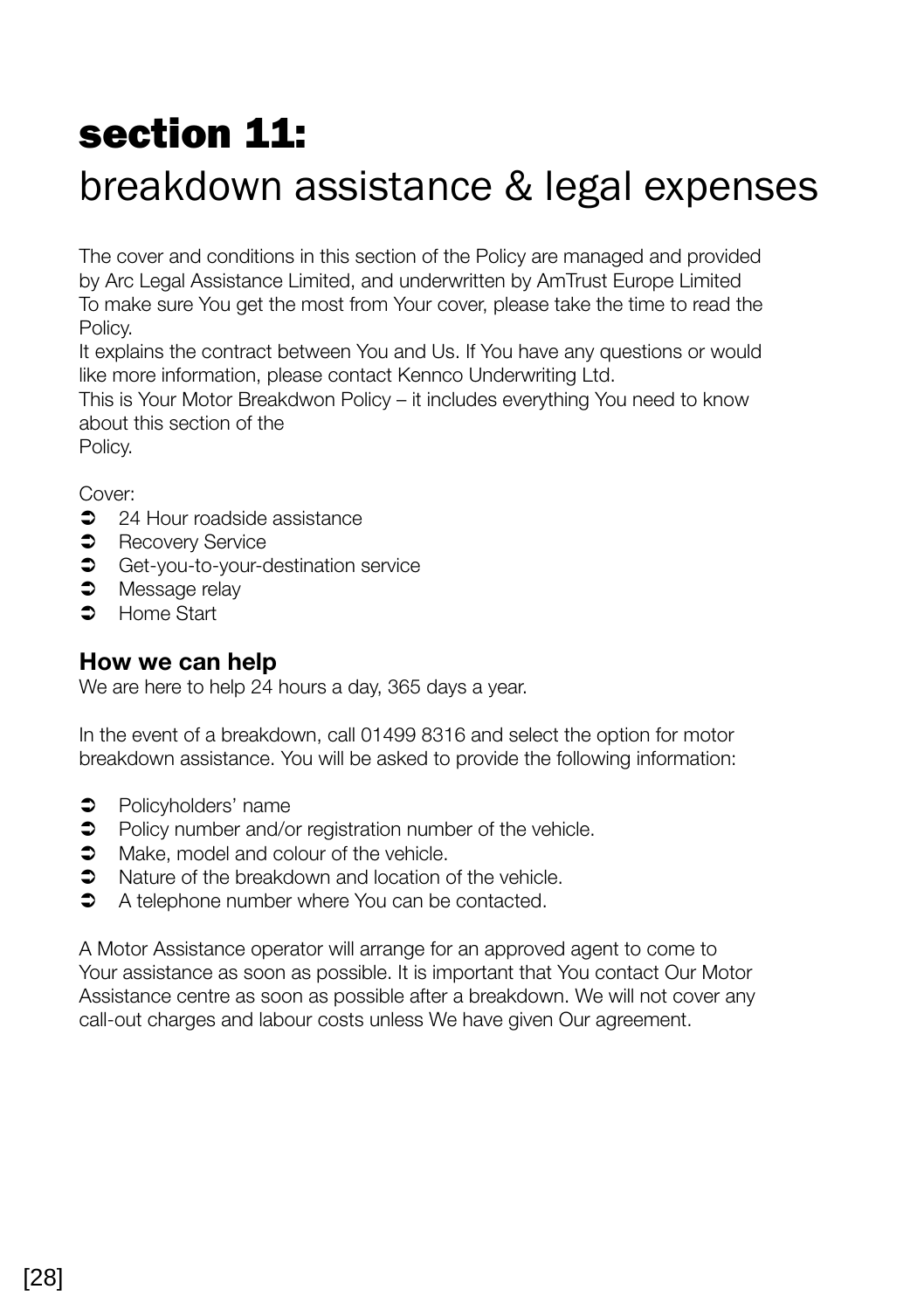If Your vehicle cannot be repaired within an hour at the scene of the breakdown, We can arrange for the vehicle and the insured person(s) to be taken to a competent repairer or provided it is nearer, Your home address. If the vehicle cannot be repaired the same day as the breakdown, We will pay for one of the following:

- $\bullet$  transporting You to a destination within the territorial limit; or
- Â the hire of a vehicle for 48 hours so You can continue Your journey; or
- $\supset$  reimburse the cost of overnight accommodation.

At all times We will decide the best way to provide assistance.

All telephone calls to Us are monitored and recorded as part of Our training and quality assurance programmes.

#### **When we cannot help**

Our approved agents cannot work on Your vehicle if it is unattended. Please do not arrange assistance before We

have agreed. If You do, We will not pay the costs involved.

### **Problems**

We will always try to give You a quality service. If You think We have let You down, please write to

Arc Legal Assistance Ltd, P O Box 8921, Colchester, Essex, United Kingdom, CO4 5YD.

Or You can phone Us on +44 (0)1206 6150001 or email Us at customerservice@ arclegal.co.uk

Details of Our internal complaint-handling procedures are available on request.

If You are still not happy You can contact the Financial Services Ombudsman's Bureau at 3rd Floor, Lincoln House, Lincoln Place, Dublin 2. (If You use this service it does not affect Your right to take legal action)

#### **Our head and registered office is:**

Arc Legal Assistance Limited, Registered Office: The Gatehouse, Lodge Park, Lodge Lane, Colchester, CO4 5NE. Arc Legal Assistance Ltd is authorised and regulated by the Financial Conduct Authority. Arc Legal's Firm Reference Number is 305958.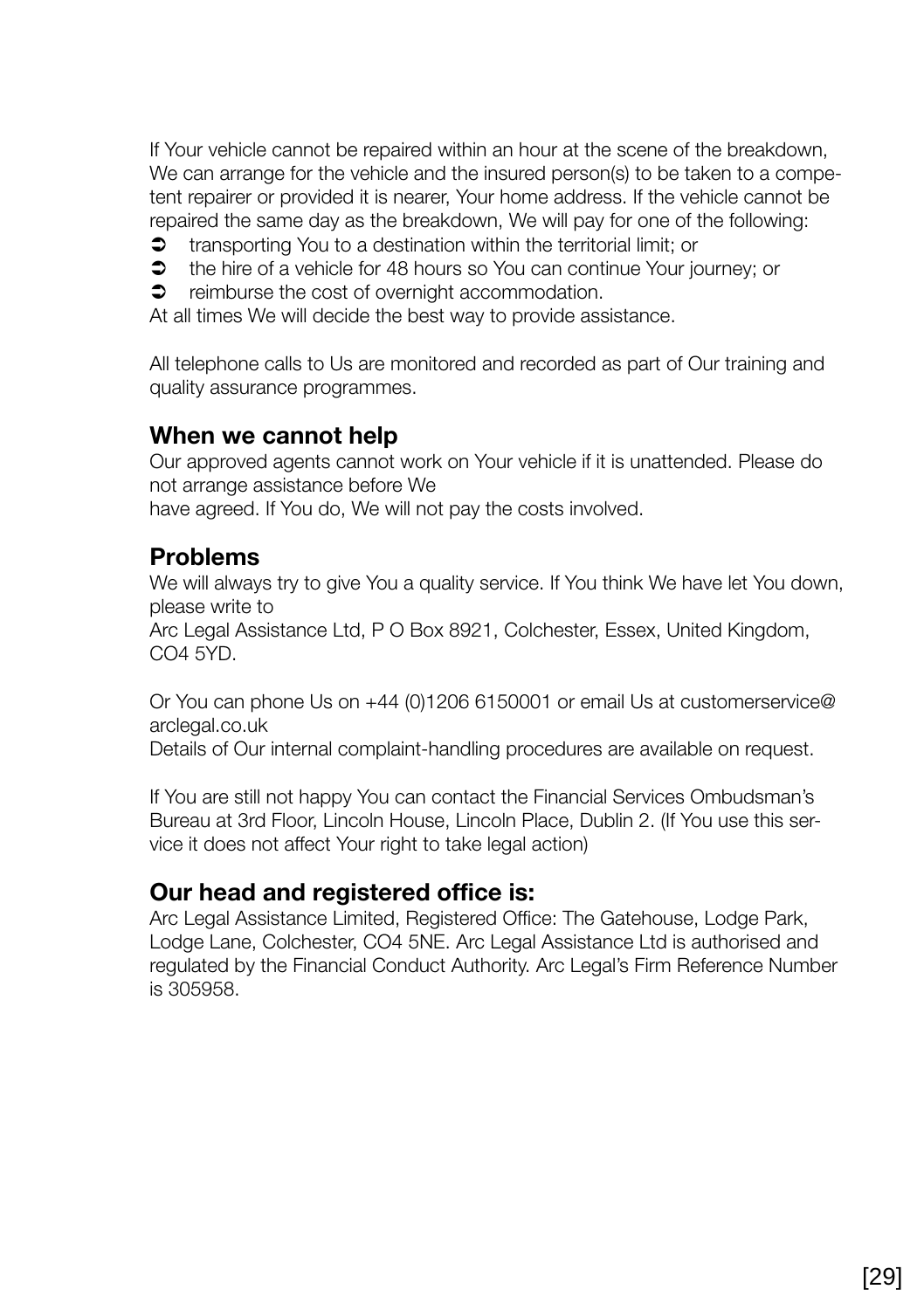## **The meaning of the words in this section of the policy**

#### **1. We, Us, Our**

Arc Legal Assistance Ltd

#### **2. You, Your**

The person who has taken out this Policy.

#### **3. Insured person(s)**

You, or any passenger or driver who is in the vehicle with Your permission at the time of the breakdown.

#### **4. Vehicle**

Private cars or private cars modified for commercial use, not exceeding 3,500kg that have been declared to Us.

#### **5. Competent repairer**

The nearest garage to the scene of the breakdown that can carry out repairs to the vehicle.

#### **6. Territorial limit**

The Republic of Ireland, the United Kingdom of Great Britain and Northern Ireland, the Isle of Man and the

#### **7. Channel Islands.**

#### **8. Breakdown**

- a. Mechanical or electrical failure; or
- b. Accidental damage, or damage caused by vandalism, fire or attempted theft or puncture; which stops Your vehicle moving.

#### **9. Period of cover**

The period for which We have agreed to cover You.

## **Cover**

You are covered for the assistance services in this Policy for a maximum of six breakdowns during the period of cover if You have paid Your premium. We agree to provide the assistance services in this Policy keeping to the terms, conditions and exclusions as long as the breakdown happens during the period of cover and within the territorial limit.

After We have dealt with Your sixth breakdown, Your Policy becomes void. In such circumstances or if the service You require is not provided for under the terms of this Policy, We will try if You wish to arrange it at Your expense. The terms of any such assistance are a matter for You and Your supplier.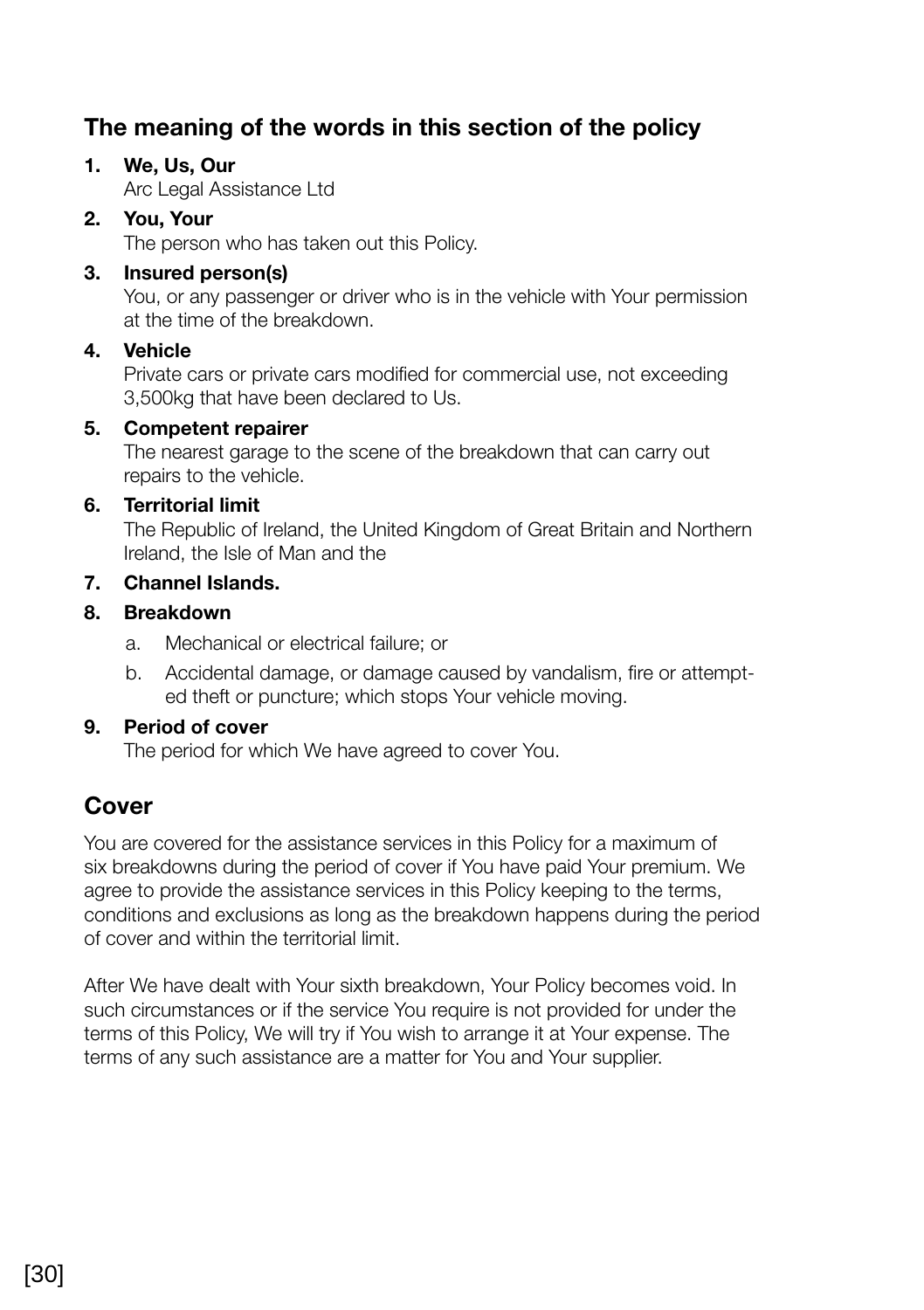### **Assistance services under this policy**

#### **1. Emergency roadside assistance and home breakdown**

We will pay the call-out charge and provide up to one hour's labour for one of Our approved agents to attend the scene of the breakdown, and where possible, carry out emergency repairs provided the vehicle can be repaired at the scene of the breakdown.

#### **2. Vehicle Recovery**

If Your vehicle cannot be repaired within one hour at the scene of the breakdown, We will pay the cost of transporting Your vehicle and insured person(s) to a single destination, being either:

- a. a competent repairer; or
- b. if the insured person wishes their home address, provided it is nearer.

#### **3. Getting You to Your destination**

If Your vehicle cannot be repaired on the same day as the breakdown, and has broken down away from Your home, We will either:

- a. pay the cost of transporting the insured person(s) to a destination within the territorial limit, provided that the insured person(s) are transported to the same destination; or
- b. arrange and pay the cost of hiring a category A vehicle for up to 48 hours while repairs are carried out, if Your vehicle is outside the Republic of Ireland or Northern Ireland We will pay the cost of transporting You and Your vehicle to Your onward destination within the territorial limit; or
- c. arrange transport for insured person(s) to travel to a hotel. You will have to pay the cost of this, and the hotel costs, but We will reimburse You. The most We will pay for transport to the hotel and the cost of the hotel accommodation is €150 for any one breakdown.

You must pay the hotel bill, but We will pay You back on receipt of the relevant bill(s) subject to the €150 limit for any one breakdown.

At all times We will decide the best way to provide assistance.

#### **4. Emergency message service**

When You claim for any of the services detailed in 1, 2 and 3 above We will forward two messages to members of Your family, friends or work colleagues if You would like this.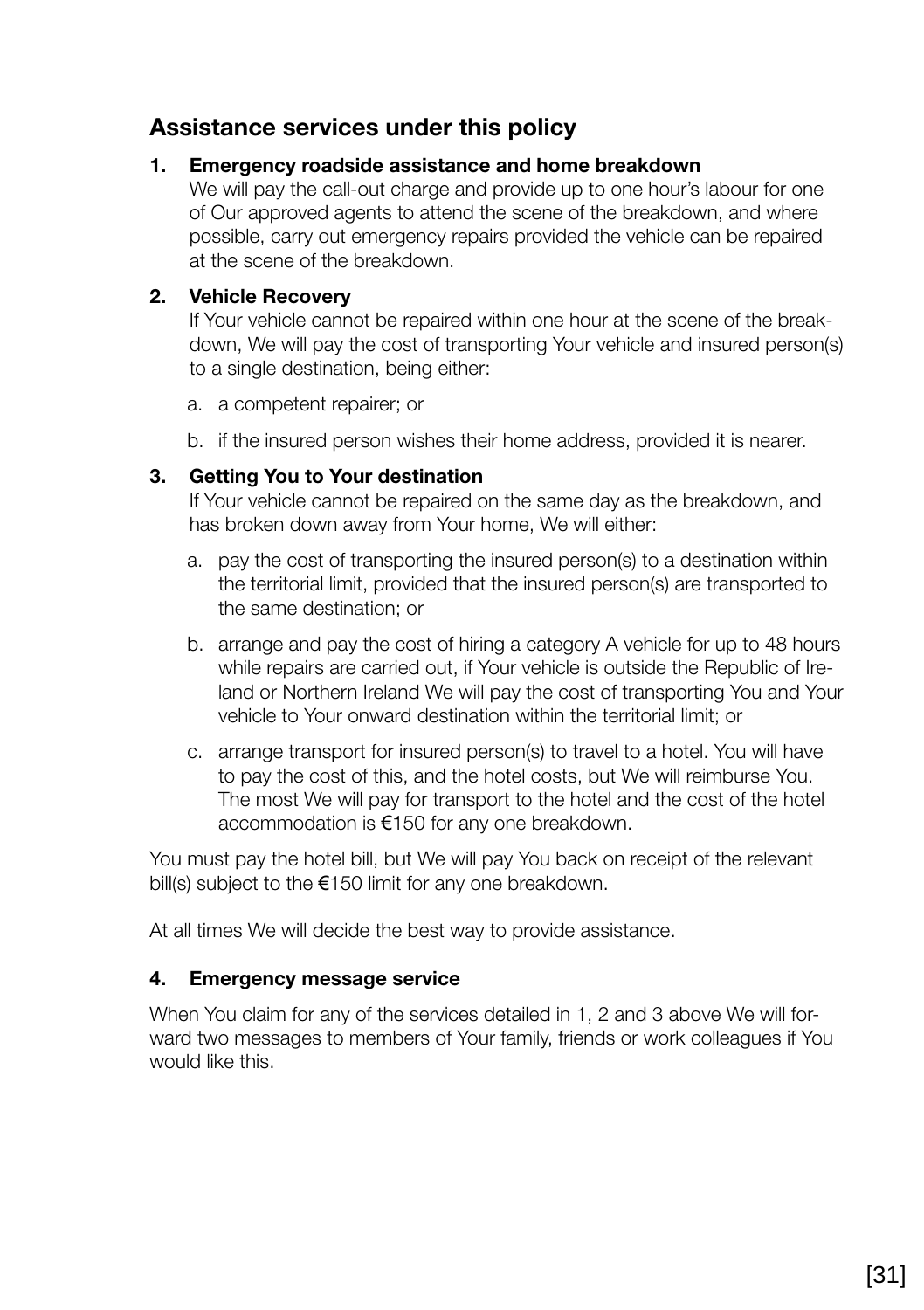## **What is not covered under this section of the policy**

- 1. The breakdown of Your vehicle:
	- $\bullet$  within the first 48 hours of the period of cover commencing if cover is taken out separately from any other
	- $\bullet$  agreement; or
	- $\bullet$  if it has knowingly been driven in an unsafe or unroadworthy condition; or
	- $\bullet$  which has resulted from lack of oil, fuel or water; or
	- which occurs while Your vehicle is being used for motor racing, trials or rallying or for hire or reward; or
	- $\bullet$  brought about by an avoidable, wilful and deliberate act committed by the insured person.
- 2. The cost of:
	- $\supset$  spare or replacement parts, fluids or fuel or any other materials used in repairing Your vehicle; or
	- $\supset$  any other repairs except those at the scene of the breakdown; or
	- $\supset$  replacing a wheel of Your vehicle does not have a serviceable spare wheel; or
	- $\bullet$  ferry crossings, parking charges, fines or toll charges.
- 3. Any claim caused by fuels, mineral essences or other flammable materials, explosives or toxins transported in Your vehicle.
- 4. Any charges arsing from and insured person's failure to comply with Our instructions or Our approved agents' instructions in respect of the assistance being provided.
- 5. Any claim arising where Your vehicle is carrying more passengers or towing a greater weight than that for which it was designed as stated in the manufacturer's specifications, or arising directly out of the unreasonable driving of the vehicle on unsuitable terrain.
- 6. Any costs incurred before You have notified Us of the breakdown.
- 7. Any vehicle, including vehicles that have been modified, which cannot be recovered by a standard recovery vehicle.
- 8. Any failure on Our part to perform any obligation as a result of acts of God, Government control, restrictions or prohibitions, or any other act or omission of any public authority (including Government) whether local, national, or international.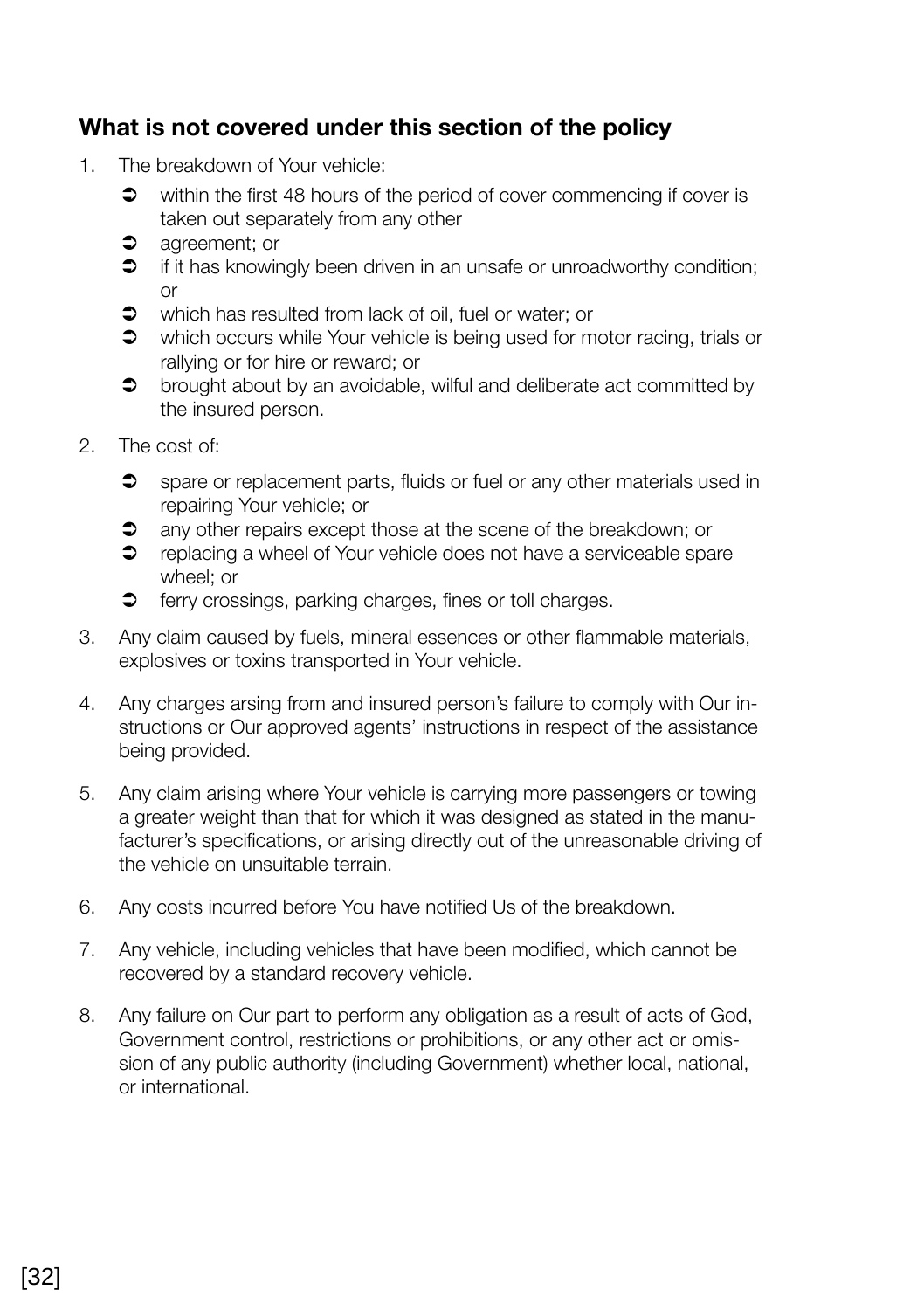- 9. Breakdowns caused by, contributed to by or arising from:
	- $\supset$  ionising radiation or contamination by radioactivity from any nuclear fuel or from any nuclear waste from
	- $\bullet$  burning nuclear fuel:
	- $\bullet$  the radioactive, toxic, explosive or other hazardous properties of any explosive nuclear assembly or nuclear
	- $\bullet$  part of it;
	- $\bullet$  war, invasion, foreign enemy hostilities (weather war is declared or not), civil war, rebellion, revolution,
	- $\bullet$  military force or coup;
	- $\supset$  pressure waves caused by aircraft or any other airborne devices travelling at sonic or supersonic speeds.

## **Conditions which apply to this section of the policy**

- 1. An insured person must keep to the terms and conditions of this Policy.
- 2. To be eligible for assistance, the insured person shall hold a current motor insurance Policy.
- 3. At all times during the period of cover, the vehicle must be maintained in a roadworthy condition and regularly serviced.
- 4. We can cancel this Policy at any time and We will always do so after We have dealt with Your sixth claim in the period of cover. You can cancel this Policy at any time. If the Policy is cancelled because We have covered Your six breakdowns in the period of cover, We will not refund any premium You have paid.
- 5. An insured person must be present with the vehicle when the approved agent arrives.
- 6. We are not responsible for the vehicle, once the approved agent has delivered it to the competent repairer.
- 7. We will make every effort to provide the service at all times, but We will not be responsible for any liability arising from breakdown of this service.
- 8. The transportation of any animal or livestock is undertaken solely at Our discretion and We accept no liability for the safety of welfare of any animal or livestock during its transportation.
- 9. We will not pay for any loss that is not directly covered by the terms and conditions of this Policy. For example, We will not pay for Your travel costs for collecting Your vehicle from a repairer, loss of income for taking time off work because of a breakdown, or loss from cancelled or missed appointments.
- 10. We will not pay any claim covered by any other Policy, or any claim that would have been covered by any other Policy if this Policy did not exist.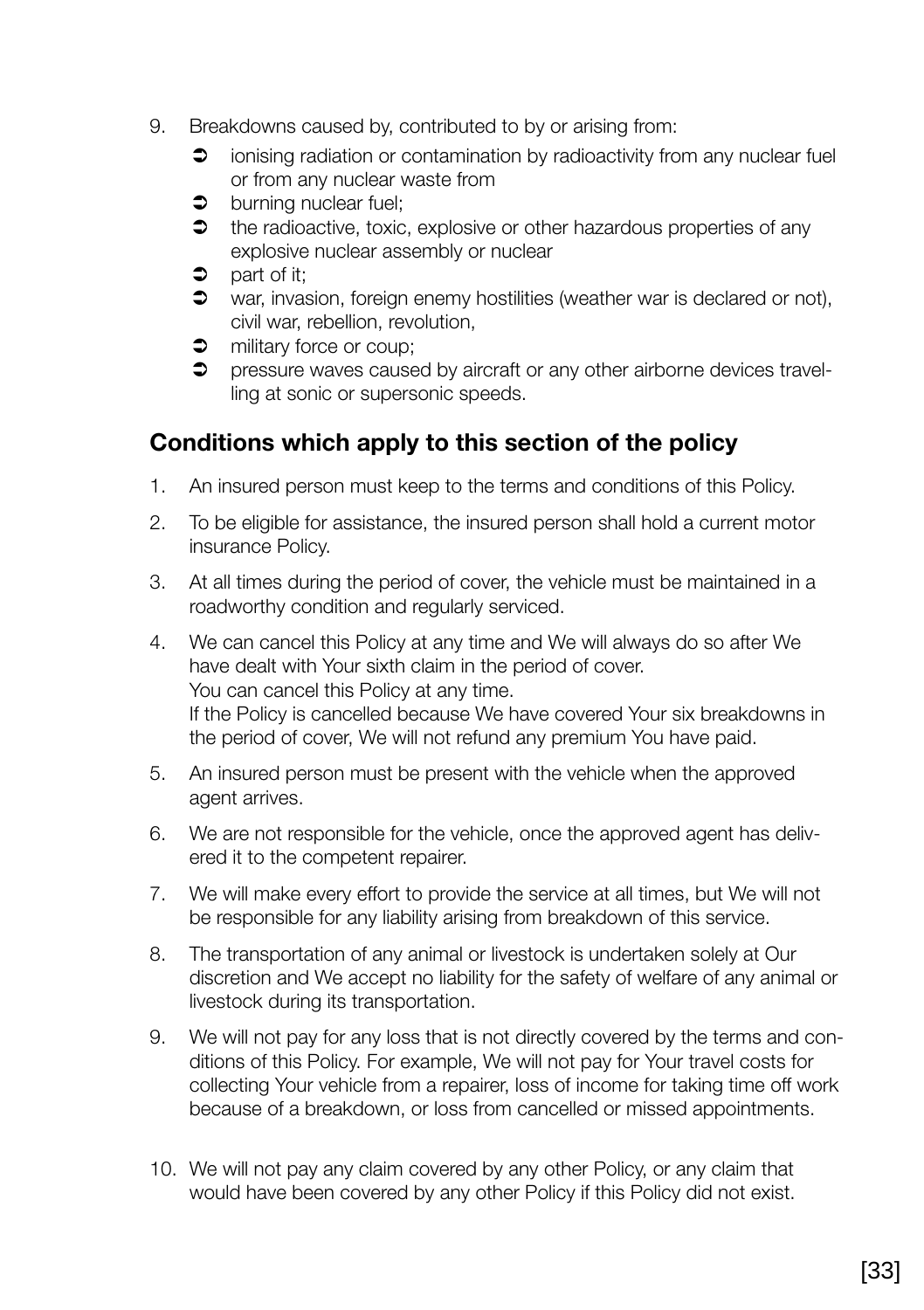- 11. Replacement cars are subject to commercial car hire criteria. This criteria may include, however is not limited to the following: full driver's licence without Endorsements, a cash or credit card deposit. These criteria are not exhaustive and may change from time to time. It is also a condition of car hire that the car must be returned to the pickup point.
- 12. This Policy will be governed by the laws of the Republic of Ireland.

#### **Motor Legal Expenses**

The cover and conditions in this section of the Policy are managed and provided by Arc Legal Assistance Limited, and underwritten by AmTrust Europe Limited To make sure You get the most from Your cover, please take the time to read the Policy. It explains the contract between You and Us. If You have any questions or would like more information, please contact KenncoUnderwriting Ltd. If You are involved in a motor accident, need legal advice or need help with motoring emergencies, We are here to help You 24 hours a day, 365 days a year. It will help if You keep the following points in mind:

#### **After a motor accident**

If You are involved in an accident, remember to write down as many details as possible, including the names and addresses of anyone who may have seen the accident. Let Us have this information as soon as possible, either by giving it to Your insurance advisor or by sending it to Us at the address below.

If You are not sure what to do after an accident, call Our Legal Advice Service.

#### **If Your vehicle cannot be driven**

If Your vehicle cannot be driven after an accident, Our Drivers' Assistance Service can arrange for a garage to tow it to a place You choose. You will have to pay the towing costs, so remember that most motor insurers only give cover for towing to a nearby garage. However, if the accident was not Your fault, We can usually recover the towing costs as part of Your claim for uninsured losses.

#### **How We can help**

Once We have accepted Your claim, We aim to recover Your uninsured losses from the other person who caused the accident. Uninsured losses could include the cost or repairing or replacing Your vehicle, Your motor insurance Excess and compensation following injury or other out-of-pocket expenses. We normally recover Your uninsured losses by appointing a solicitor to handle Your claim. In most cases, We will choose the appointed solicitor for You.

If You are prosecuted for a motoring offence, We will appoint a solicitor to represent You.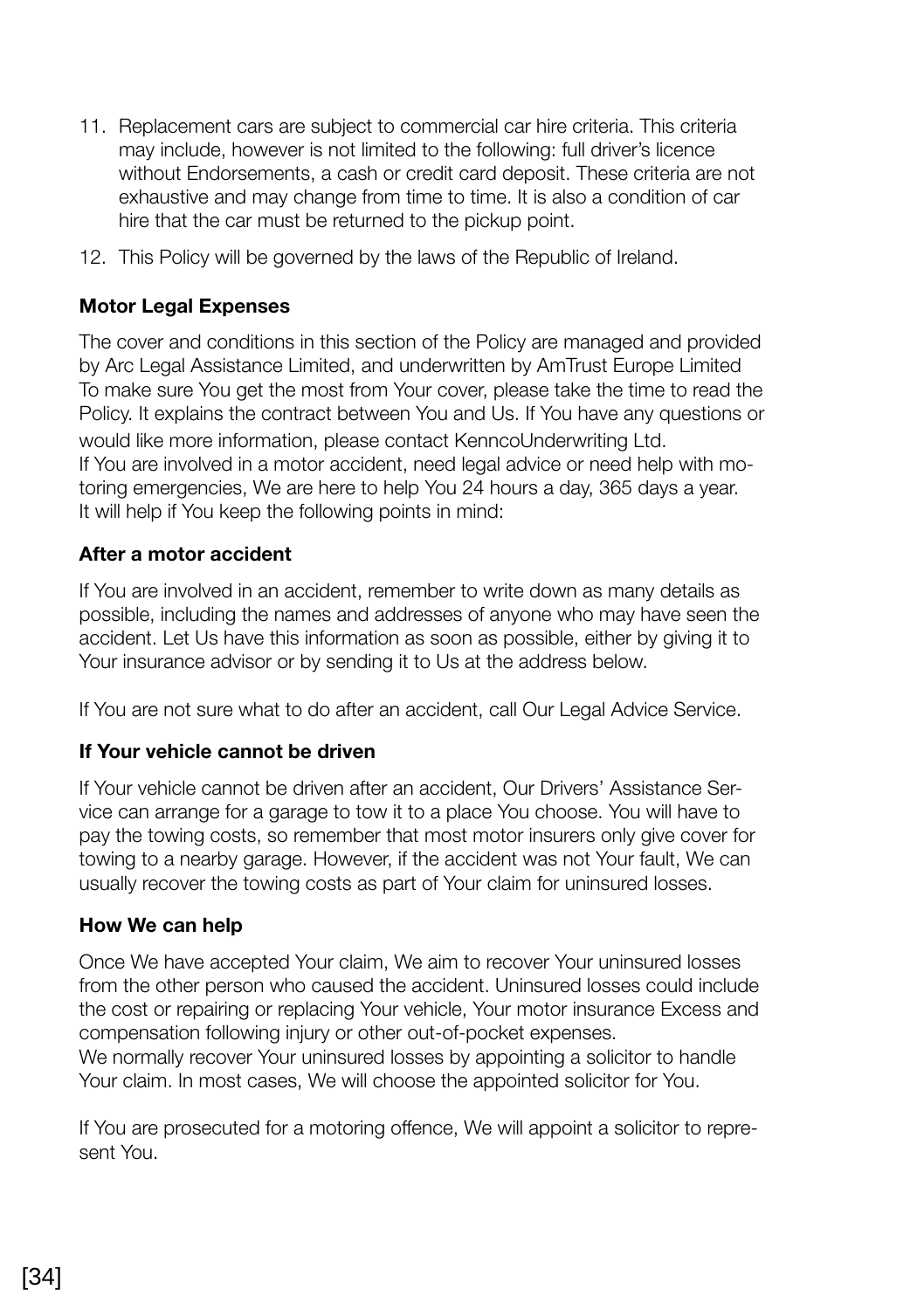#### **To make a claim:**

To make a claim under your policy, please call 01 8658 855 If You need any other help from Us You can phone Us at any time by calling 01 8658 855 for legal advice on any personal legal problem or help with general motoring emergencies.

#### **When We cannot help**

We will not be able to help You if We think there is little chance of recovering Your uninsured losses. Please do not ask for help from a solicitor before We have agreed. If You do, We will not pay the costs involved.

#### **Problems**

We will always try to give You a quality service. If You think We have let You down, please write to

Arc Legal Assistance Ltd,

P O Box 8921,

Colchester, Essex,

United Kingdom,

CO4 5YD.

Or You can phone Us on +44 (0)1206 615000 or email Us at customerservice@ arclegal.co.uk

Details of Our internal complaint-handling procedures are available on request.

If You are still not happy You can contact the Financial Services Ombudsman's Bureau at 3rd Floor, Lincoln House, Lincoln Place, Dublin 2. (If You use this service it does not affect Your right to take legal action.)

#### **Our Head and Registered Office is:**

Arc Legal Assistance Limited, Registered Office: The Gatehouse, Lodge Park, Lodge Lane, Colchester, CO4 5NE. Arc Legal Assistance Ltd is authorised and regulated by the Financial Conduct Authority. Arc Legal's Firm Reference Number is 305958.

**The meaning of the words in this section of the Policy relating to Accident Loss Recovery and Personal Injury.**

**We, Us, Our** Arc Legal Assistance Ltd

**You, Your** The Person who have taken out this Policy

#### **Insured person(s)**

You, and any passenger or driver who is in or on the Insured Vehicle with Your permission. Anyone claiming under this section of the Policy must have Your agreement to claim.

#### **Insured Vehicle**

The vehicle (below 7.5 tonnes total weight) specified in the motor insurance Policy issued with this Policy. It also includes any caravan or trailer attached to this vehicle.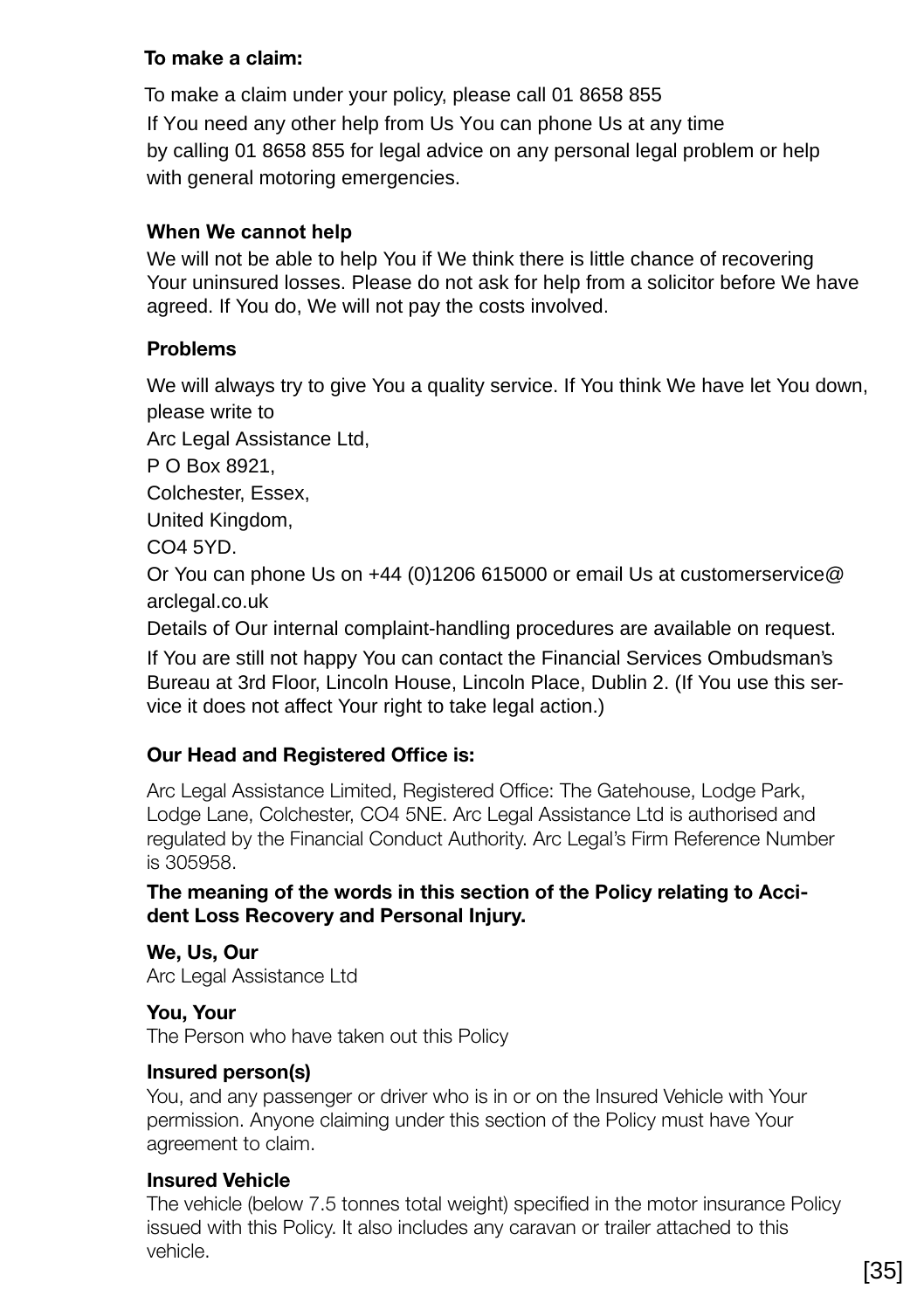#### **Appointed Representative**

The solicitor, or other suitable qualified person, who has been appointed to act for an insured person under condition 2 applying to Accident Loss Recovery & Personal Injury.

#### **Legal Costs**

All reasonable and necessary costs charged by the appointed representative on a party/party basis. Also the cost incurred by opponents in civil cases if an insured person has to pay them, or pays them with Our agreement.

#### **Legal Action**

The pursuit or defence and appeals against judgement in relation to a contractual dispute to do with the Insured Vehicle

The defence of criminal motoring prosecutions in relation to the Insured Vehicle

The defence of civil legal cases and criminal prosecutions in relation to Vehicle **Cloning** 

#### **Territorial limit**

The European Union, the Isle of Man, the Channel Islands, Albania, Andorra, Bosnia Herzegovina, Croatia, Gibraltar, Iceland, Liechtenstein, Macedonia, Monaco, Montenegro, Norway, San Marino, Serbia, Switzerland and Turkey.

#### **Period of Insurance**

The period for which We have agreed to cover You and for which You have paid the premium.

#### **Date of Occurrence**

The date of the event which may lead to a claim. If there is more than one event arising at the same time or from the same originating cause, then the date of occurrence is the date of the first of these events.

#### **Insured Incidents**

We will negotiate for the following.

#### **Accident Loss Recovery and Personal Injury**

To recover an insured person's uninsured losses and costs after an event which:

#### **Accident Loss Recovery and Personal Injury**

To recover an insured person's uninsured losses and costs after an event which:

- a. causes damage to the Insured Vehicle or to personal property in it; or
- b. injures or kills an insured person while he or she is in or on the Insured Vehicle; or
- c. injures or kills You while You are driving another motor car or motor cycle; or
- d. injures or kills You or any member of Your family (who always live with You) as a passenger in a motor vehicle, a cyclist or a pedestrian.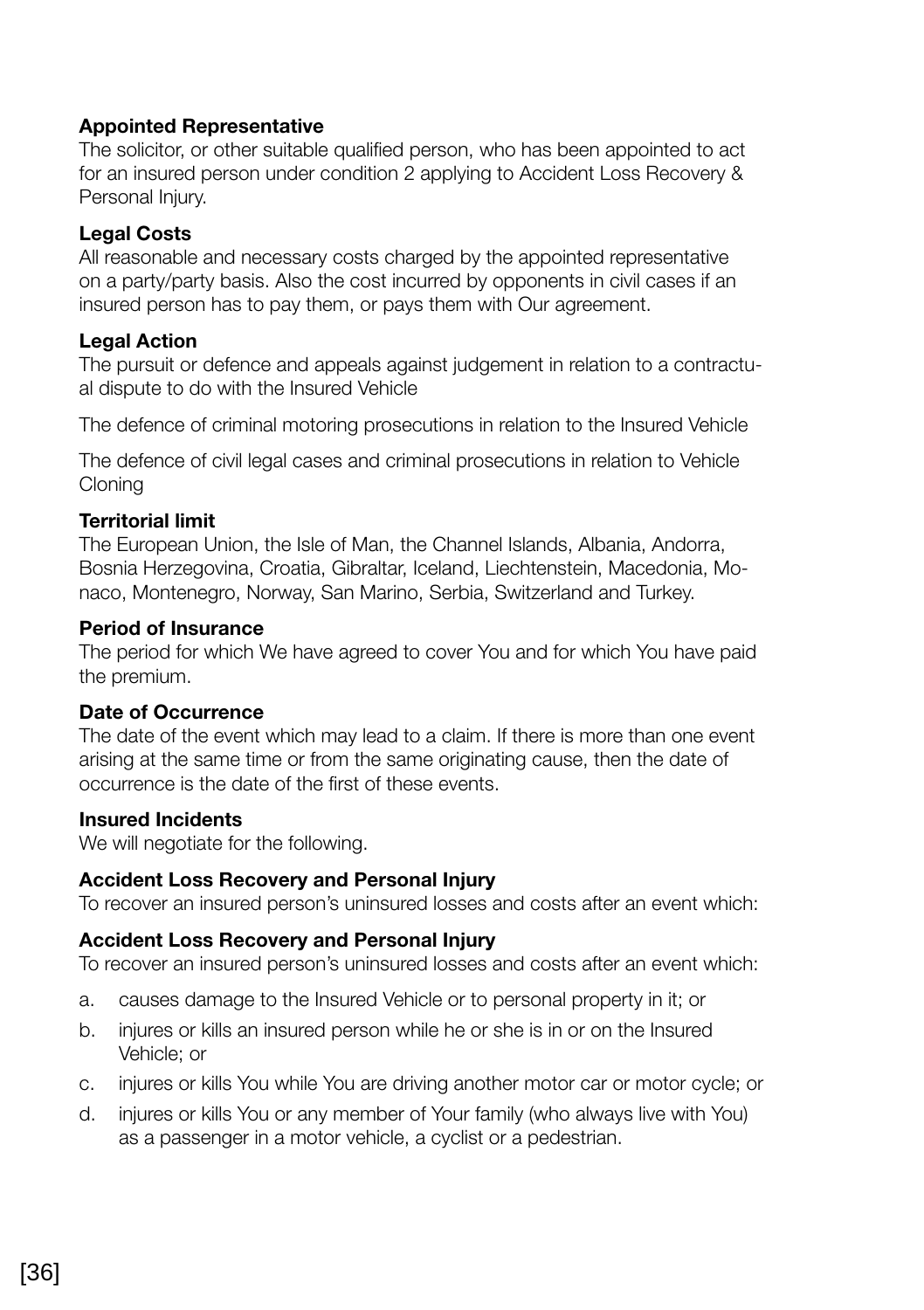#### **What is covered by Accident Loss Recovery and Personal Injury.**

- 1. If an appointed representative is appointed by Us to help an insured person under Accident Loss Recovery and Personal Injury, We will pay the legal costs.
- 2. For insured incidents involving the death of or injury to an insured person We will initially pay the application fee required by the Injuries Board (IB).
- 3. For Accident Loss Recovery and Personal Injury We will help in appealing or defending an appeal provided that the insured person tells Us that he or she wants Us to appeal within the time limits allowed. Before We pay any legal costs for appeals, We must agree that it is more likely than not that the appeal will succeed.
- 4. The most We will pay for all claims resulting from one or more event arising at the same time or from the same originating cause is €130,000.

#### **What is not covered under Accident Loss Recovery and Personal Injury.**

- 1. Any claim reported to Us more than 180 days after the date an insured person should have known about the insured incident.
- 2. Any legal costs that are incurred before We have agreed to pay them.
- 3. Any claim relating to a contract involving the Insured Vehicle.
- 4. If an insured person is charged with a parking offence.
- 5. The Insured Vehicle being used by anyone who does not have valid motor insurance.
- 6. Fines, damages or other penalties which an insured person is ordered to pay by a court or other authority.
- 7. Any claim caused by, contributed to by or arising from:
	- $\supset$  ionising radiation or contamination by radioactivity from any nuclear fuel or from any nuclear waste from
	- $\bullet$  burning nuclear fuel:
	- $\bullet$  the radioactive, toxic, explosive or other hazardous properties of any explosive nuclear assembly or nuclear
	- $\bullet$  part of it:
	- $\bullet$  war, invasion, foreign enemy hostilities (weather war is declared or not), civil war, rebellion, revolution,
	- $\bullet$  military force or coup;
	- $\supset$  pressure waves caused by aircraft or any other airborne devices travelling at sonic or supersonic speeds.
- 8. Any disagreement with Us that is not in condition 7.
- 9. The cost of obtaining a medical report when registering a claim with the IB.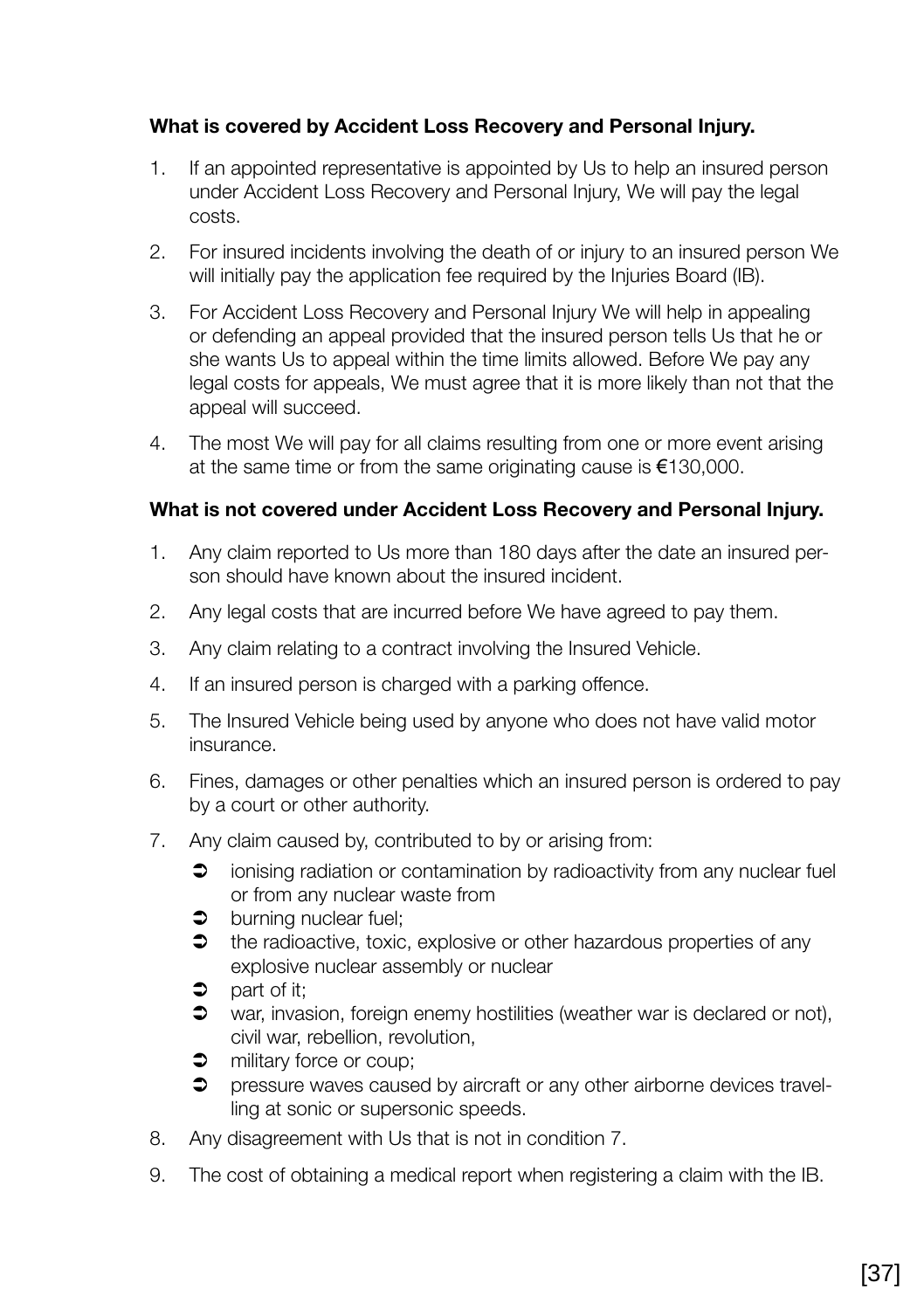- 10. Any legal action an insured person takes which We or the appointed lawyer have not agreed to or where the insured person does anything that hinders Us or the appointed representative.
- 11. Any claim directly or indirectly caused by or resulting from any device failing to recognise, interpret, or process any date as its true calendar date.

### **Motor prosecution defence**

We will defend a Legal Action against You in respect of a motoring offence, arising from Your use of a vehicle. Pleas in mitigation are covered where there is a more than 50% prospect of such a plea materially affecting the likely outcome.

#### **What is not covered under Motor Prosecution Defence Claims**

For Costs and expenses where You are entitled to a grant of legal aid from the body responsible for its administration, or where funding is available from another public body, a trade union, employer or any other insurance policy

For parking offences which cannot lead to penalty points on Your licence

#### **Motor contract**

We will pursue or defend a Legal Action relating to a dispute over a contract for the sale or purchase of goods

or services relating to the Insured Vehicle including the Insured Vehicle itself, provided Legal Costs do not exceed the amount claimed

#### **What is not covered under Motor Contract**

Claims where the contract was entered into before You first purchased this insurance or purchased similar insurance which expired immediately before this insurance began

#### **Vehicle cloning**

We will defend a Legal Action arising from use of the Insured Vehicle's identity by another person or organisation without Your permission.

#### **What is not covered under Vehicle Cloning Claims**

Where the Insured Vehicle's Identity has been copied by somebody living with You

Where You did not act to take action to prevent further instances of vehicle cloning following an Insured Incident For any losses (other than Legal Costs) incurred by You as a result of Your Insured Vehicle's Identity being copied without Your permission.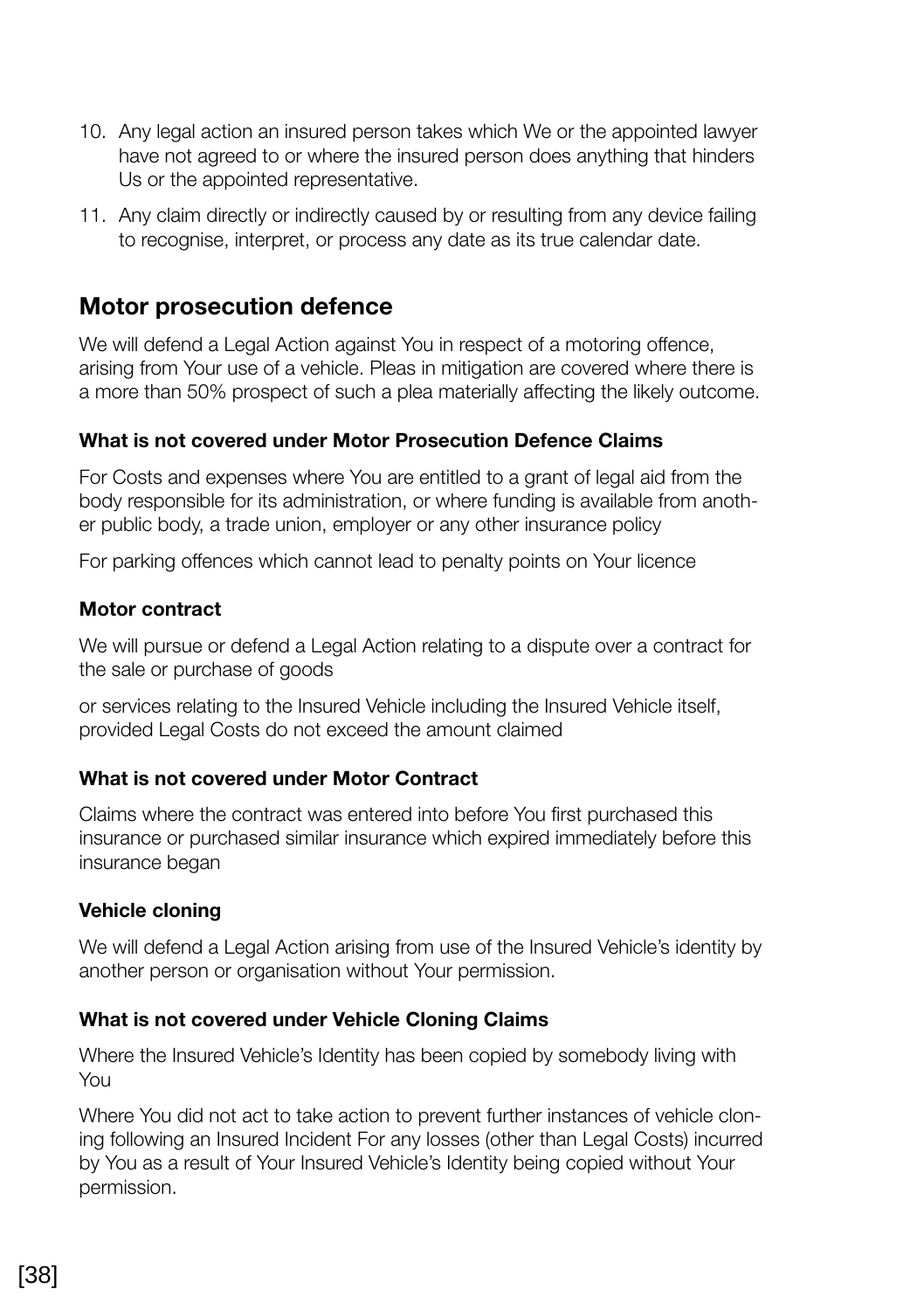#### **Conditions that apply to Motor Legal Protection**

- 1. An insured person must:
	- a. keep to the terms and conditions of this Policy;
	- b. take reasonable steps to keep any amount We have to pay as low as possible;
	- c. try to prevent anything happening that may cause a claim;
	- d. send everything We ask for in writing;
	- e. give Us full details of any claim as soon as possible and give Us any information We need.

2.

- a. We can take over and conduct, in the name of the insured person, any claim or legal proceedings at any time.
- b. An insured person is free to choose an appointed representative (by sending Us a suitably qualified person's name and address) if:
	- i. We agree to start court proceedings and it becomes necessary for a lawyer to represent the interests of an insured person in those proceedings; or
	- ii. there is a conflict of interest.
- c. In circumstances except those in 2(b) above, We are free to choose an appointed representative.
- d. An appointed representative will be appointed by Us to represent an insured person according to Our standard terms of appointment. The appointed representative must co-operate fully with Us at all times.
- e. We will have direct contact with the appointed lawyer.
- f. An insured person must co-operate fully with Us and with the appointed lawyer and must keep Us up-to-date with the progress of any claim.
- g. An insured person must give the appointed lawyer any instructions that We require.

3.

- a. An insured person must tell Us if anyone offers to settle a claim.
- b. If an insured person does not accept a reasonable offer to settle a claim, We may refuse to pay further legal costs.
- c. An insured person must not negotiate or agree to settle a claim without Our approval.
- d. We may decide to pay an insured person the amount of damages he or she is claiming instead of starting or continuing legal proceedings.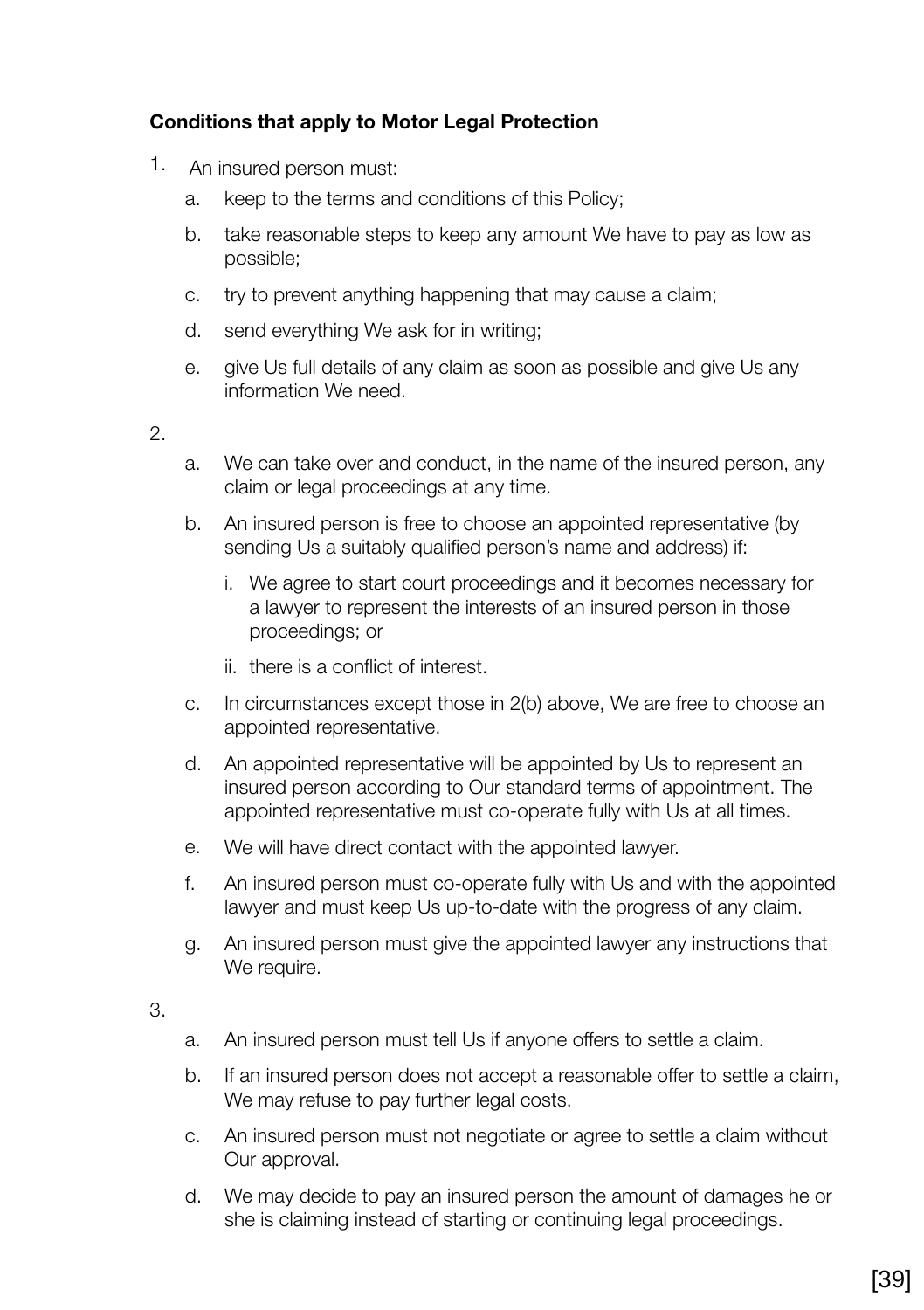- 4. An insured person must;
	- a. tell the appointed representative to have legal costs taxed, assessed or audited, if We ask for this,
	- b. take every step to recover legal costs and IB application fee's that We have to pay and must pay and must pay Us any legal costs and IB application fee's that are recovered.
- 5. If an appointed representative refuses to continue acting for You with good reason or if You dismiss an appointed lawyer without good reason, the cover We provide will end at once, unless We agree to appoint another appointed lawyer.
- 6. If an insured person settles a claim or withdraws it without Our agreement, or does not give suitable instructions to an appointed representative, the cover We provide will end at once and We will be entitled to reclaim legal costs We have paid.
- 7. If We and an insured person disagree about the choice of appointed representative, or about the handling of a claim, We and the insured person can choose another suitably qualified person to decode the matter. We and the insured person must both agree to this person in writing. Failing this, We will ask the president of the Law Society of Ireland to choose a suitably qualified person. All costs of resolving the disagreement must be paid for by the party whose argument is rejected.
- 8. We can cancel this Policy at any time as long as We tell You at least 14 days beforehand. You can cancel this Policy at any time as long as You tell Us 14 days beforehand.
- 9. We will not pay any claim covered under any other Policy, or any claim that would have been covered by any other Policy if this Policy did not exist.
- 10. This Policy will be governed by the laws of the Republic of Ireland.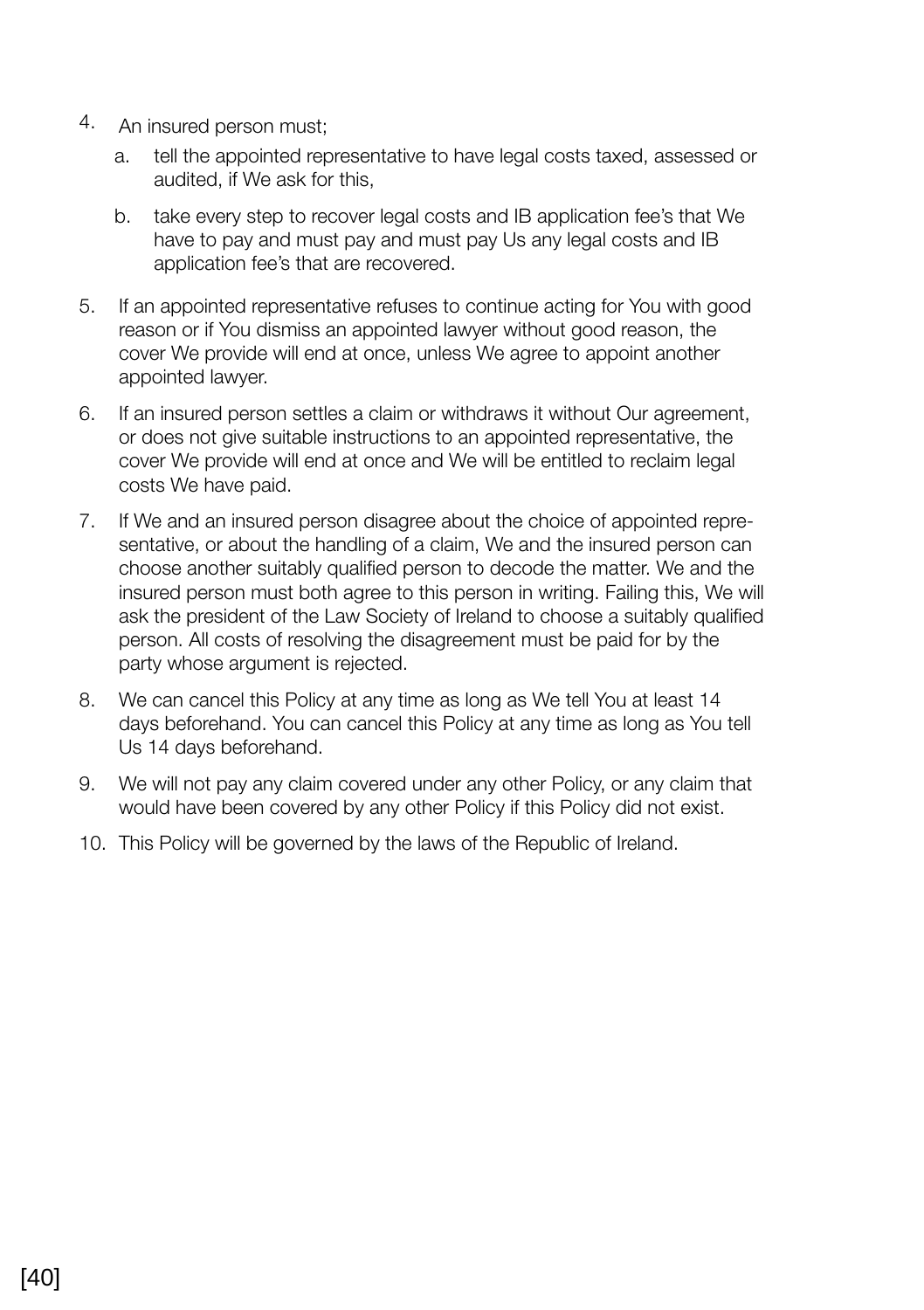## **Helpline services**

we provide these services 24 hours a day, 7 days a week during the Period of Insurance. To help Us check and

improve Our service standards, We record all calls except those to the counselling helpline.

When phoning please quote 'KennCo'. Please do not phone Us to report a general insurance claim.

#### **Legal Advice Service**

We will give an insured person confidential legal advice over the phone on any personal legal problem, under the laws of the Republic of Ireland or the United Kingdom.

#### **Health & Medical Information Service**

We will give an insured person information over the phone on general health issues, and non-diagnostic advice on medical matters. Advice can be given on allergies, the side-effects of drugs and how to improve overall health.

#### **Counselling**

We will provide an insured person with a confidential counselling service over the phone including, where appropriate, onward referral to relevant voluntary or professional services.

We will not accept responsibility if the Helpline Services fail for reasons We cannot control. Please do not phone Us to report a general insurance claim.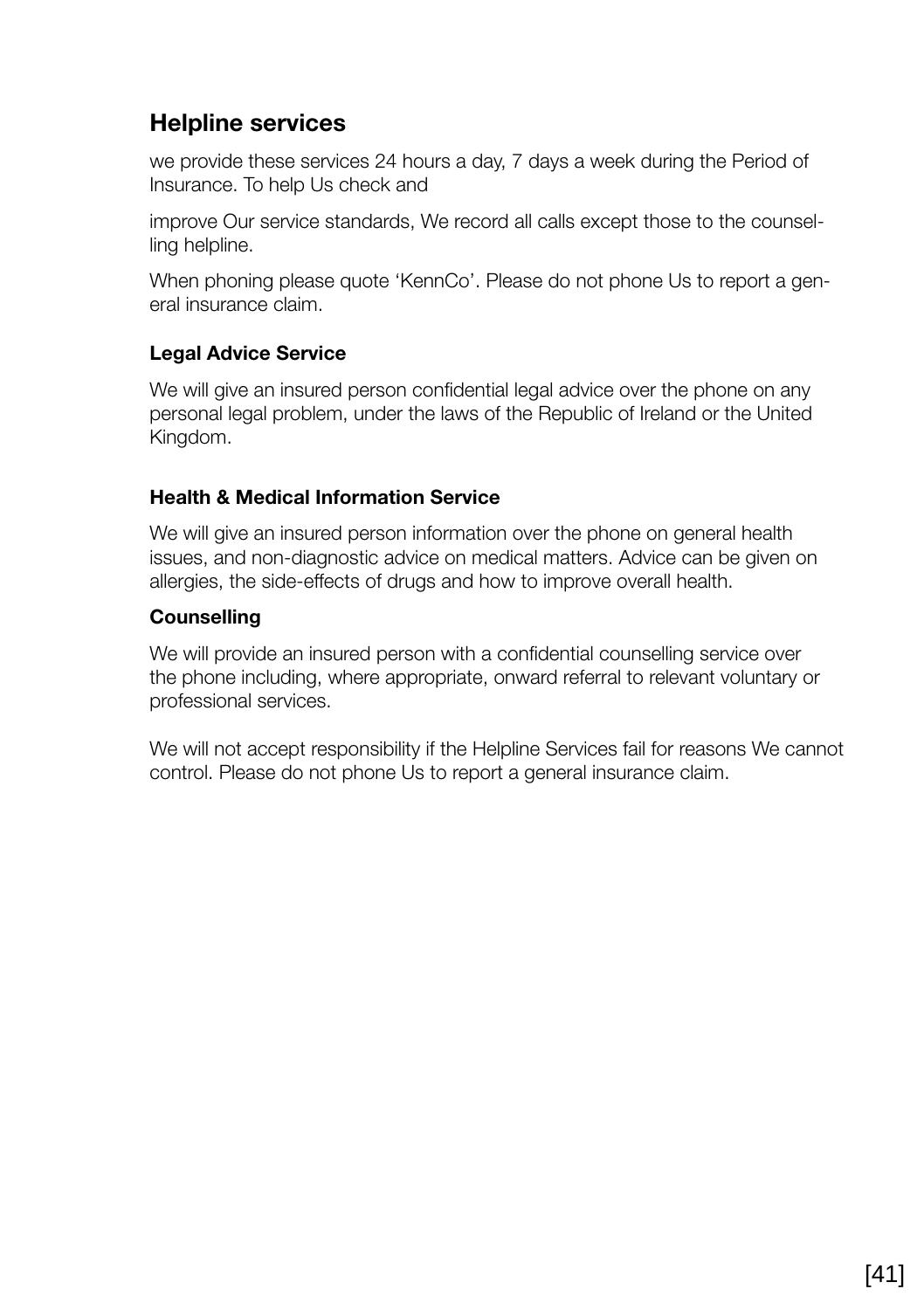## general conditions

You must keep to the following conditions to have the full protection of your policy. If you do not keep to them, we may cancel the policy or refuse to deal with your claim or reduce the amount of any claim we pay.

## **1 Cancelling the policy**

To cancel the policy, return your certificate of insurance and insurance disc with a written request to: Your broker.

When we receive your disc and certificate, if there has been no claim or incident likely to give rise to a claim during the current period of insurance, we will work out a refund on the following basis.

- $\supset$  If you have had continuous cover for more than 12 months, we will work out the percentage of premium for the period you have been insured and refund any balance.
- $\supset$  If you cancel within the first 14 days after receiving the policy documents within the first year of insurance, we will refund your full premium providing no claims have been made on your policy.
- If you cancel after the first 14 days after receiving the policy documents and within the first year of insurance, we will refund your premium based on the figures in the table below.

| Period which your policy is in force | Percentage of premium returned |
|--------------------------------------|--------------------------------|
| 0 to 14 days                         | Full refund                    |
| 1 month                              | 80%                            |
| 2 months                             | 70%                            |
| 3 months                             | 60%                            |
| 4 months                             | 50%                            |
| 5 months                             | 45%                            |
| 6 months                             | 35%                            |
| 7 months                             | 25%                            |
| 8 months                             | 20%                            |
| 9 months                             | 10%                            |
| Over 9 months                        | Nil                            |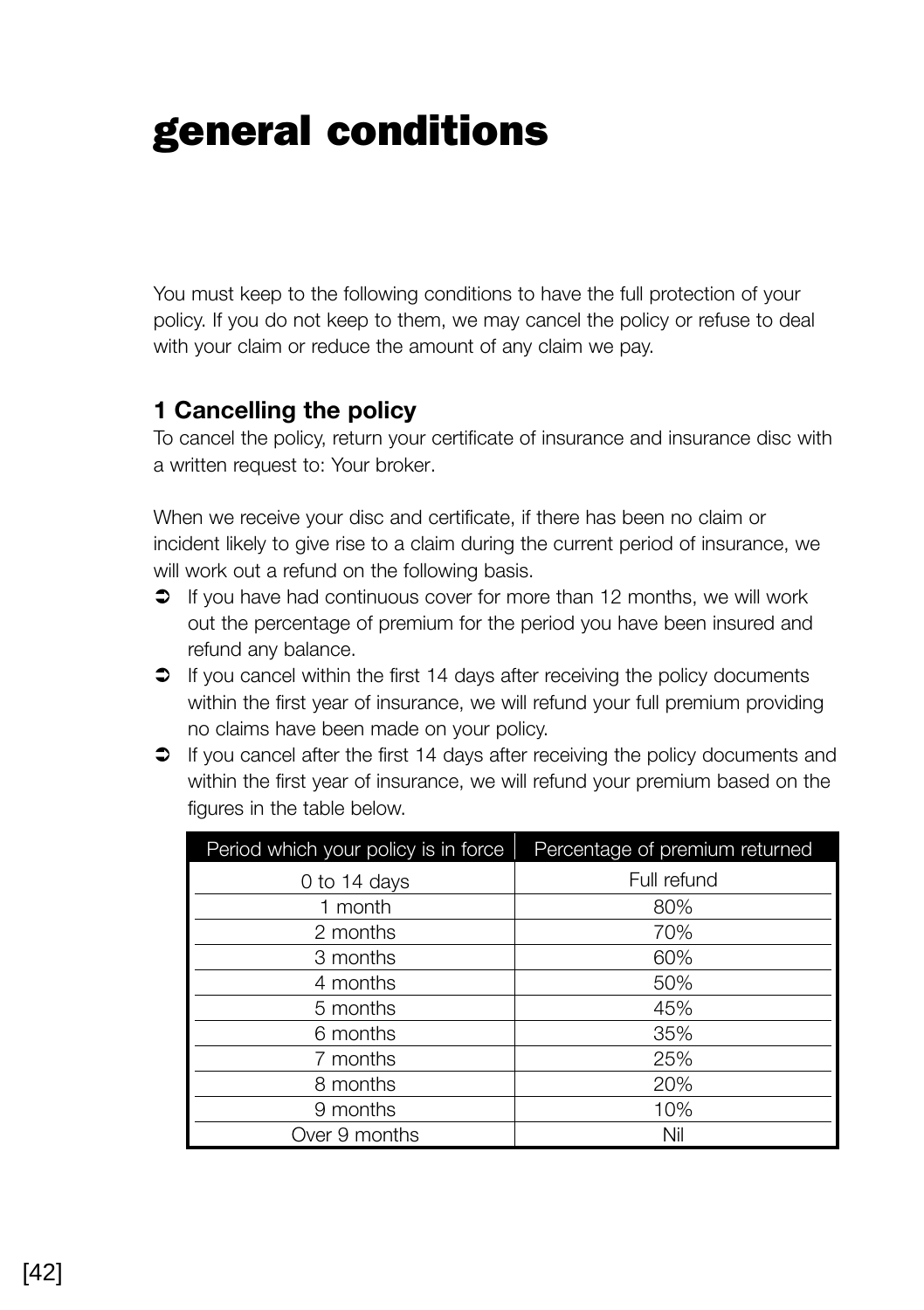We will not refund your premium for optional extras such as injury to driver.

We will not refund any premium under €15.

If a claim has been made or there has been any incident likely to give rise to a claim during the current period of insurance, we will not refund your premium.

We will not refund your premium if you are paying it under an instalment scheme (other than any overpayment).

We can cancel this policy immediately if you do not pay the premium or miss a payment under an instalment scheme.

We will not refund any instalment paid other than any overpayment made. You must send us the certificate and disc of insurance.

We, or our authorised agent, may cancel this policy by giving you 10 days' notice in writing, which we send by recorded delivery. We will send any notice to your last known address and we must tell the Department of Environment. You must then send us the disc and certificate of insurance.

## **2 Paying by instalments**

If you are paying, or have agreed to pay, the premium for this policy by direct debit from a bank or buildingsociety account, you must keep your payments up to date. If you do not pay by instalments, we will withdraw the option to pay by instalments or cancel the policy (or both).

## **3 Handling claims against you**

We may take over and deal with the defence or settlement of any claim in the name of the insured driver

## **4 Changes to your policy**

You must tell us immediately about any:

- **●** change of vehicle or any other vehicle you buy or take ownership of;
- **●** convictions, prosecutions or any penalty points which apply to you or any other driver of your vehicle;

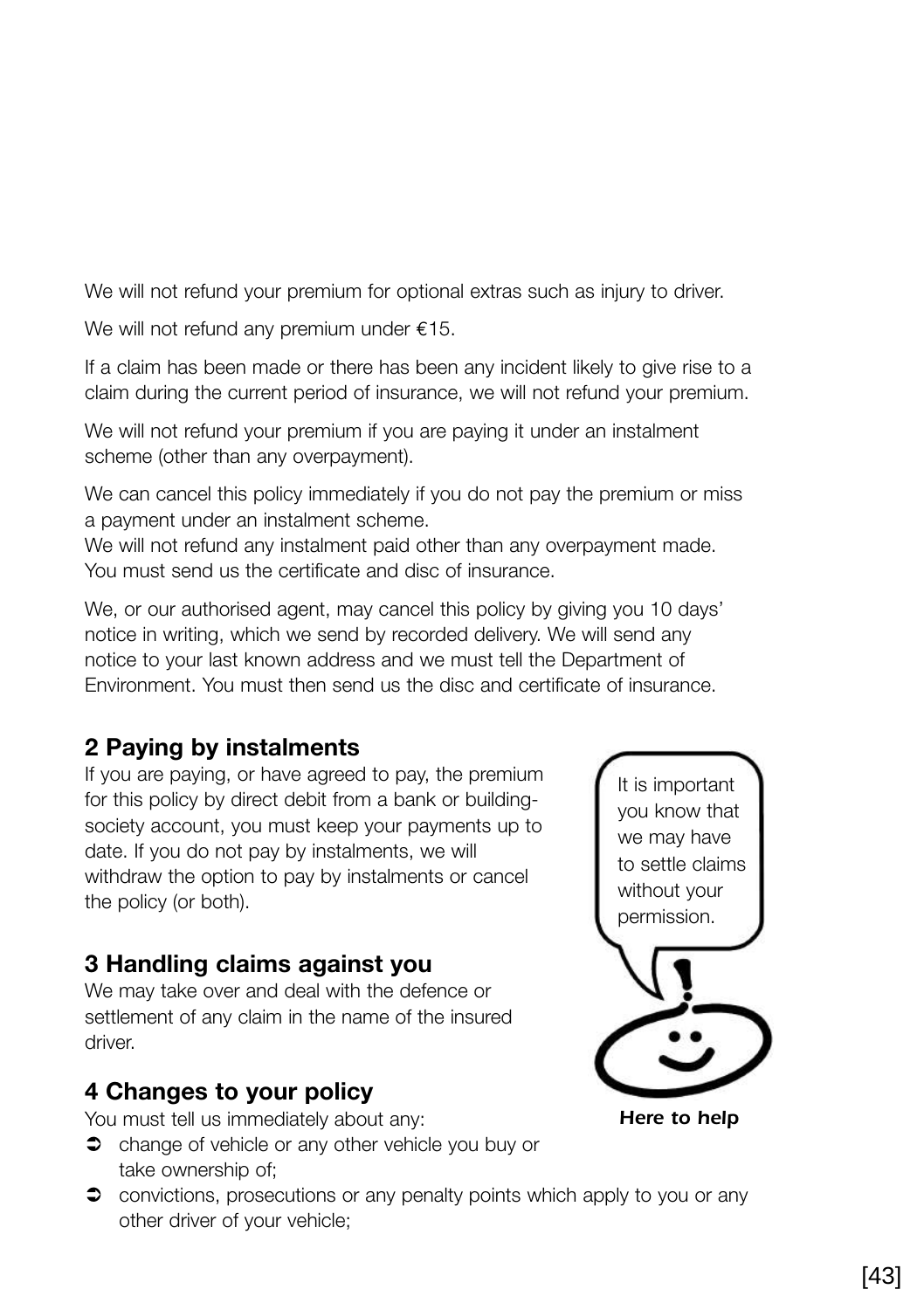*General conditions continued*

- change in any driver's health that may affect their ability to drive safely at all times, address or job;
- $\bullet$  change or modification to the vehicle;
- $\bullet$  change in use or in the main user; or
- $\bullet$  change in any other important fact.

If you are in any doubt whether certain facts are important, please ask us.

The premium we quote you for any change to your policy will include an administration charge.

If a change to your policy, including the administration charge, results in an extra premium of less than  $£15$ , we will not charge you for it.

If a change to your policy, including the administration charge, results in us refunding any premium of less than €15, we will not refund it to you.

#### **5 If you choose not to or cannot drive your vehicle**

If your vehicle is laid up and out of use, you can suspend your cover by returning your certificate and disc of motor insurance to us.

We will suspend all cover when we receive the certificate and disc of insurance, except for loss of damage caused by fire and theft, or attempted theft, if we cover fire and theft under the policy.

You are entitled to a refund of 75% of the premium for the period we suspend the policy (80% if cover is third party only) as long as:

- $\supset$  your vehicle is not laid up as a result of a claim;
- $\bullet$  the policy is suspended for more than 28 days:
- $\Rightarrow$  the policy is not issued or renewed for less than 12 months; and
- $\supset$  you do not make a claim during the period of suspension.
- $\bullet$  the laying up does not result from loss or damage which may give rise to a claim under the policy.

You must pay all premiums due during a period of suspension by the due date including any instalment payments.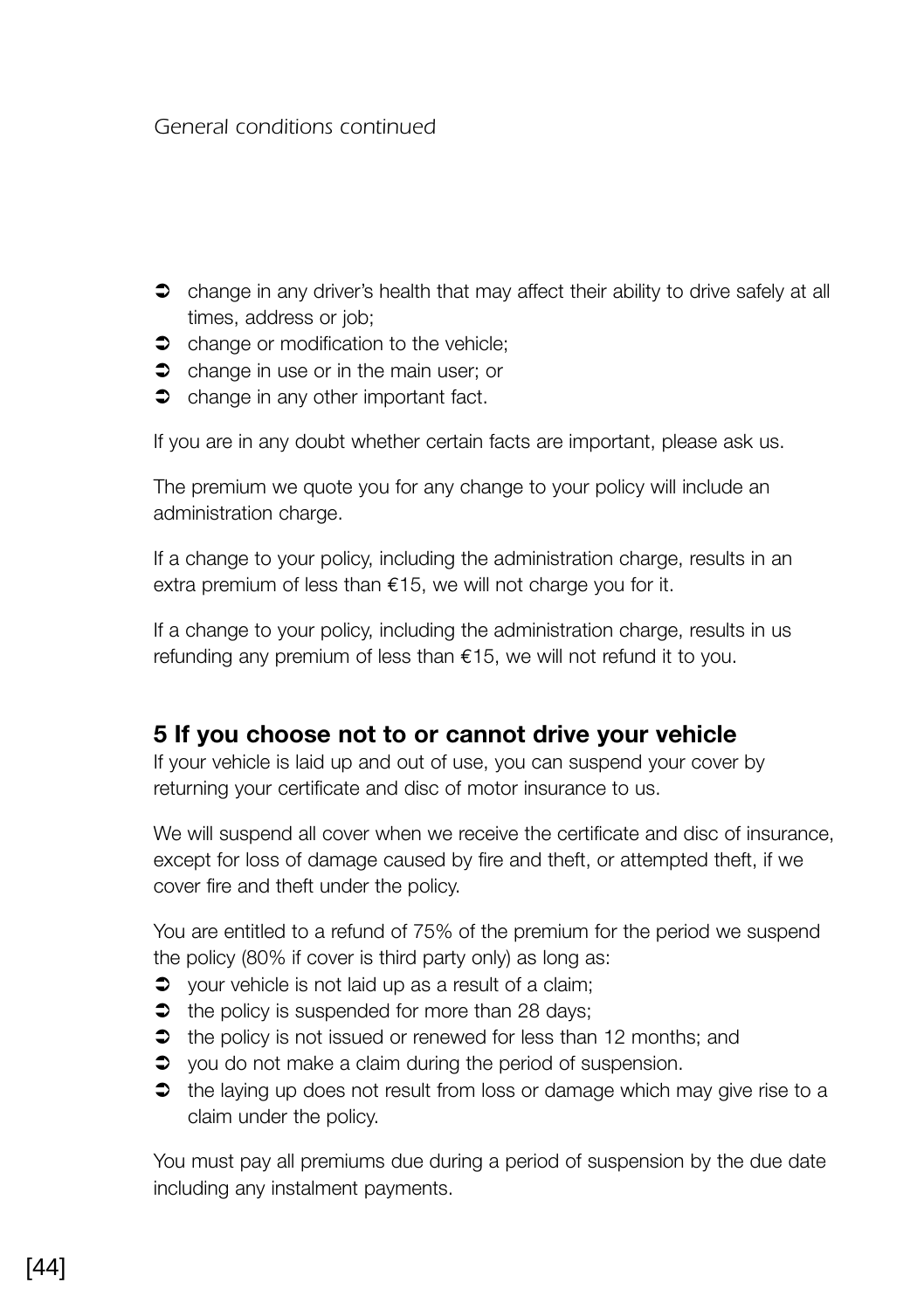## **6 Claims procedure**

If there is an accident, you must immediately do whatever you can to protect the vehicle and its accessories. You or your legal representative must give us full details by phoning the claims helpline 01 499 4600 (out of hours 1890 247 365) as soon as possible, after any event which could lead to a claim under this policy. There may be circumstances where we need other details in writing. You must also immediately send us any letters and documents you receive in connection with the event before you reply to them.

If you know of any future prosecution, coroner's inquest or fatal accident inquiry about any event, you must tell us immediately in writing.

You, and anyone insured by this policy, must not admit anything, or make any offer or promise about a claim, unless you have our written permission.

If your vehicle is stolen, you must tell us as soon as possible by phoning our claims helpline on 01 499 4600 (out of hours 1890 247 365). You must also tell the gardaí.

## **7 Looking after your vehicle**

You must do all you can to prevent injury to other people and protect your vehicle and keep it in a roadworthy condition. If you do not do this, your right to claim under your policy may be affected. You must let us examine your vehicle at any reasonable time if we ask to do this.

## **8 Other insurance**

If you make a claim for any liability, loss or damage that is also covered by any other insurance policy, we will only pay our share of the claim.

## **9 Getting our claims costs back**

If, under the law of any country in which you are covered by this policy, we have to pay a claim which we would not normally have paid, we may get that payment back from you or from the person responsible.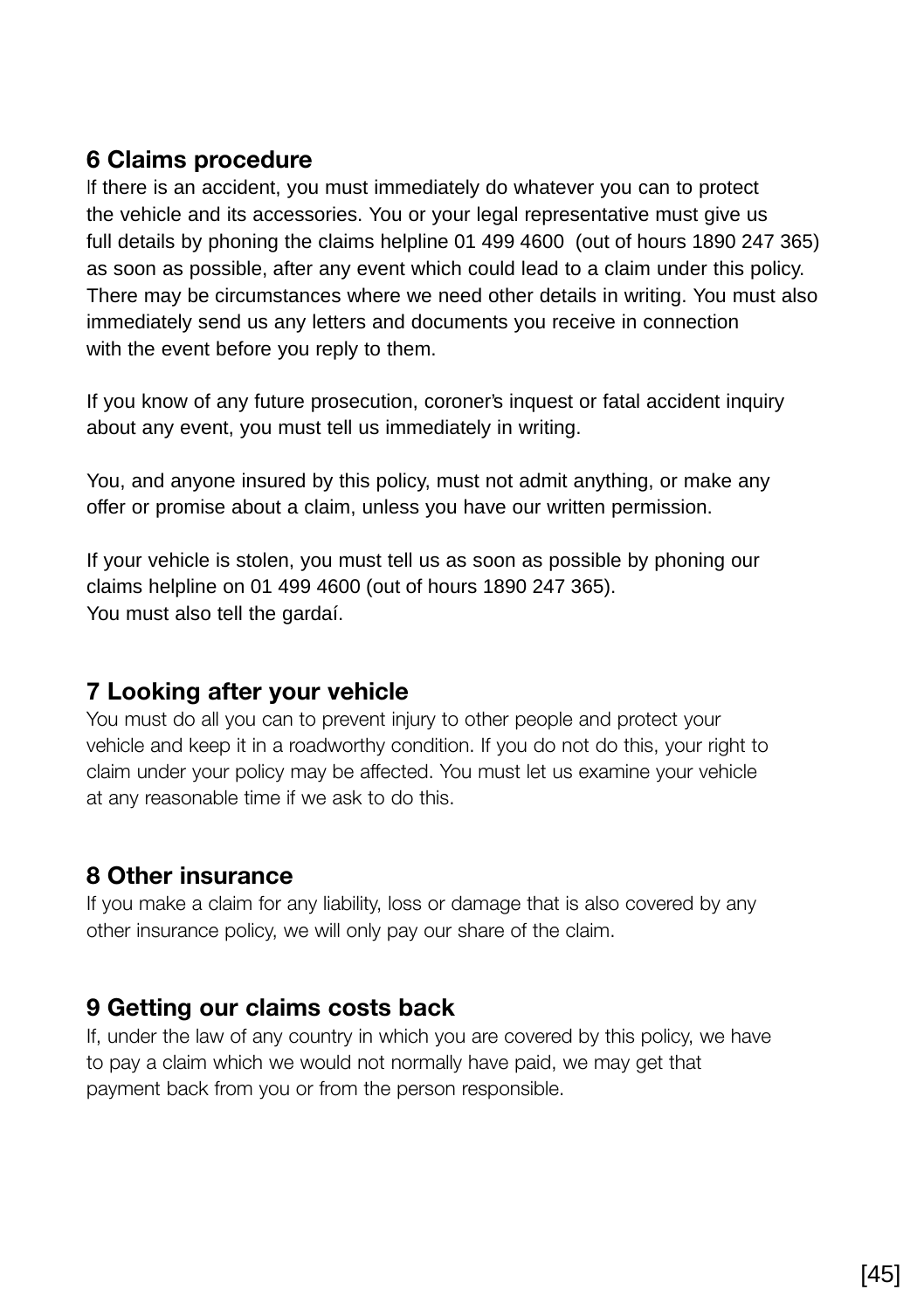#### *General conditions continued*



If we think someone else is at fault for a claim that we pay, we may follow up that claim in the name of anyone claiming cover under this policy to get back the payments that we make. Anyone making a claim under this policy must give us any help and information that we need.

### **10 Fraud**

You must not act in a fraudulent way.

We will take the action shown below if you or anyone acting for you:

- $\supset$  fails to reveal or hides a fact likely to influence whether we accept your proposal, your renewal, or any adjustment to the policy;
- $\supset$  fails to reveal or hides a fact likely to influence the cover we provide;
- $\supset$  makes a statement to us or anyone acting on our behalf knowing the statement to be false in any way;
- $\supset$  sends us, or anyone acting on our behalf, a document knowing the document to be forged or false;
- $\supset$  makes a claim under the policy, knowing the claim to be false or fraudulent in any way; or
- $\supset$  makes a claim for any loss or damage you caused deliberately or with your knowledge.

This action applies as well as our other rights

- $\bullet$  We will not pay a claim.
- $\supset$  We will not pay any other claim which has been or will be made under the policy.
- $\supset$  We may declare the policy void (in other words, we can treat it as if it has never existed).
- $\supset$  We will be entitled to recover from you the amount of any claim we have already paid under the policy.
- $\bullet$  We will not return your premium.
- $\supset$  We may let the appropriate law enforcement know about the circumstances.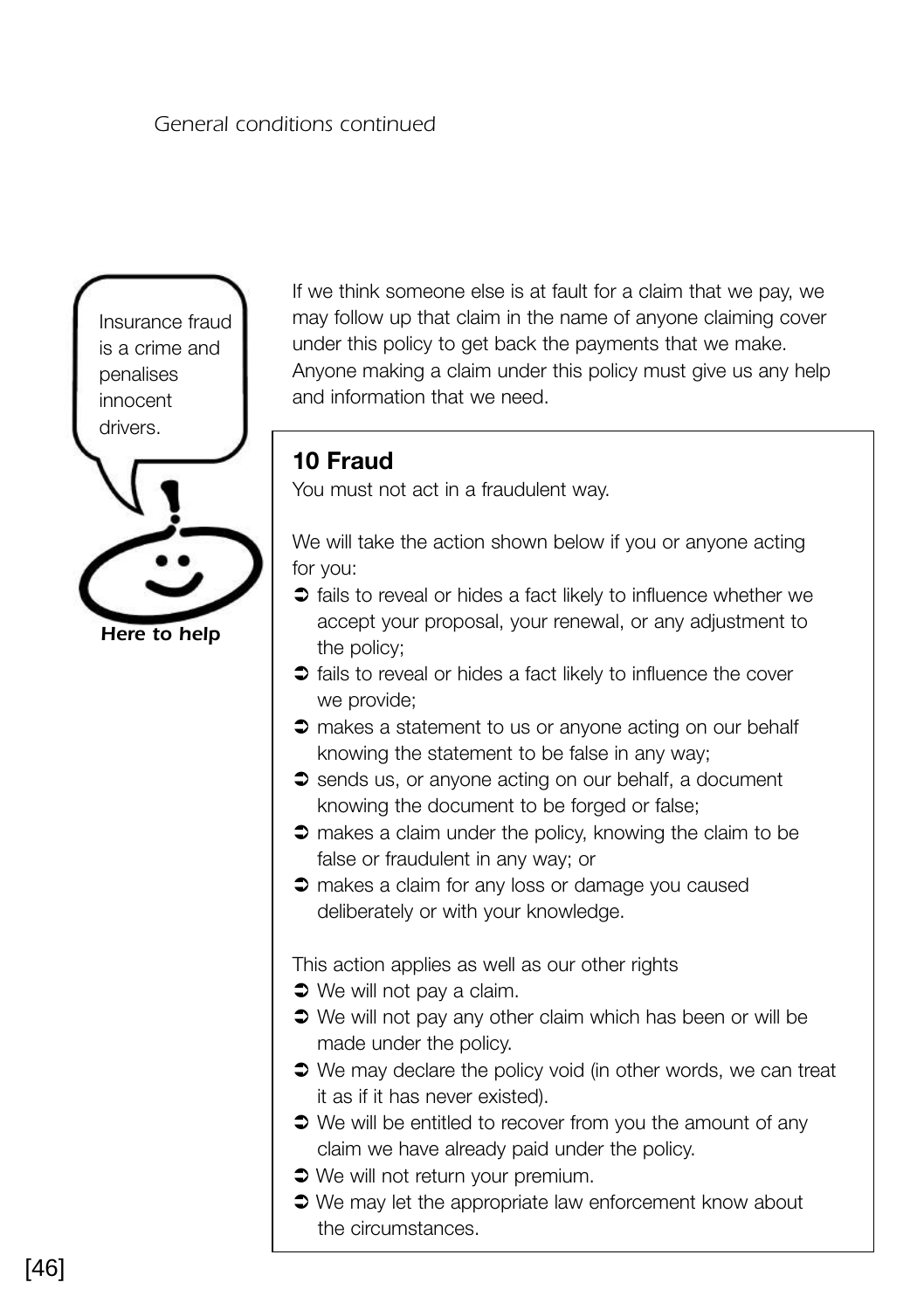## **11 Arbitration**

Any disagreement that we have with you and that we cannot settle between us will be referred to the Financial Services Ombudsman's Bureau (see page 4 for contact details).

If the Financial Services Ombudsman's Bureau will not deal with the disagreement, you have to refer it to arbitration. If you wait more than a year to do this, you will be considered to have abandoned your claim and you cannot take it up again.

### **12 Payment**

Any money paid under this policy will be paid in euro in Ireland. We have paid or will pay stamp duty to the Revenue Commissioners in line with the conditions of section 19 of the Finance Act, 1950, as amended.

## **13 Keep to the policy conditions**

We will only provide the insurance described in this policy if:

- $\bullet$  the information you gave on your proposal form and declaration is correct and complete; and
- $\supset$  you or anyone claiming protection has kept to all its conditions.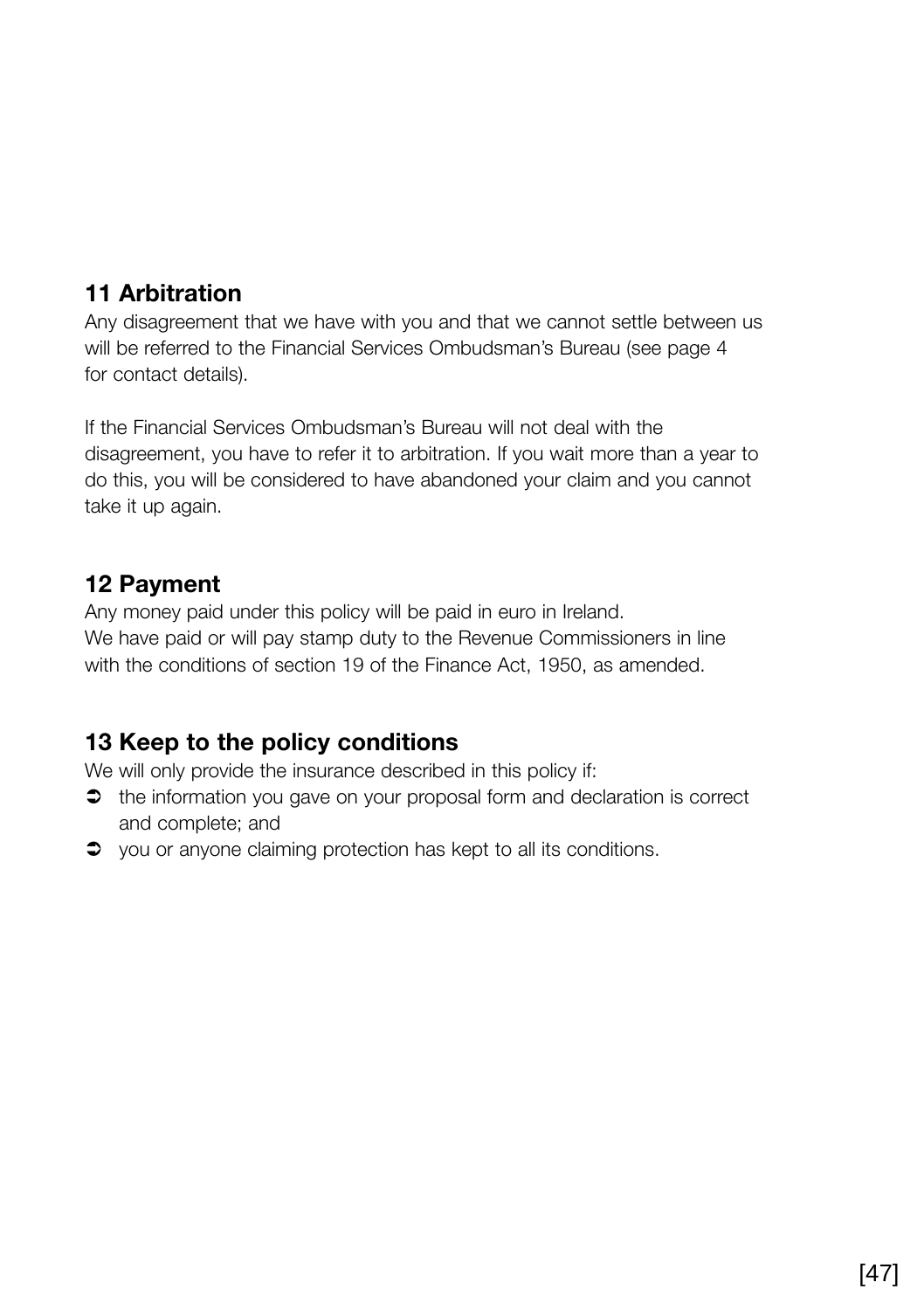## general exceptions



- 1 This policy does not apply when your vehicle:
- $\supset$  is being used for purposes that are not shown in your certificate of insurance;
- $\supset$  is being driven by, or in the charge of any person who is not covered by your certificate of insurance;
- $\supset$  is being driven by you and you have not got a licence, or if you have had a licence, are disqualified from driving or getting a licence;
- $\supset$  is being driven with your permission by any person who you know has not got a driving licence or who you know to be disqualified from driving or getting a licence;
- $\supset$  is towing a caravan, trailer, or other vehicle for a payment; or
- $\supseteq$  is in or on any part of an aerodrome, airport or airfield provided for aircraft to take off and land and for moving or parking aircraft on the ground, service roads, ground equipment parking areas and those parts of passenger terminals coming within the customs examination area.
- 2 This policy does not cover anyone who does not meet the policy terms and conditions.
- 3 This policy does not cover any liability which you have as a result of an agreement or contract, unless you would have had that liability anyway.
- 4 This policy does not provide cover for any loss of or damage to property, or any consequential loss, or legal liability directly or indirectly caused by, contributed to, by, or arising from:
	- $\supset$  ionising radiation or contamination by radioactivity from irradiated nuclear fuel or nuclear waste or from burning nuclear fuel; and
	- $\bullet$  the radioactive, toxic, explosive or other dangerous properties of any explosive nuclear equipment or any part of it.
- 5 This policy does not cover liability, loss, damage, cost or expense directly or indirectly caused by, resulting from or in connection with any of the following unless we have to provide cover under road traffic law: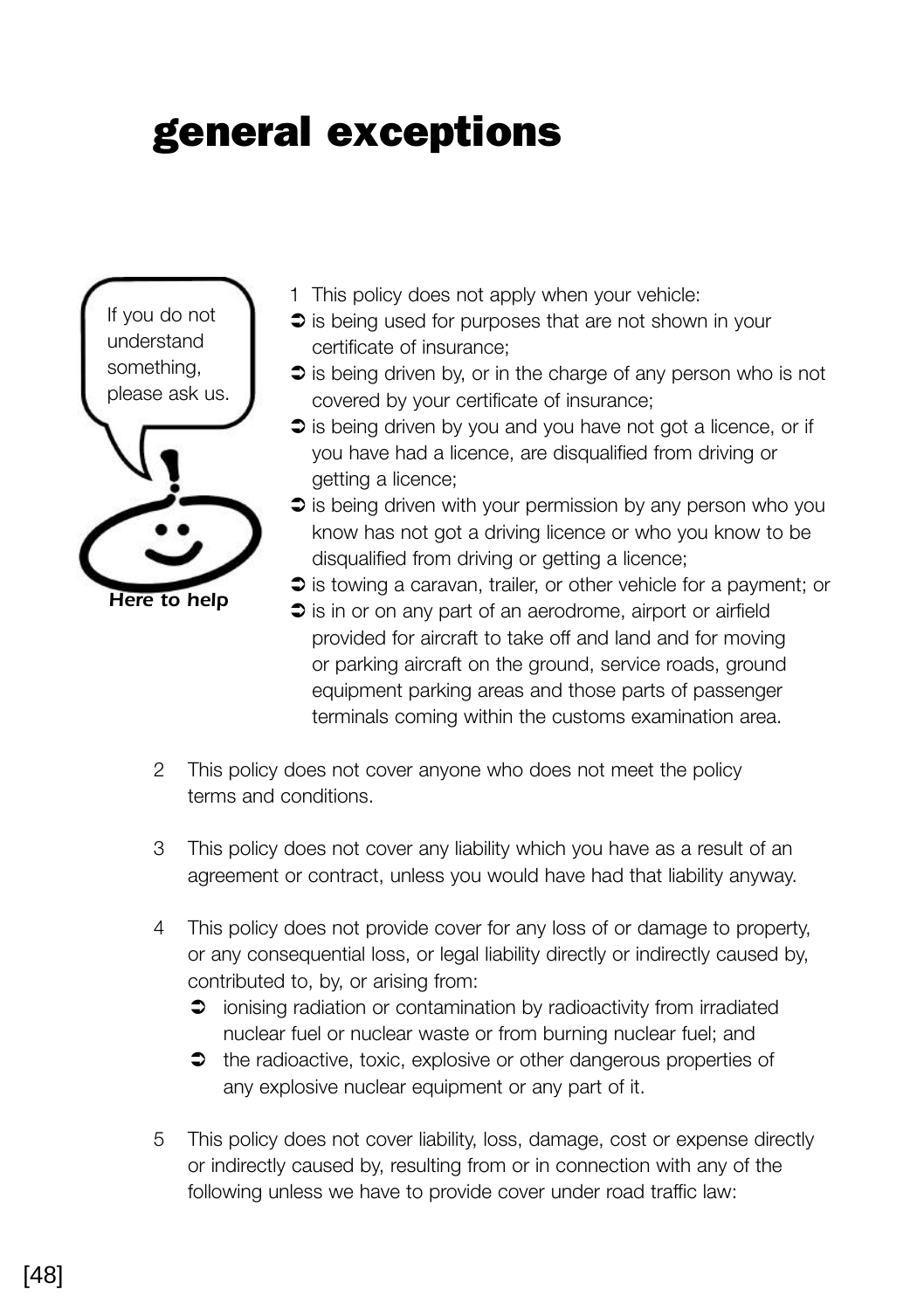- a War, riot, revolution or any similar event.
- b Any government, public or local authority legally taking or destroying your property.
- c Any act of terrorism.

We define an act of terrorism as an act which may include using or threatening force or violence by any person or group, whether acting alone or in connection with any organisation or government committed for political, religious, ideological or other purposes. This includes the intention to influence any government or to put the public or any section of the public in fear.

- 6 This policy does not provide cover for any accident, injury, loss or damage caused by earthquake.
- 7 This policy does not provide cover for any liability, loss, damage, cost or expense directly or indirectly caused by, resulting from or in connection with losing, altering or damaging or reducing the availability of:

a computer system, hardware programme, software, data-information store, microchip, integrated circuit or similar device in computer equipment or non-computer equipment that results from deliberately or negligently transferring (electronic or otherwise) a computer programme that contains any damaging code including computer viruses, worms, logic bombs, or trojan horses.

- 8 This policy does not provide cover for any accident, injury, loss, damage or liability whatsoever while your vehicle is operating as a tool of trade, and such vehicle or plant forming part of such or attached to its designed to operate as a tool of trade, (except so far as is necessary to meet the requirements of Road Traffic Legislation).
- 9 This policy document replaces any previous policy documents issued by KennCo.